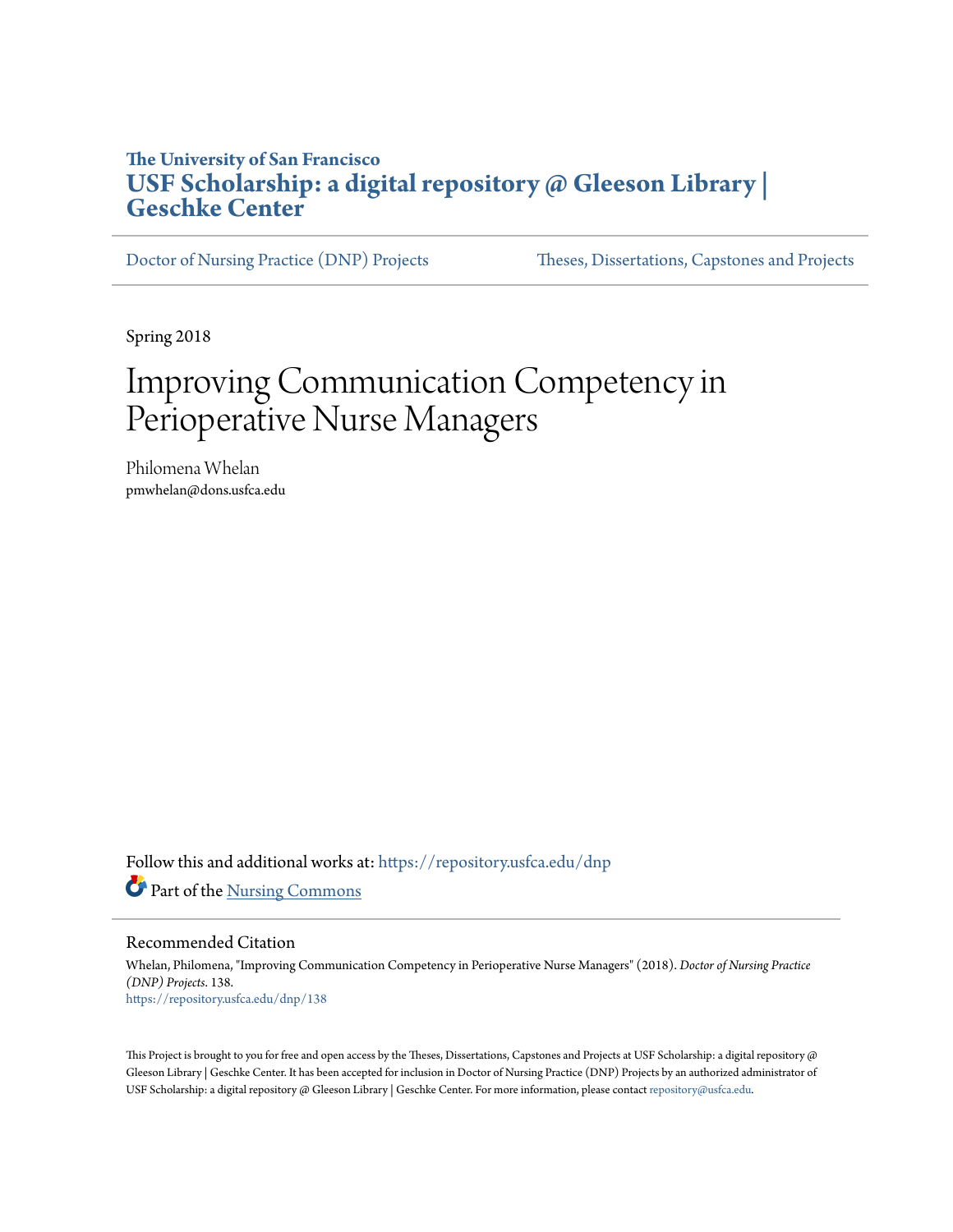Improving Communication Competency in Perioperative Nurse Managers

Philomena Whelan

University of San Francisco

DNP Committee:

Dr. Marjorie Barter, Chair

Dr. KT Waxman

July 2018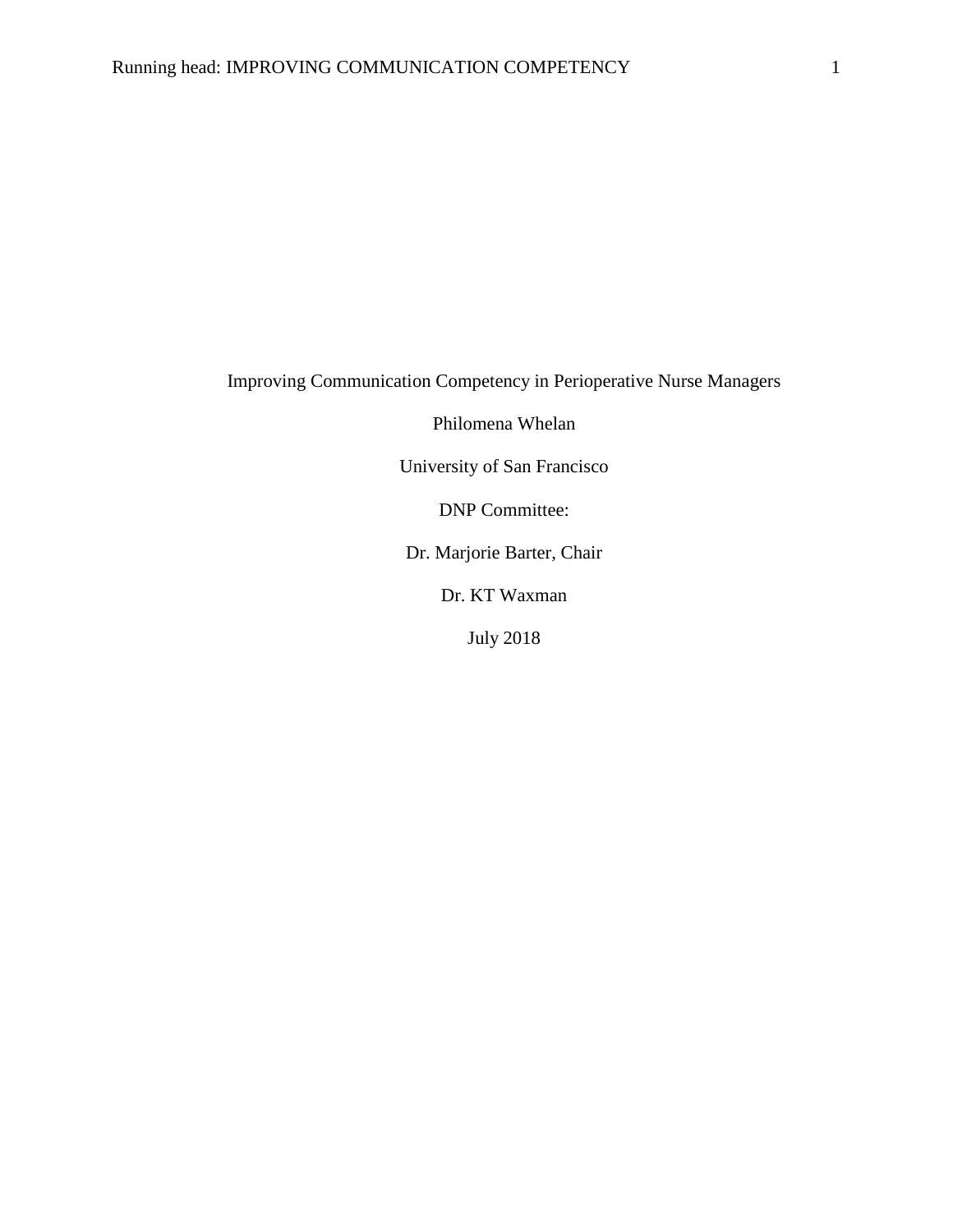### **Acknowledgements**

I dedicate this degree to my parents, Margaret and Joseph Whelan, who always stressed the importance of life-long learning and encouraged me to "do my best". They are smiling down on me and I know they are proud of this accomplishment. To my husband Greg, I have to say I couldn't have done this without you. You provided love and support, never let me get too discouraged and were a darn good editor. Thank you also to my friends, especially Cohort 6, who were there for me throughout the process. A very special thank you goes to Dr. Marjorie Barter, my committee chair and advisor, who provided encouragement and support always, but especially when the path got rocky. Finally, thanks to Dr. KT Waxman for agreeing to complete my committee even when she was on sabbatical. Without all of you, this work would not have been possible.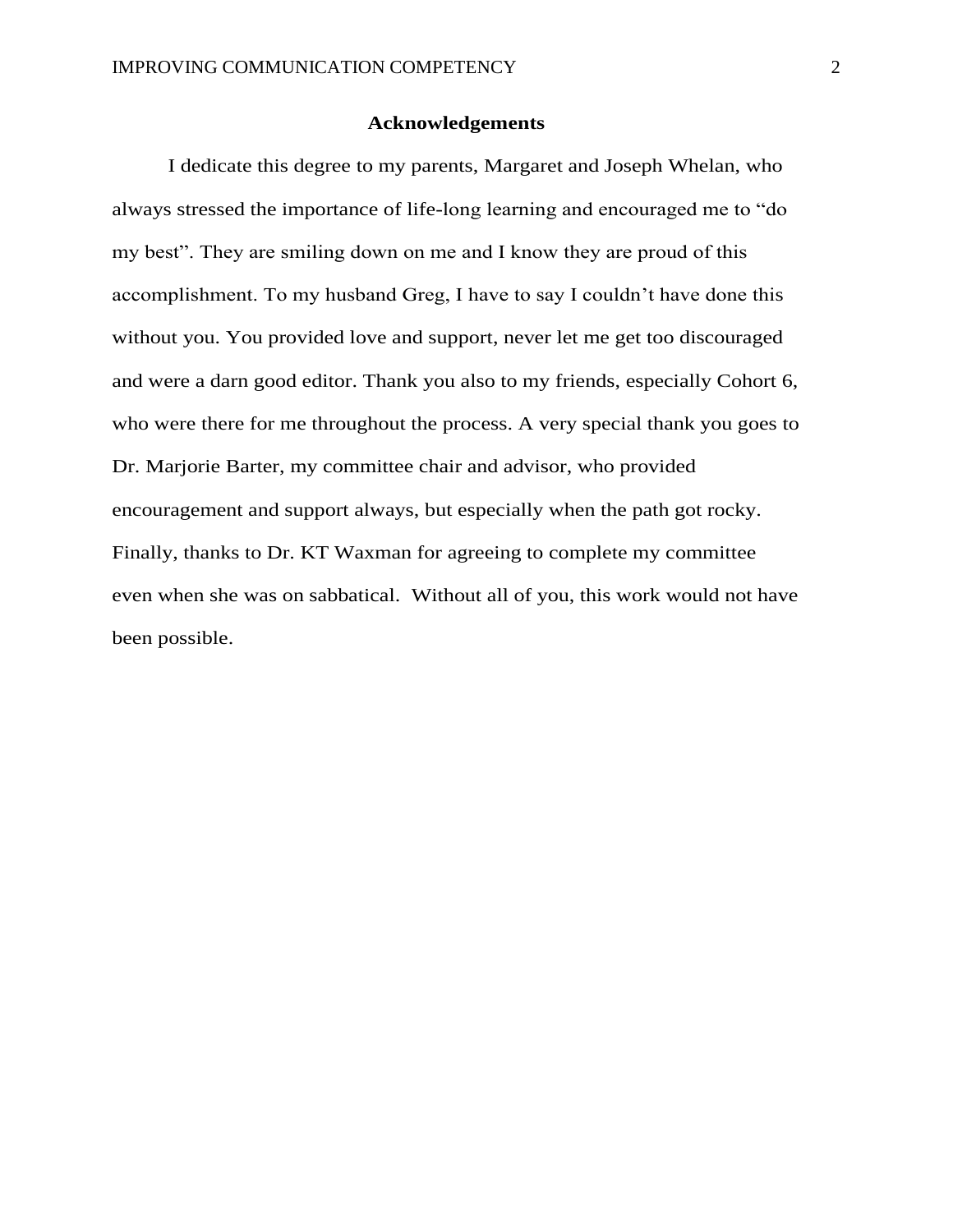## Table of Contents

## **Section I. Title and Abstract**

## **Section II. Introduction**

## **Section III. Methods**

|                            | 20<br>21<br>21 |
|----------------------------|----------------|
|                            |                |
|                            |                |
|                            |                |
|                            |                |
| <b>Section IV. Results</b> |                |

|--|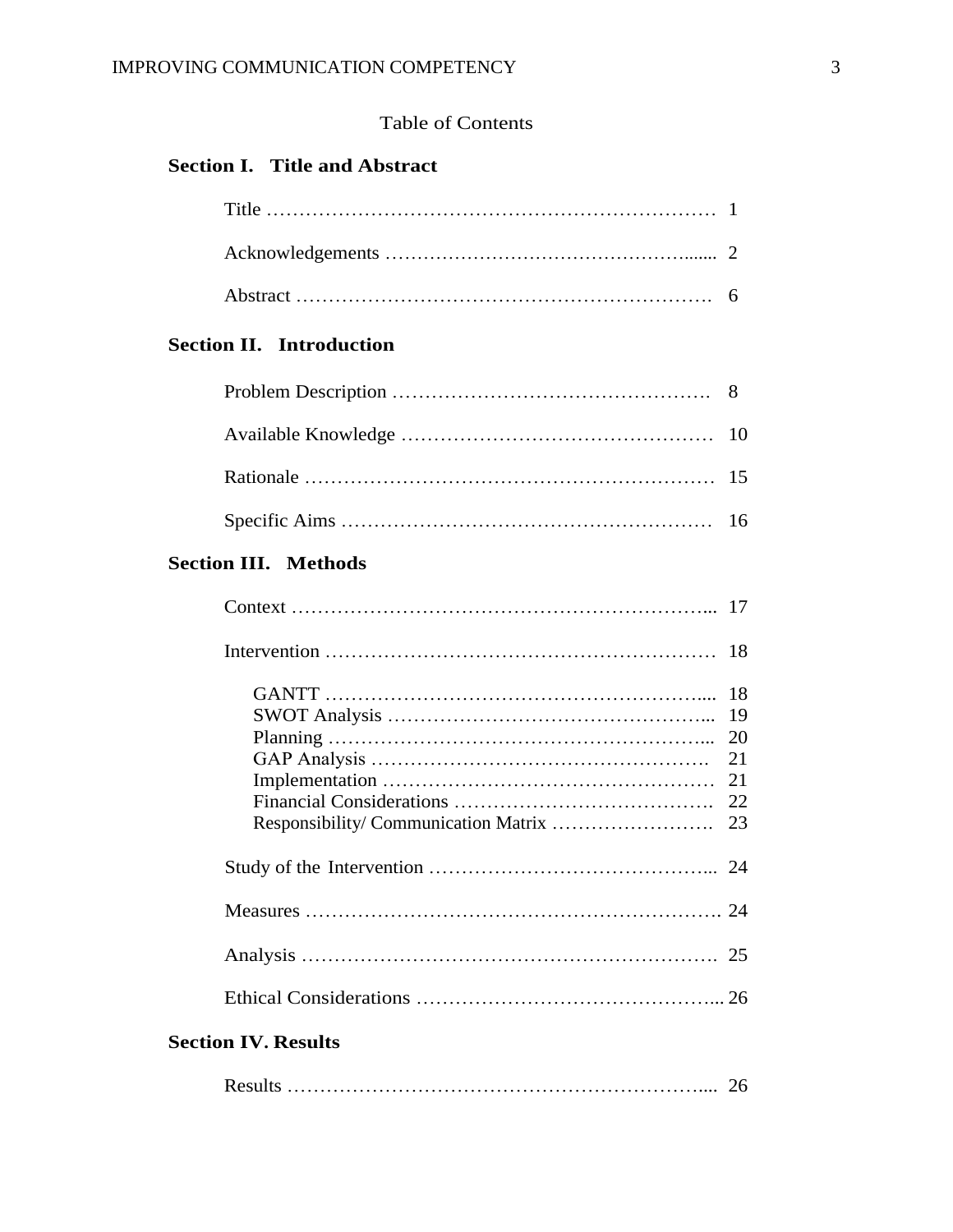## **Section V. Discussion**

|                                                         | 29 |
|---------------------------------------------------------|----|
|                                                         |    |
|                                                         |    |
| <b>Section VI. Other information</b>                    |    |
|                                                         |    |
| <b>Section VII. References</b>                          |    |
|                                                         |    |
| <b>Section VIII. Appendices</b>                         |    |
|                                                         |    |
| Appendix B. Stakeholder Common Characteristics  39      |    |
|                                                         |    |
| Appendix D. Statement of Non-Research Determination  41 |    |
|                                                         |    |
|                                                         |    |
|                                                         |    |
|                                                         |    |
|                                                         |    |
| Appendix J. Risk Matrix/Gap Analysis:                   |    |
|                                                         | 51 |
|                                                         |    |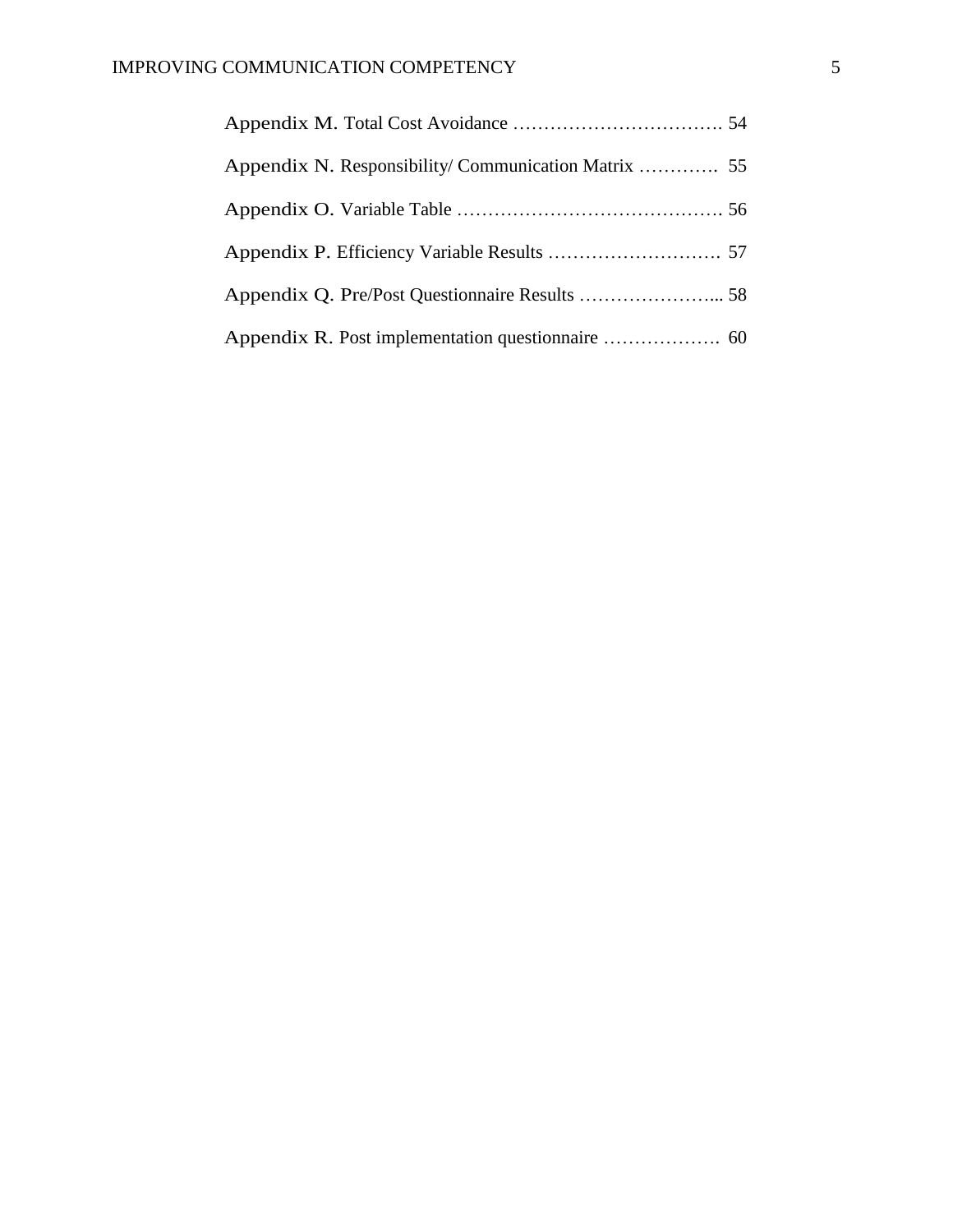### **Abstract**

Aim: This paper outlines the project planning, implementation and evaluation of a project aimed at improving the communication competency of perioperative nurse managers. Leadership development consisted of providing education and simulation practice to managers of the operating room (OR), pre and post anesthesia recovery (PACU) area and sterile processing (SPD). The goal was to improve the OR turnover time, cost per OR hour, patient access and the perception of the participants in their ability and willingness to speak up.

Background: The literature shows that training is needed to improve the ability of teams to understand the factors influencing the ability and willingness to voice concerns (Jones & Durbridge, 2016). Successful managers are able to provide an environment of open communication (Garon, 2012), and to leverage several factors to encourage speaking up among their staff (Nembhard, Labao, & Savage, 2015). The perioperative departments went through dramatic leadership change which afforded the opportunity to develop the perioperative leaders.

Methods: The evidence-based interventions for this project were twofold. After an assessment of the learning needs of the group was completed, education was provided over a period of six months. The leaders were then given the opportunity to practice their new knowledge and skills in a low stress environment using low fidelity simulation scenarios. Results: Improvement was noted in all of the variables measured with the greatest increase in patient access and leaders' perception of their ability and willingness to speak up.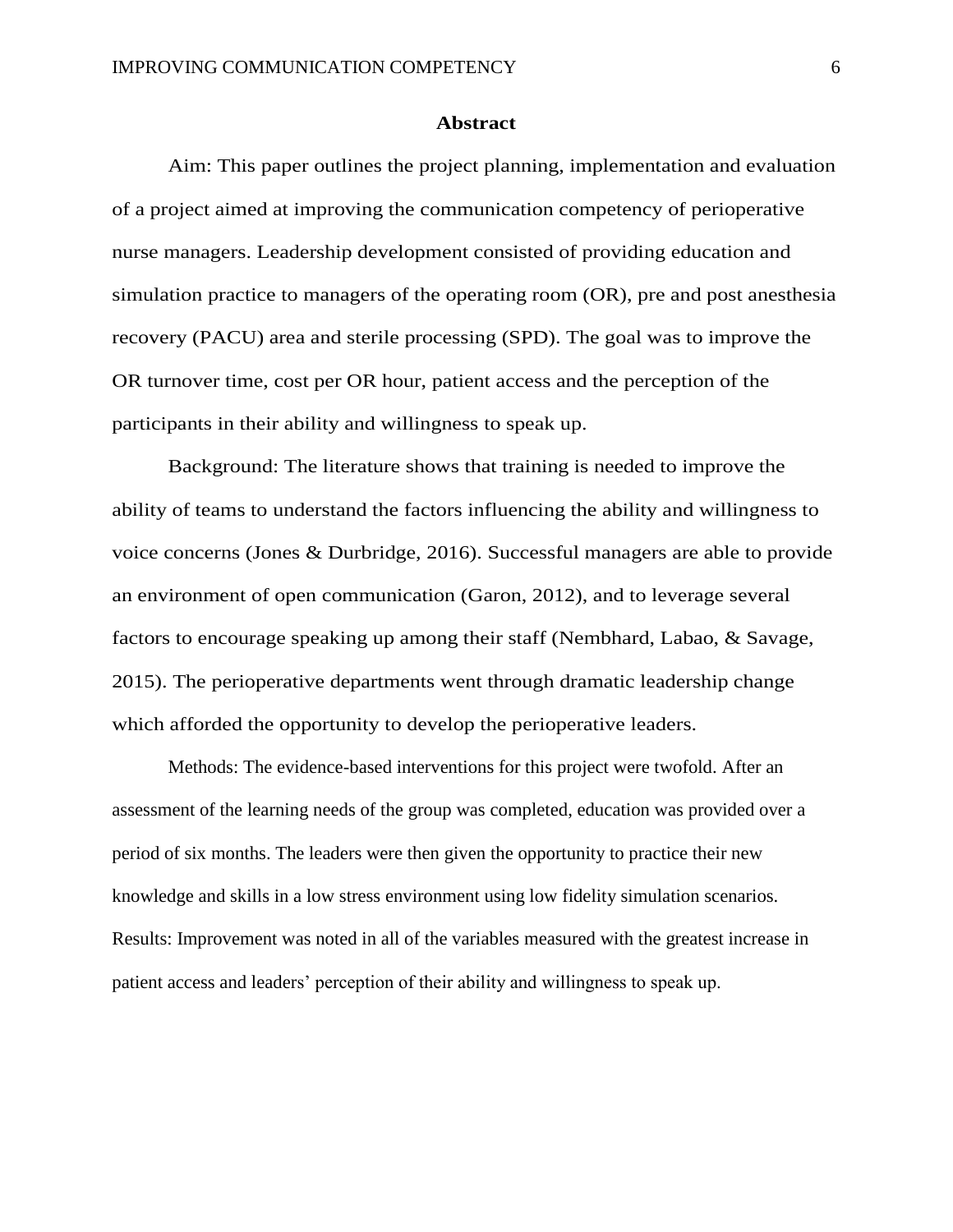Conclusion: This project demonstrated that the perioperative management team's (PMT) efforts have a positive influence on outcomes and their leadership makes a difference.

*Keywords:* communication, experiential learning theory, gravitas, influence, low fidelity simulation, safety, speak up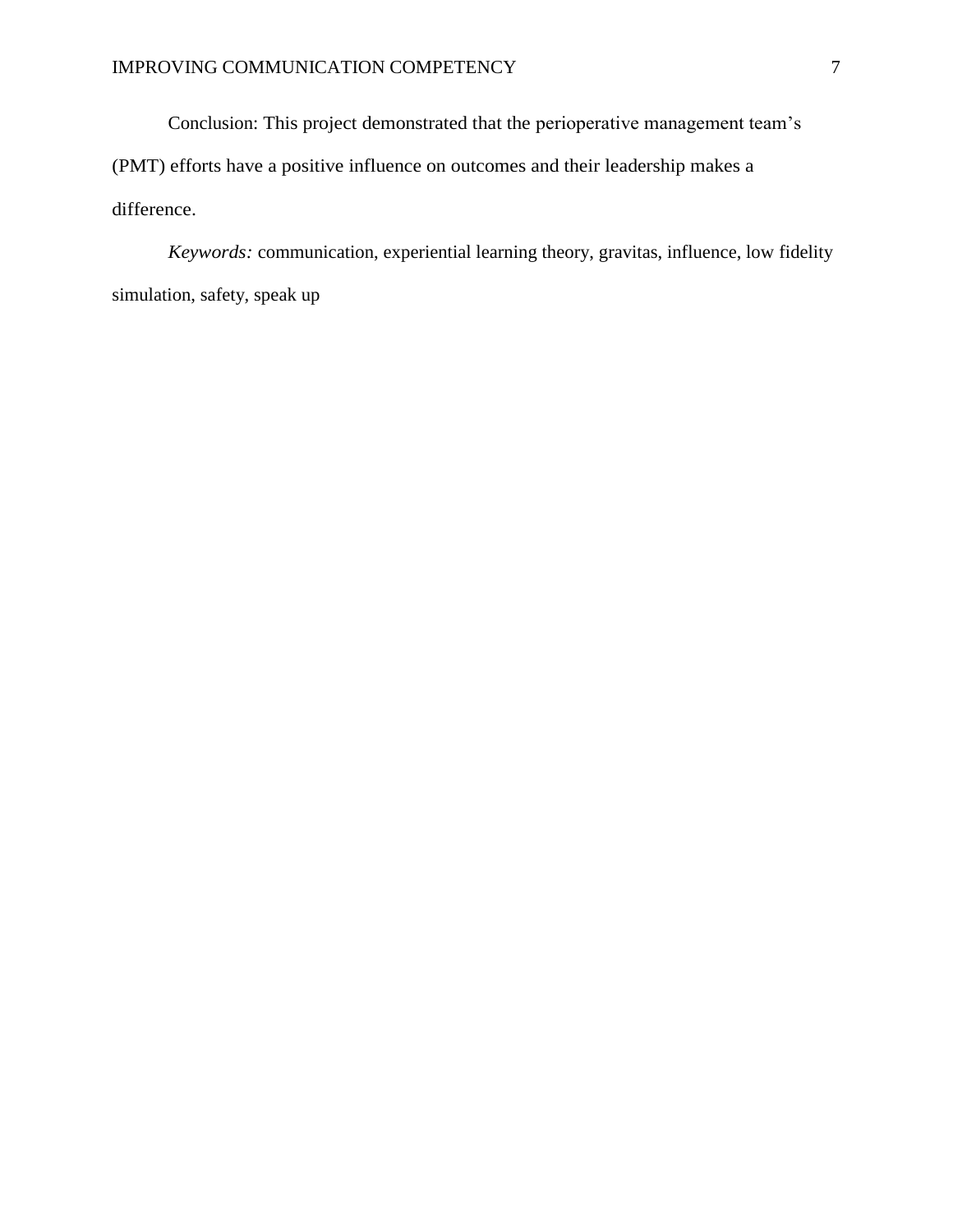### **Section II. Introduction**

### **Problem Description**

The 2010 Affordable Care Act has changed the course of healthcare. Focus is placed on prevention through primary care availability and delivering care cost effectively. The need to balance quality, safety, and efficiency is paramount and especially true in perioperative services. Since teamwork and communication are often cited in the literature as keys to success, education and use of simulation scenarios for the development of the perioperative management team (PMT) is the intent of this Doctor of Nursing Practice (DNP) project. The PMT, for purposes of this project, consists of the operating room (OR), preoperative and post anesthesia recovery (PACU) nurse managers (NM) and assistant nurse managers (ANM), as well as the sterile processing department (SPD) manager and assistant managers. The goal is to enable the PMT to improve communication competencies to appropriately influence, speak up and demonstrate gravitas. New managers and management teams are often overwhelmed with the complexity of operations. The manager development was undertaken in a medium sized hospital of a 21-bed hospital system in Northern California. Perioperative services are composed of 10 ORs, a 45-bay PACU which provides pre-and post-procedure patient care for the ORs as well as the interventional radiology, cardiac catheterization, and GI departments and SPD which provides sterile instruments and equipment to the OR as well as sterilization and equipment cleaning services to all medical offices, procedure areas, and patient care units. The management staff for perioperative services consists of nine employees. In 2016-2017 there was a 55% turnover rate. Thirty three percent (33%) of the managers are new to the system and 78% of the group has less than 5 years management experience. This DNP project will provide a framework aimed at developing, improving and evaluating management team communication.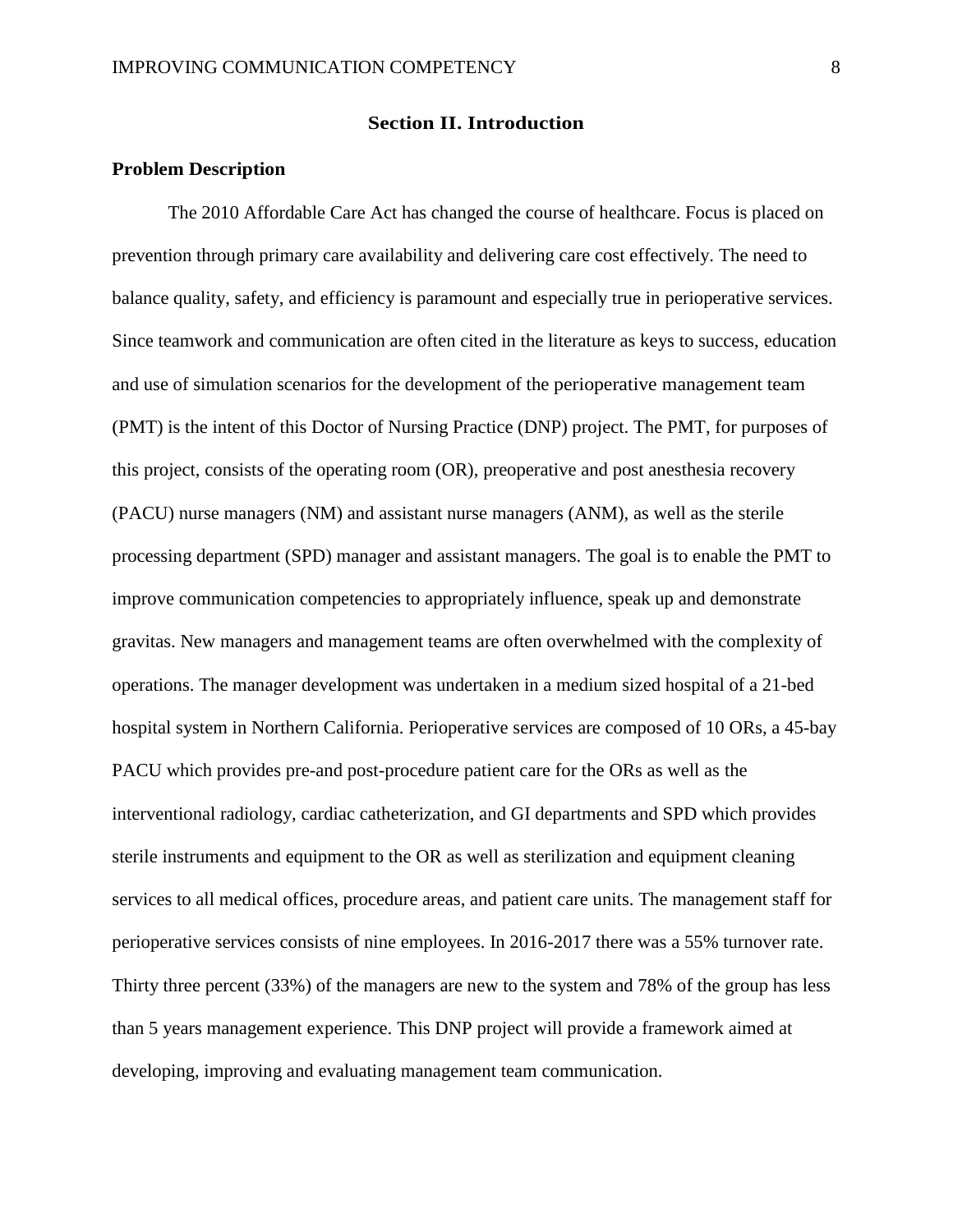Managing in the perioperative environment, with continuous advances in surgical technique, technology, instrumentation and patient protocols requires entry level perioperative management to develop complex leadership skills quickly. Teamwork is a cornerstone of successful perioperative services. Multiple disciplines must work in sync to produce optimal results. Surgeons, anesthesiologists, registered nurses, surgical, anesthesia and radiology technicians, and environmental services personnel are among the staff needed to provide the inter-operative portion of the service. Scheduling patients, preoperative and post anesthesia care as well as providing appropriately processed instruments, equipment and supplies are also required to complete the patients' experience. More often than not, the PMT is called upon to lead the effort of coordinating the various elements needed to provide surgical services safely and efficiently. How do managers develop and improve the knowledge, skill and ability to provide the necessary leadership to engender a culture of safety while maintaining the effective and efficient operation of their departments?

Hospital leadership has identified the need for a refresh of the perioperative governance structure, so all members will understand and utilize reliable and valid data for business intelligence and decision making. Turnover time, patient access, cost per OR hour, and PMT's perception of ability to speak up will be included in the primary outcome measures of the project. Reduction in variation and improved standardization among the two hospitals and ambulatory surgery center in the Diablo Service Area (DSA) is a secondary outcome measure of the structure redesign and will be outside the scope of DNP student timeline. In addition, the managers need to be able to utilize the electronic medical record, support the World Class Hospital Initiative (safe affordable quality care and outstanding care experience) and ensure their units are compliant with the California Code of Regulations, Title 22, the Joint Commission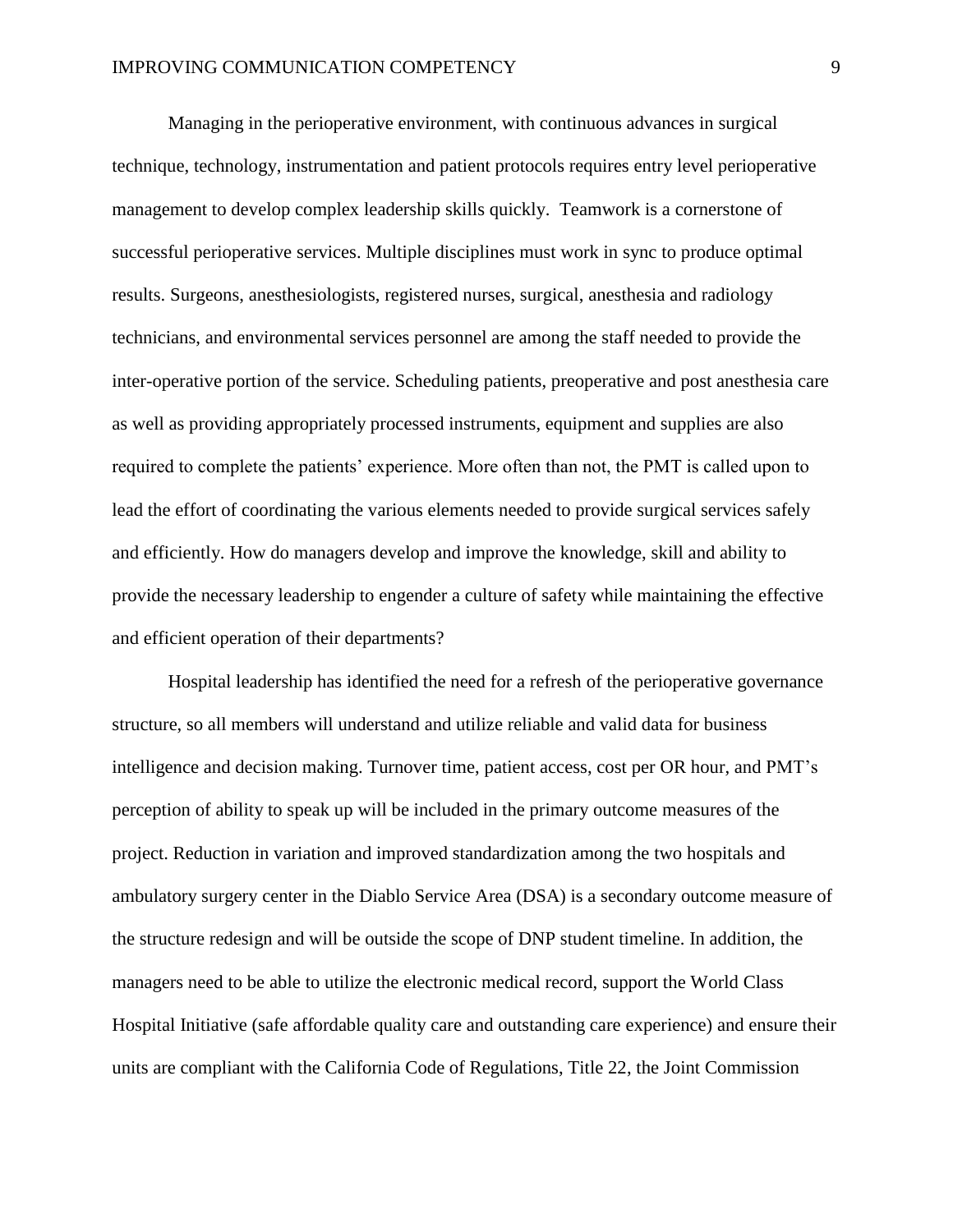requirements relating to perioperative services as well as the California Nurses' Association (CNA) collective bargaining agreement (CBA). Besides functioning in a new governance structure and dealing with the complex operations of perioperative units, the managers must contend with a labor environment that is somewhat contentious.

The PMT, although composed of high quality members, is new to working together. Over the past five years there have been three previous directors with this writer being the fourth during that period. The management and oversight of the perioperative units has been influenced by many stakeholders including medical leadership, hospital senior leadership as well as informal staff leaders. The time has come to coordinate the leadership of perioperative services to provide consistent direction and oversight, which will result in improved patient outcomes and staff satisfaction.

### **Available Knowledge**

To be effective, the PMT must be able to communicate effectively with a wide variety of disciplines and produce a cohesive team. The PMT members must be able to influence the discussion by speaking up when appropriate and exhibiting gravitas. Gravitas is defined in the Cambridge English Dictionary (n.d.) as "seriousness and importance of manner, causing feelings of respect and trust in others." Bates (2013) defined gravitas as executive presence with the three dimensions of style, substance and character. The PMT sets the tone for the culture of safety in perioperative services. A positive safety culture has been shown to lead to fewer adverse advents (Jones & Durbridge, 2016) and a healthy OR workplace (Parsons & Newcomb, 2007).

The purpose of this project is to answer the PICOT question: (P) In perioperative managers, (I) does providing leadership development using education and evidence-based simulation scenarios (O) improve OR turnover time, patient access, cost per OR hour, and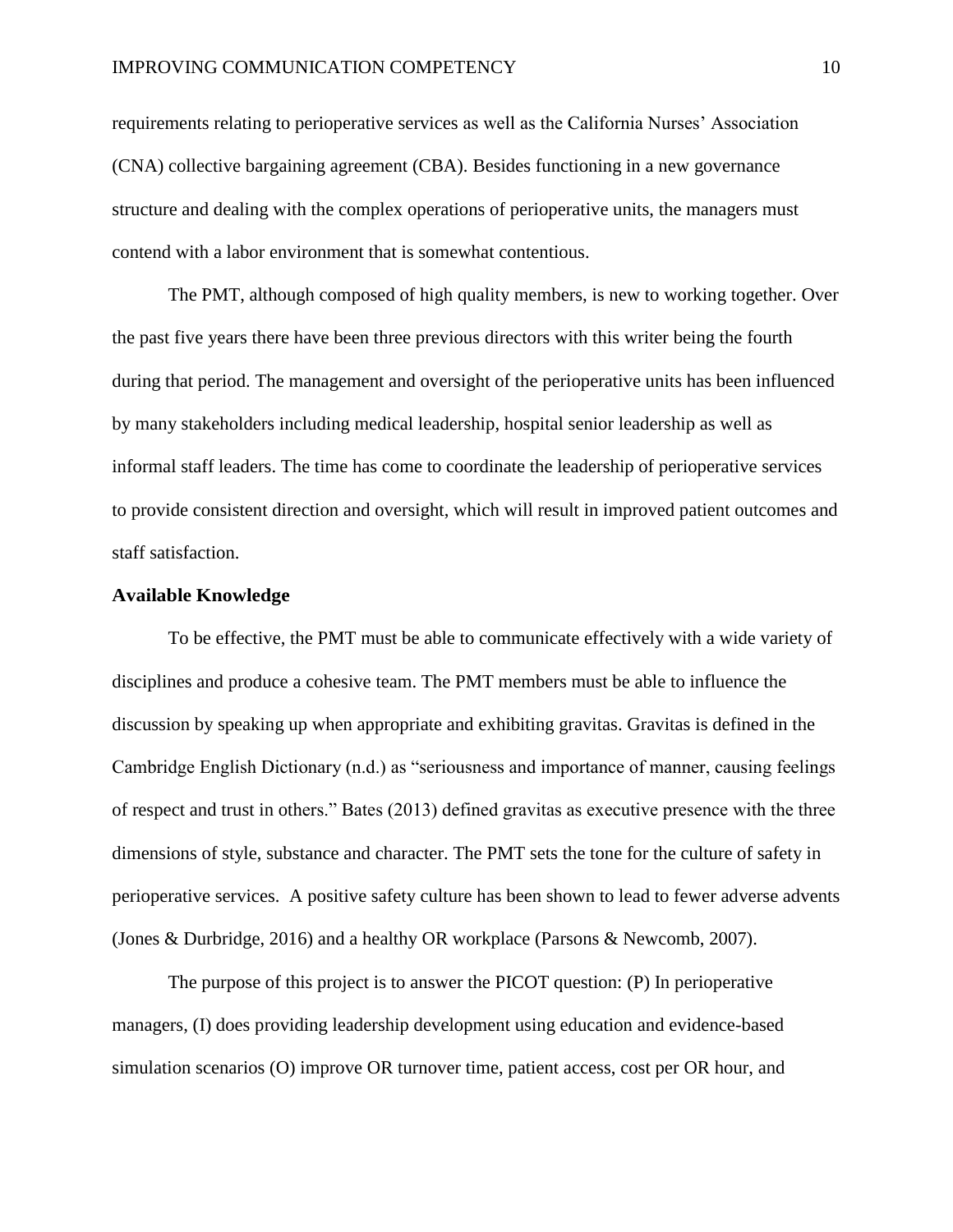PMT's perception of ability to speak up (T) over a period of three months? A review of the literature (see Appendix A) was conducted through a search of the CINAHL, Joanna Briggs Institute EBP Database, Scopus and Fusion databases using the terms communication, experiential learning theory, gravitas, influence, low fidelity simulation, safety, and speak up in various combinations. The filters used were academic journals and English language between the years 2011 and 2018. The search yielded 443 articles from which 10 articles were selected and analyzed for strength and quality of evidence using the Johns Hopkins nursing evidence-based practice rating scale (Dearholt & Dang, 2012).

Jones and Durbridge (2016) stressed the importance of team culture in shaping behaviors such as speaking up and postulated that the reluctance to speak up is often related to fear of repercussions and the desire to "fit in" as part of the team. The ability to have open communications especially related to errors and mistakes is crucial to providing the learning culture necessary to keep patients safe. Factors that affect the team's ability to speak up include culture, power dynamics and degree of perceived psychological safety. Silence is not always a passive process but may be a defensive strategy.

In a 2009 multi-site retrospective study of 700 'silences' between surgeons and scrub nurses, Gardezi et al., identified three types of recurring silences. The original aim of the study was to assess whether a preoperative team briefing was an effective communication strategy in the OR. The findings revealed that various types of silence were among the most prevalent forms of inter-professional communication used. The three forms of silences identified were absence of communication, not responding to queries or requests and speaking quietly, none of which were solely attributed to perceived lack of power. Gardezi et al. concluded that interpersonal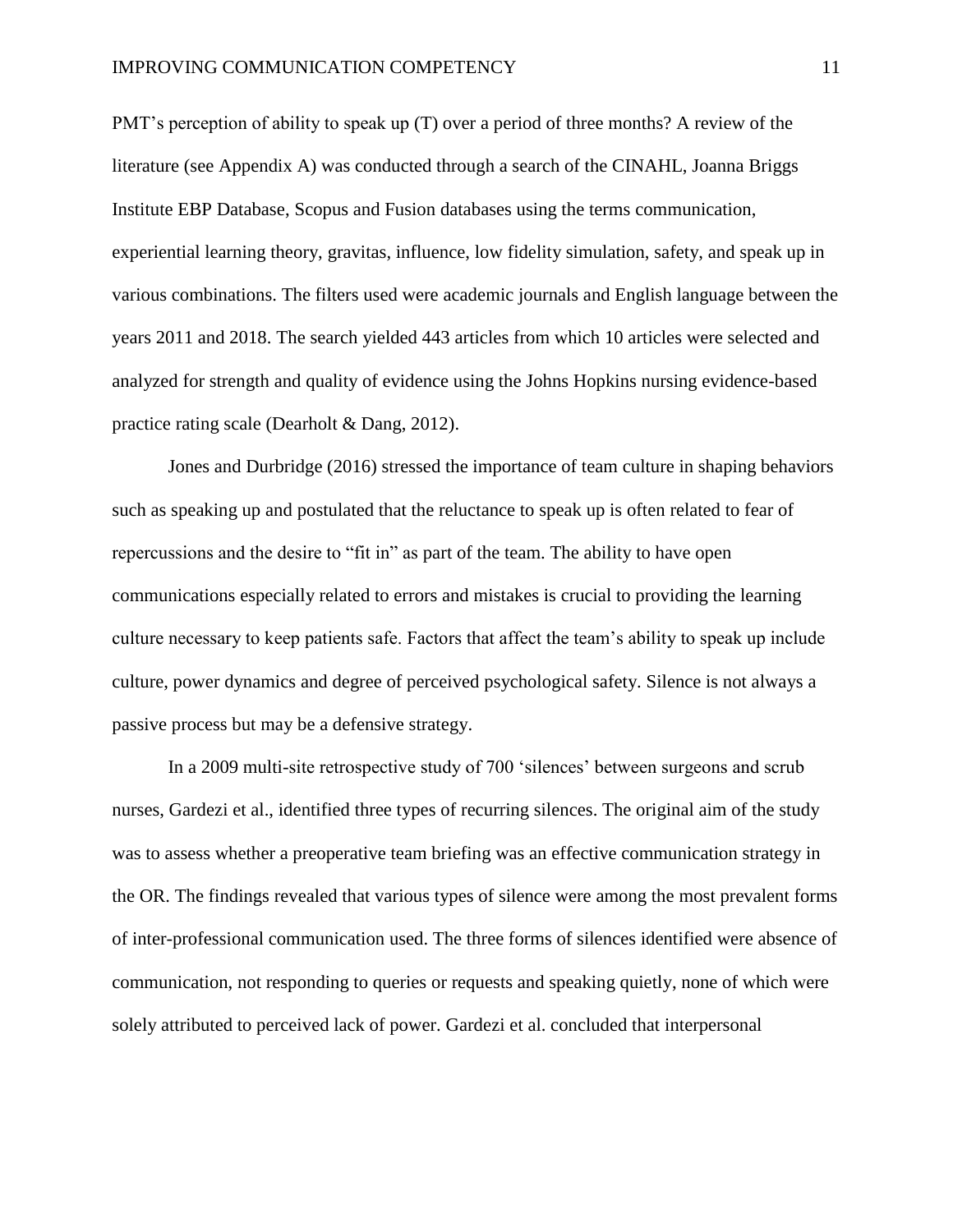communication was more nuanced than actual verbal speech and professionals need to be able to interpret the multitude communication modalities involved in the perioperative setting.

The perception of psychological safety in the PMT will inform the safety culture in perioperative services. Psychological safety, the belief that it is safe to speak up in spite of any perceived risks or consequences that may result, must be provided (Edmondson, 2004). Edmondson identifies lack of psychological safety for speaking up about small, ambiguous issues that cause potential concern along with a work environment that focuses on production pressure and worker independence as two factors that hinder learning from failure. The ability of nurses to manage work process problems can have a negative impact on preventing and learning from failure. The ability to provide first order problem solving (93% of time) along with the large number of process problems managers and staff must deal with (15% of work hours), hinders identifying solutions and improving the system. Three barriers to second order problem solving and organizational learning were identified. The emphasis on individual vigilance causes nurses to solve problems in the moment without looking for the root cause. The focus on efficiency also inhibits taking time to understand root causes and system design flaws. Finally, the desire to empower the work force can lead to limited management oversight leaving nurses to deal with problems they have no control over. A learning environment and team-based structure is necessary to provide psychological safety and freedom to learn from failure.

Morrow, Gustavson and Jones (2016), in a meta-synthesis of qualitative research studies identified four main themes: "1) hierarchies and power dynamics negatively affect safety voice, 2) open communication is perceived as unsafe and /or ineffective, 3) embedded expectations of 'nurse' behavior affects safety voice, and 4) nurse managers have a powerful positive or negative affect on utilization of safety voice" (p. 43). Leaders must first examine their feelings related to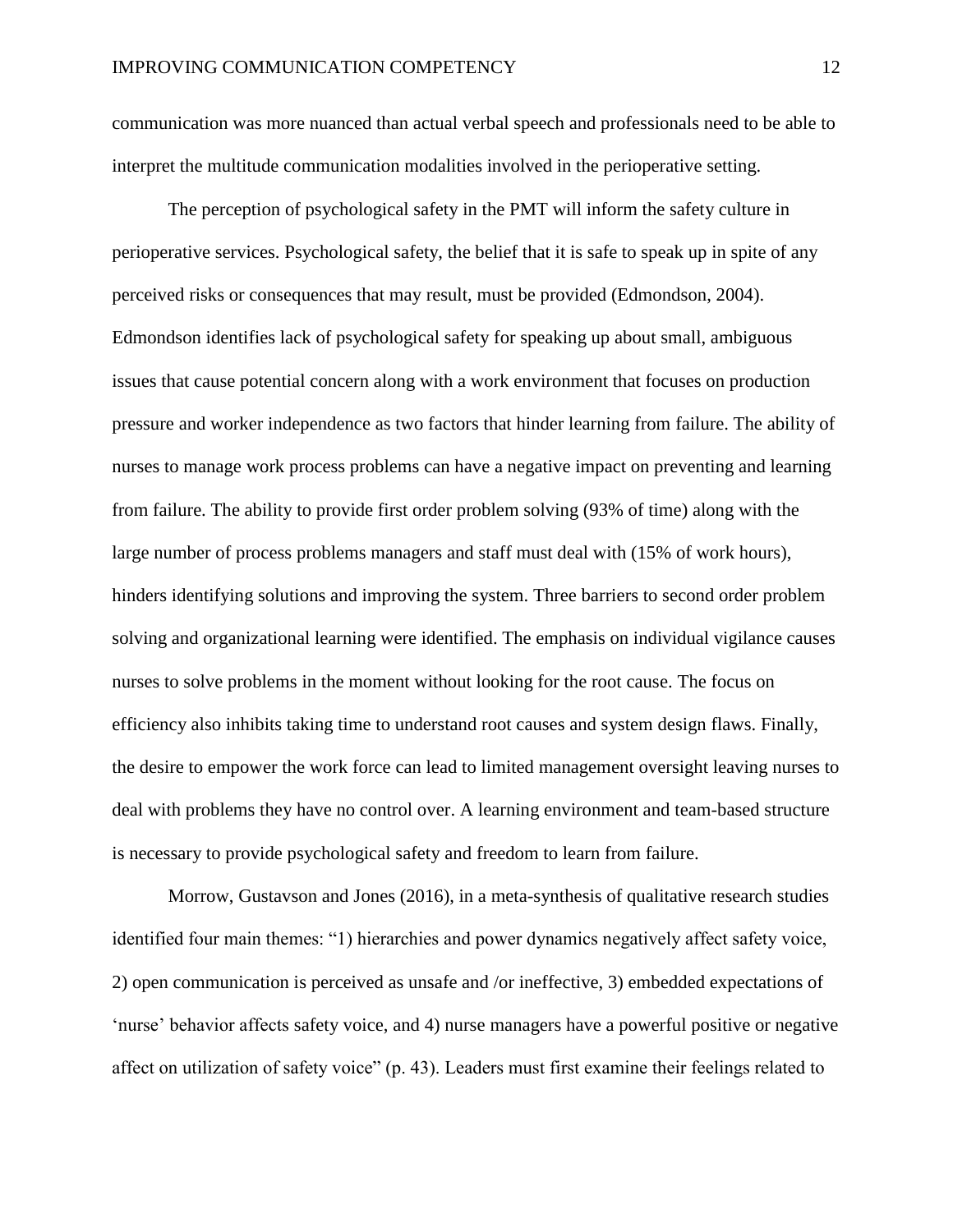safety voice and ultimately identify strategies to effectively support workers, role model appropriate behaviors and set expectations that provide an appropriate environment for psychological safety.

Nembhard, Labao and Savage (2015) conducted a qualitive study through 99 interviews from health professionals working in 12 randomly sampled hospitals in the United States. The hospitals were selected from the over 1000 international hospitals participating in the Door-to-Balloon Alliance, an EBP project intended to reduce delays in treatment to patients presenting with myocardial infarctions. The purpose of the study was to examine the drivers that influence voice or speaking up in health professionals. Individual, work configuration, organizational context and culture, as well as performance data and external environment are the factors influencing the voice of health professionals. These factors establish the professional's sense of safety, efficacy, opportunity, legitimacy and willingness to speak up related to the perceived risks and benefits. Through the management of a multitude of factors, leaders have the ability to leverage several factors including work design and organizational culture to encourage speaking up among their teams.

A qualitative study by Garon (2012) supports the contention that the manager is important in providing a culture of open communication allowing the staff to speak up and be heard. Through focused interviews of RN staff and managers, Garon identified three categories impacting the nurses' perception of their ability to speak up and be heard. The first category, influences on speaking up, included personal and organizational culture. Message delivery, both transmission and reception, as well as the outcomes of speaking up were also categories integral to allow the RNs to speak up and be heard. Successful managers create an environment of open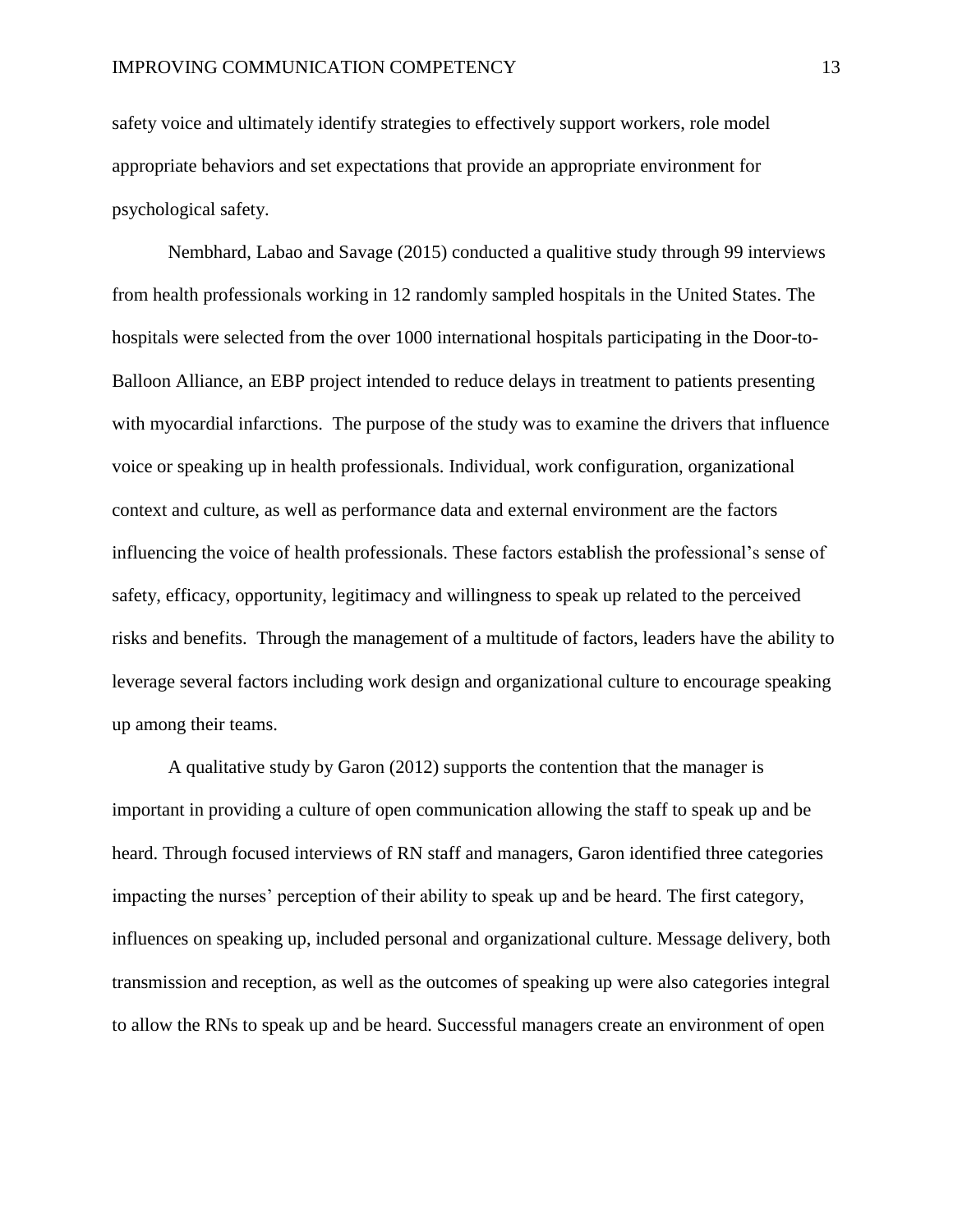communication without blame or criticism, provide timely feedback and reward and recognize staff who speak up.

Stanley (2009) contends that leaders are identified and recognized because of how they act and what they stand for. Influential leaders are visible, approachable and open, effective communicators, empowered decision makers and clinically knowledgeable and competent. In addition, influential leaders display their values and beliefs and hold fast to their guiding principles. In a qualitative study, aimed at identifying the significance of leadership theory in the development of clinical leaders in the OR, Stanley found that congruent leadership theory provides a useful model on which to base leadership development.

Pollard and Wild (2014), after a review of the literature from 2010-2014 conducted a qualitative study and identified that the problems in leadership development training stem from the practice gap between training and practice. The need for leaders to be able to assert their opinion in a way that can be understood by all team members, combined with a focus on quality and access for the patient can be a challenge based on the individual and organizational behavior patterns. The purpose of this qualitative study was to determine whether leadership and fellowship simulation exercises, including feedback and debriefing, could improve situational awareness and team communication skills. Nine hours of low-fidelity leadership and fellowship simulation exercises were included in a 45-hour classroom program for senior BSN students. Pollard and Wild (2014) concluded that adding the andragogic strategies of simulation and debriefing to the program, increased the satisfaction with the program and ability of student to identify how the leadership skills could be used in future clinical situations and as part of a nursing career.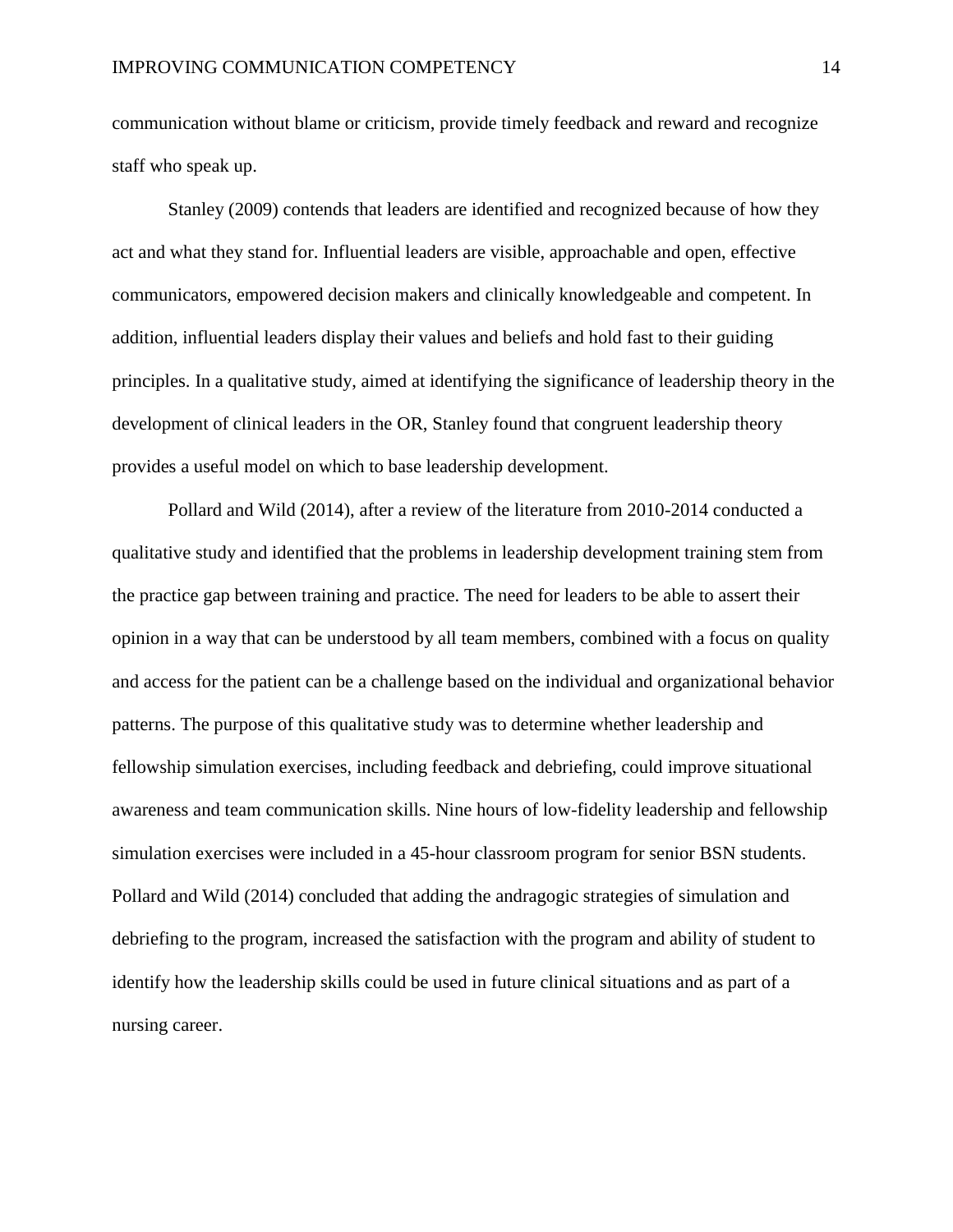Komasawa and Berg (2016) proposed a conceptual framework for effective interprofessional PMT development involving simulation training. The simulation scenarios should represent realistic situations that are useable and relevant to the entire team participating in the training. Effective feedback and debriefing are essential components of the training and allow for retention of learning through guided reflection and exposure to both excellent performance as well as errors.

The literature review highlights the complexity of communication competency as well the importance of developing a culture of psychological safety, positive management influence, gravitas and speaking up. In order for the PMT to provide an environment where staff feel empowered and confident, the PMT must acquire and role model appropriate knowledge, skill and abilities.

### **Rationale**

Knowles Adult Learning Theory and Kolb's Theory of Experiential Learning provide the conceptual framework for this project. Knowles identified 5 assumptions of adult learners that differentiated them from child learners. The mature adult learns best when consideration is given to (a) self-concept development towards self-direction, (b) accumulated experience as a resource for learning, (c) readiness to learn is oriented to the tasks related to social roles, (d) orientation to learning is problem centered and (e) the internal motivation to learn (Papas, 2013, Knowles 1984). The 4 principles of andragogy according to Knowles include:

- 1. "Adults need to be involved in the planning and evaluation of their instruction.
- 2. Experience (including mistakes) provides the basis for the learning activities.
- 3. Adults are most interested in learning subjects that have immediate relevance and impact to their job or personal life.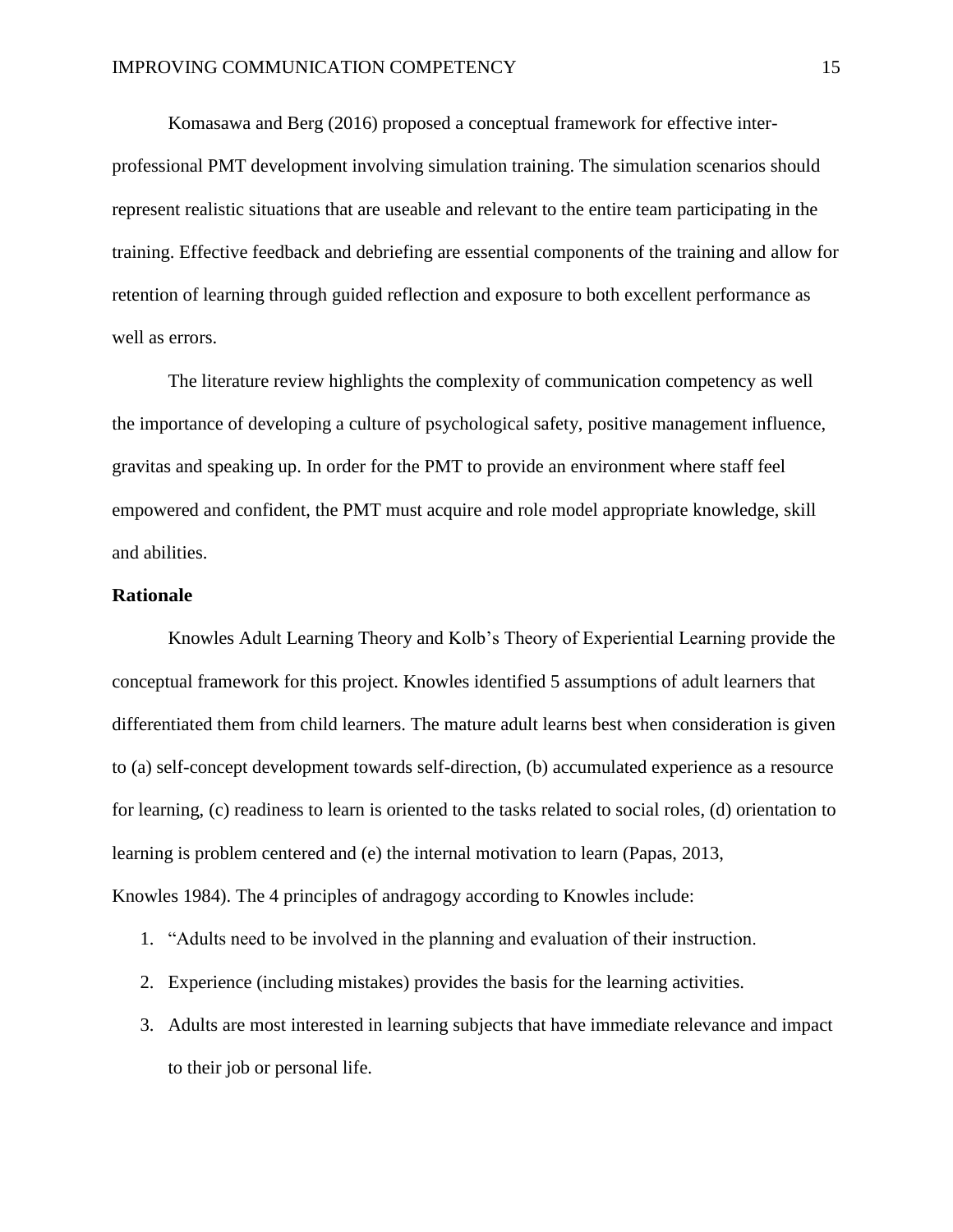4. Adult learning is problem-centered rather than content-oriented" (Papas, 2013, p. 1).

Clapper (2010) presented a review of literature expanding on Knowles' adult learning theory by providing additional learning theories to be considered when offering leadership development using simulation and how they relate to the motivational factors that make adults want to learn. The review includes theories that support creating an environment for adult learners that allows for lifelong learning. Over the years since adult learning theory was first introduced, several theories have brought the understanding that the increase in responsibilities and workloads, the emotional aspects of being involved in simulation training, the use of debriefing, and reflection on action must be contemplated (Clapper, 2010).

Kolb's Theory of Experiential Learning also provides context for this project. Kolb identified four elements in his model for learning. The four components include the need for abstract conceptualization, active experimentation, concrete experience and reflective observation (Chmil, Turk, Adamson & Larew, 2015). The adult learner must be aware of the elements and understand that learning is a continuous process and knowledge is gained by integrating experience into existing cognitive frameworks (Lisko & O'Dell, 2010).

### **Specific Aim**

The AIM statement for the DNP project is to improve the perioperative patient experience by decreasing room turnover time 5%, improving patient access 10%, decreasing the cost per OR hour by 5%, and increasing the PMT's perception of ability to speak up, as measured by a 2-point increase on selected questions from the speaking up index of the People Pulse staff satisfaction survey, by May 31, 2018. The PMT will complete identified education and participate in simulation scenarios, as part of the leadership development. The scenarios will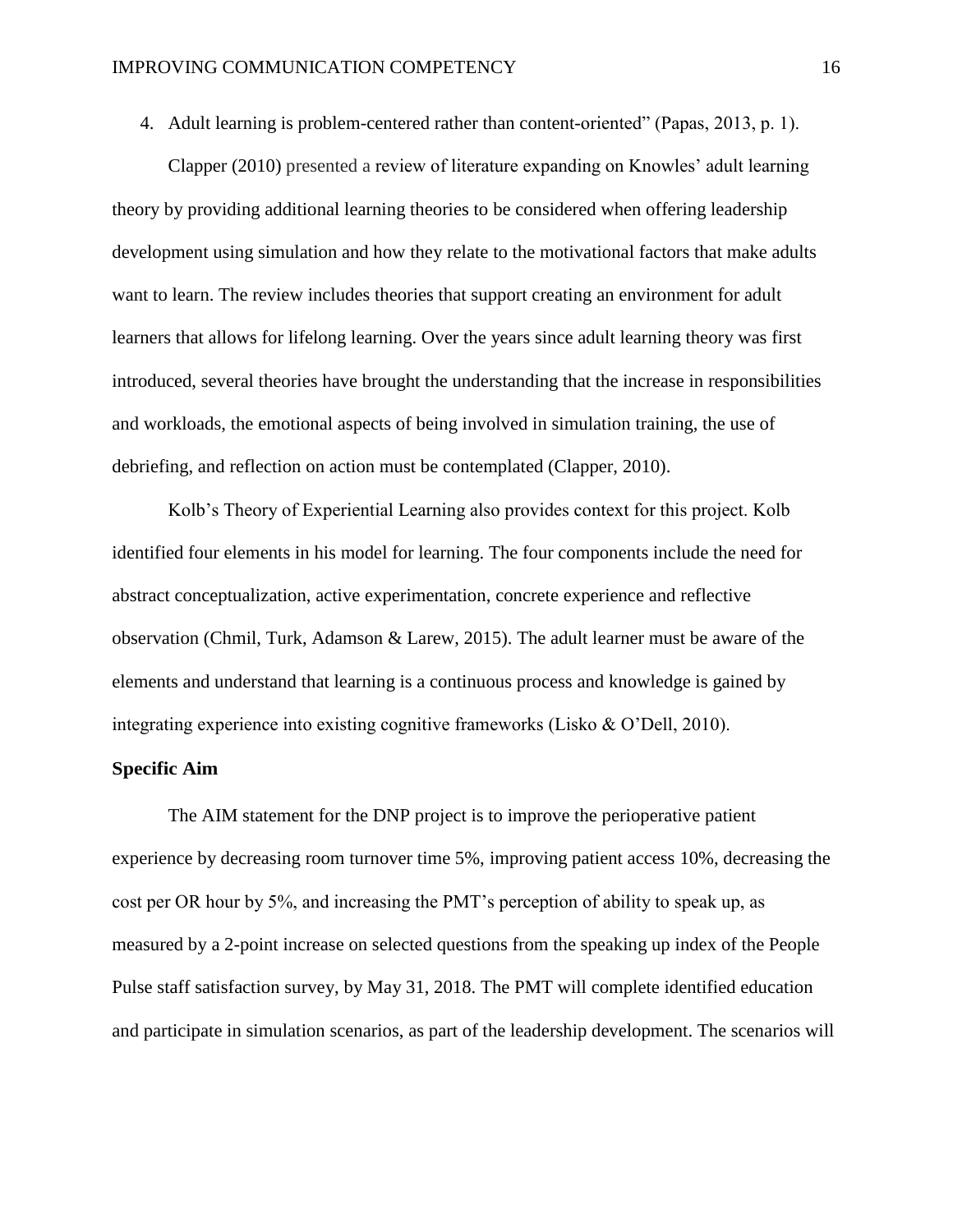be based on realistic situations requiring the demonstration of leadership competencies and behaviors related to influence, gravitas and speaking up.

### **Section III. Methods**

### **Context**

The key stakeholders in any perioperative department are the hospital and medical staff leadership, the unit managers and the medical and frontline staff. Although the stakeholders all have the common characteristics and concerns related to positive patient outcomes, satisfied patients and staff as well as meeting regulatory compliance (see Appendix B), the focus of each group is somewhat divergent. The executives have a greater focus on financial performance, while the managers focus much of their energy on resource allocation. The frontline and medical staff focus on their workload and how smoothly the workday flows (see Appendix C). All stakeholders involved are aware of the needed changes in the communication of the frontline managers and indicate the need for increased oversight of the perioperative services operations.

The local care environment provides many positive elements likely to influence change and improvement. The senior leadership developed and implemented GPS Navigation, a program based on lean methodology as the pathway to identify and solve problems. Strong support for change and improvement initiatives is evident, with senior leader and medical leadership participation in initiatives which include all levels of the organization. Frontline staff participation is a cornerstone of the GPS program with the understanding that frontline staff are one of the key components of success. Care environment elements identified and characterized as opportunities for improvement included the need for stronger middle management leadership in the perioperative environment as well as a better understanding of standard work. Oversight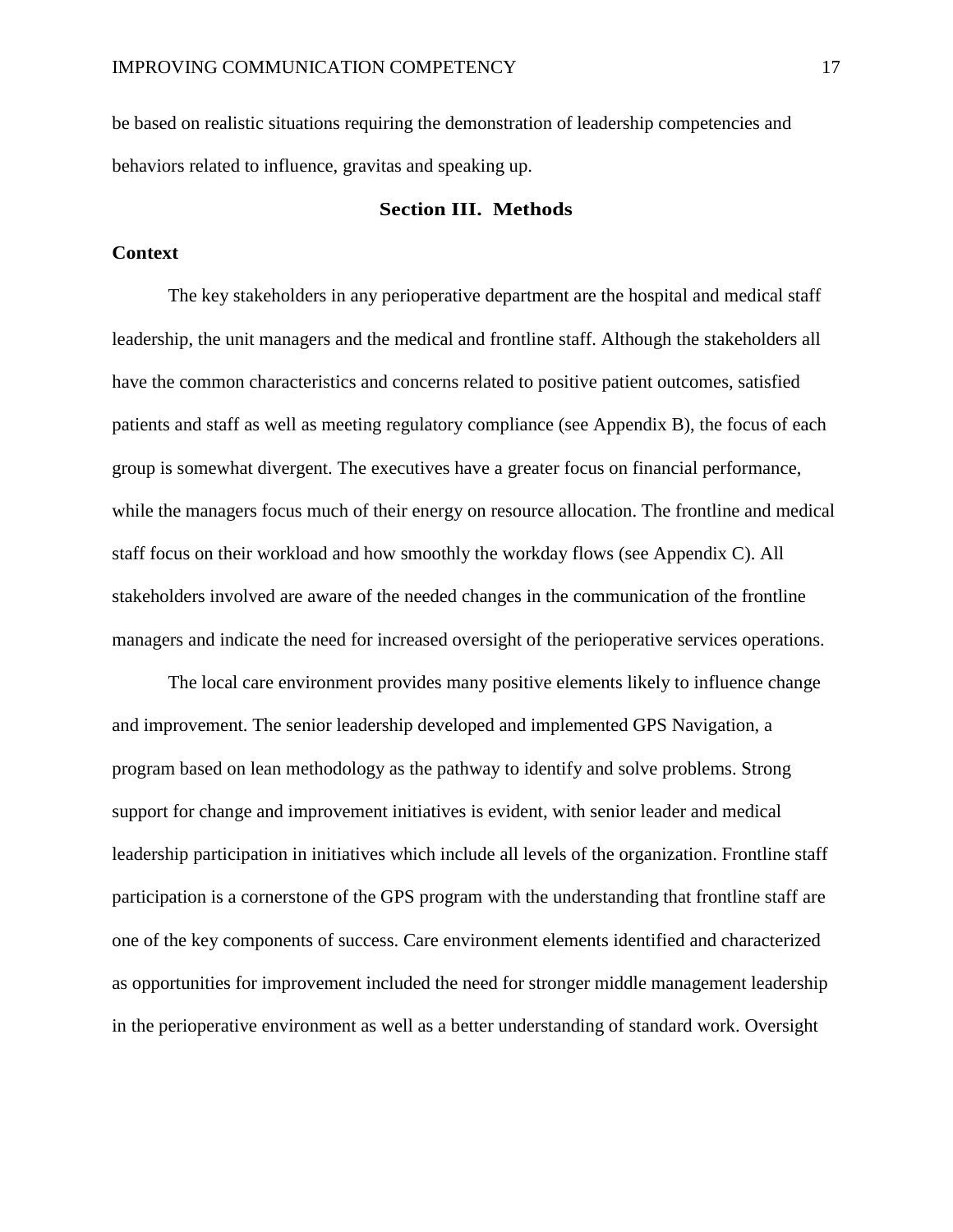and direction were not clear to the PMT or the frontline staff with many parties providing sometimes conflicting guidance and recommendations.

As the patient care director for perioperative services, this writer has been designated project manager to lead the development of the PMT. The DNP statement of non-research determination form is included in Appendix D and the letter of support from the setting in Appendix E. The Chief Nurse Executive (CNE) has indicated full support for the improvement project and will provide feedback to the project manager during the project. Metrics such as turnover time and patient access are measured and a decrease of 5% in turnover time and an increase of 10% in patient access is expected by senior leadership over the next several months.

### **Interventions**

The development of the interventions to improve communication competency for the PMT required a multipronged approach. A work breakdown structure (WBS) was used to divide the project into three phases, planning, implementation and evaluation. The high-level work breakdown structure is outlined in Appendix F. Interventions were focused first on providing appropriate education to the PMT as a foundation for effective communication. The second intervention, conducting low fidelity simulations developed using the California Simulation Alliance template was intended to help the PMT hone their knowledge, skills and abilities in a low stress environment. The plan was to complete the simulations and debriefings with the entire PMT when possible. Smaller groups would be used for simulations not applicable to the entire team.

### **GANTT.**

The Gantt Chart in Appendix G delineates the timeline and critical milestones for completion of the project. The planning phase included obtaining support to conduct the project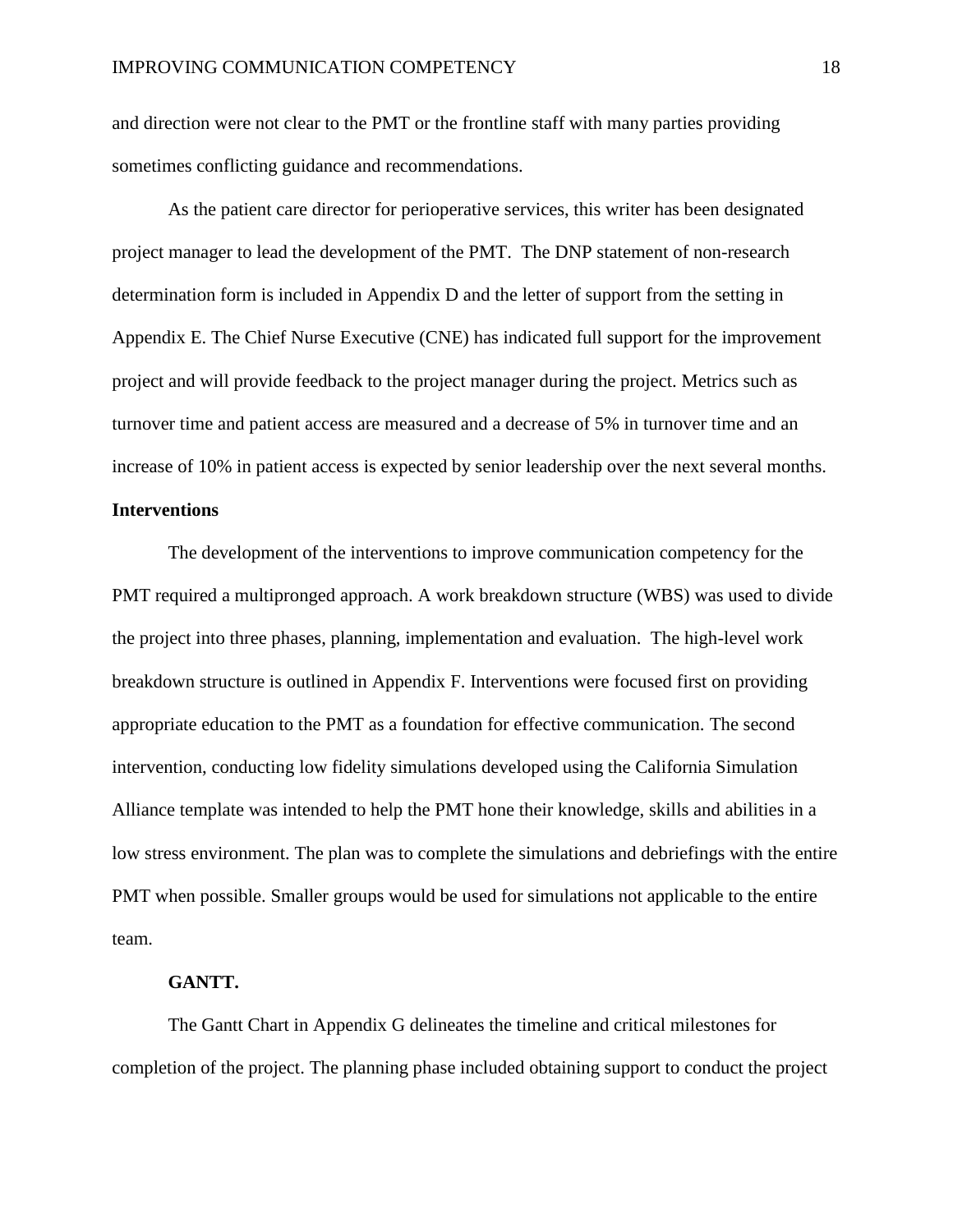from the CNE, reviewing and selecting communication competencies and developing a post intervention questionnaire to measure the competency improvement in the PMT. Implementation was projected to take six months and included confirming participants and administering the leadership education and simulation scenarios. After selecting the efficiency metrics, data collection for pre and post intervention was planned for the evaluation phase. Project completion included reporting metrics to the PCS leadership and developing and delivering the final DNP presentation.

### **SWOT analysis.**

To identify interventions to improve communication competency in the PMT, a SWOT analysis was conducted of the baseline perioperative situation (see Appendix H). All PMT positions were filled with well-educated managers. Strong support for leader development already existed in the organization. A performance improvement methodology, GPS navigation, has been in effect for over a year and is being spread throughout the organization. The opportunity for the PMT to participate in a 24-hour GPS navigation training session was identified as the first educational activity for the project. Based on the tenants of Adult Learning Theory, the PMT, along with perioperative medical leadership, were scheduled to participate in the same training group to provide an environment that was problem oriented and relevant and to provide an opportunity for the new leaders, PMT and medical, to get to know each other.

Identified weaknesses centered around the short time the PMT had worked together and the limited management experience of several of the members, leading to a lack of understanding of the necessary management competencies and span of control. Fortunately, a new perioperative governance structure had been identified but not implemented allowing the PMT to participate in its evolution. Several threats were identified and included dependence on the collaboration and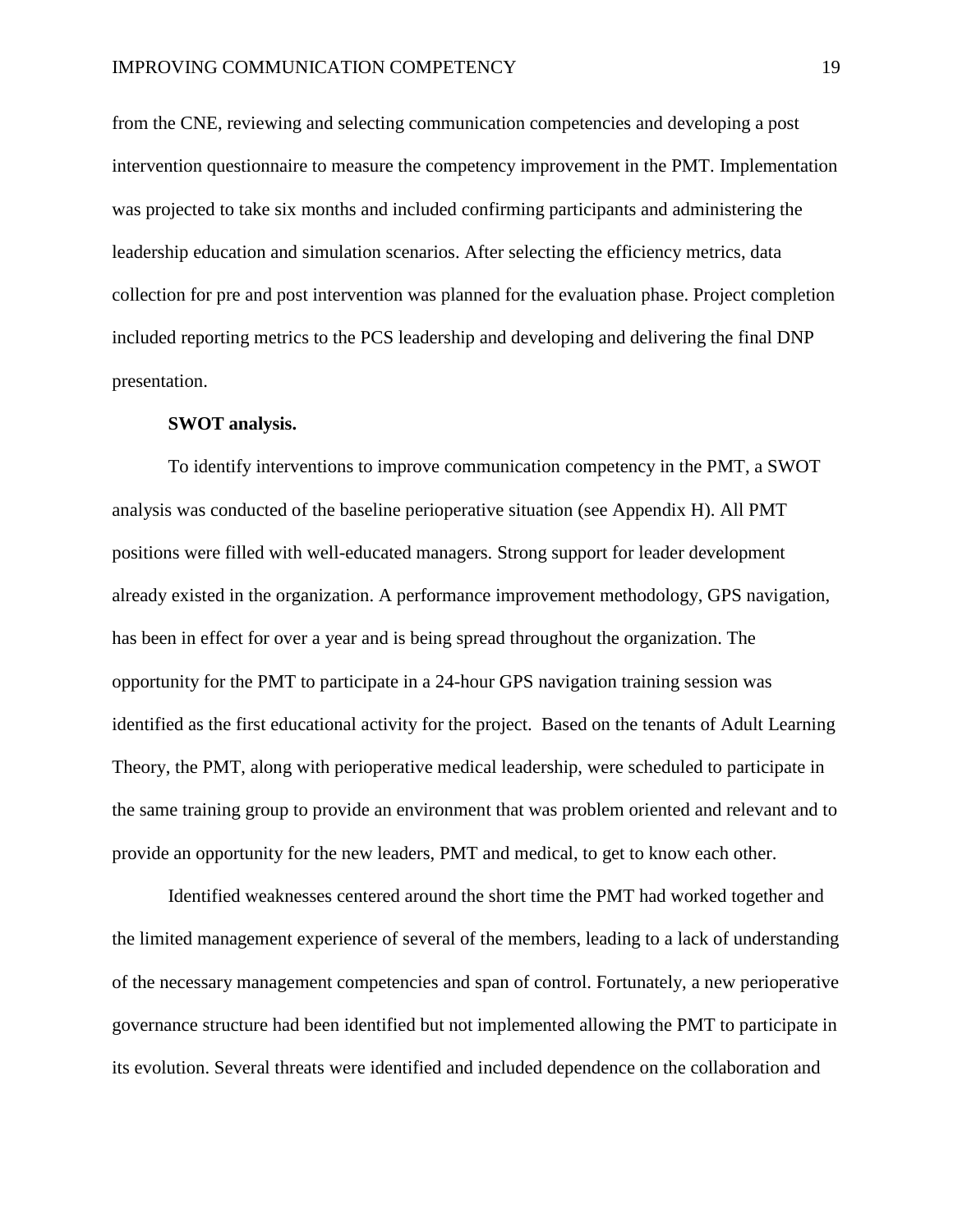### IMPROVING COMMUNICATION COMPETENCY 20

cooperation of the medical staff to the success of the governance structure, potential dissatisfaction of any member of the PMT could cause a manager to select another position and a potential labor disruption related to contract negotiations was pending. Formalizing succession planning through participation in the organization talent calibration was an opportunity to offset the threat of managers leaving and would also inform discussions with the PMT related to job expectations and growth.

### **Planning.**

Planning consisted of a review of the current job descriptions and competency expectations around communication of the PMT. No formal communication competency was available for the PMT positions so a review of the American Organization of Nurse Executives (AONE, 2015) nurse manager competencies was completed and competency elements supporting the job descriptions were identified. AONE Competencies were used to provide a foundation for the education and simulation development. The expectation that with the proper preparation, the PMT would be able to exhibit appropriate gravitas, influence and be feel comfortable speaking up.

Low fidelity simulation scenarios depicting real life situations were developed using the CSA scenario template to allow the PMT to practice dealing with situations requiring gravitas, influence and speaking up. The simulations were focused on the competency to be developed and kept at the low fidelity range to allow the participants to understand the competency being simulated without the distraction of extraneous factors that often are part of actual management communication (Munshi, Lababidi, & Alyousef, 2015, Simstaff, 2016). Four scenarios mimicked real situations in which the PMT are expected to participate, including the biweekly operational budget review with senior leadership including the area finance leader and CNE, meeting with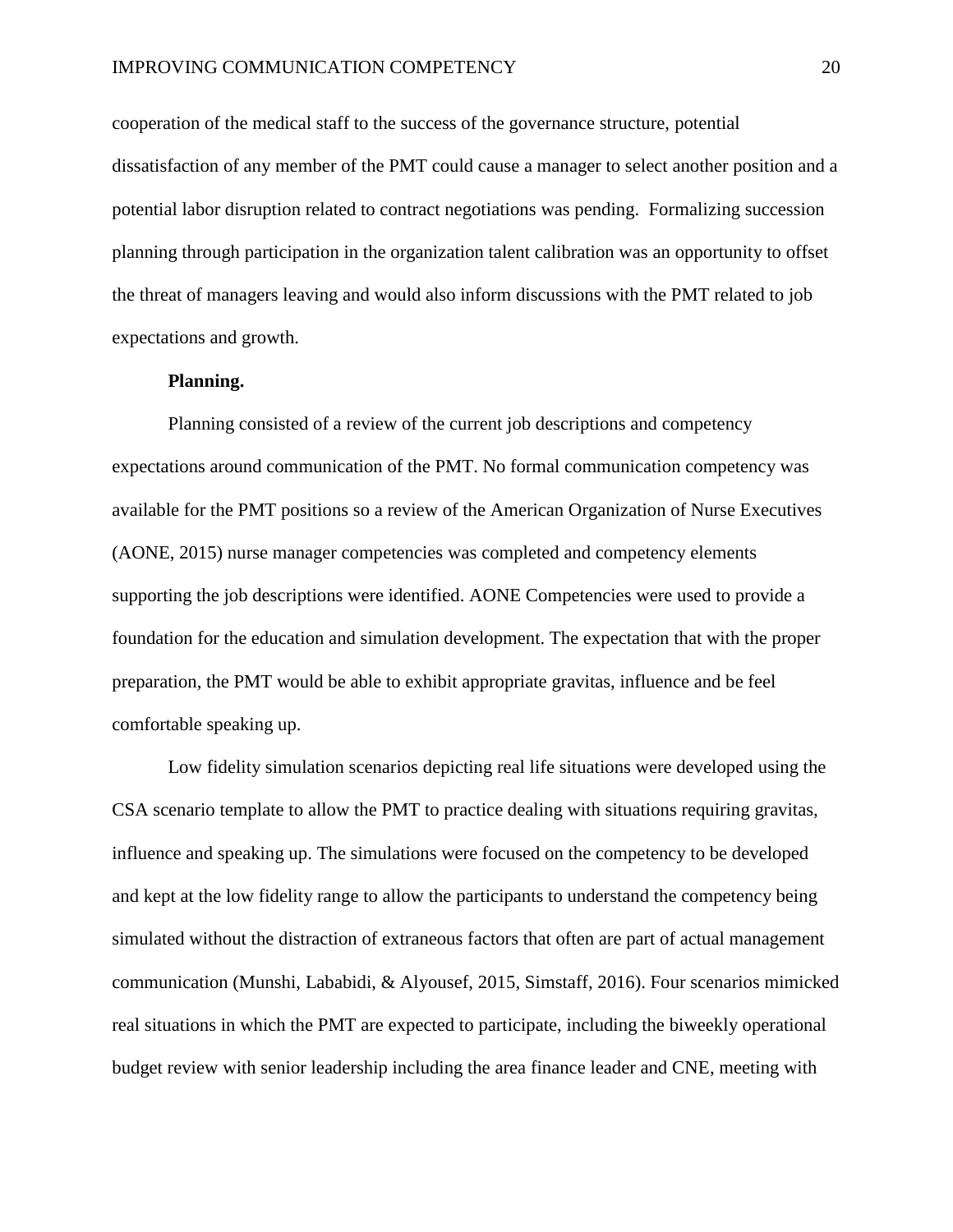union leader to resolve a grievance, discussion with staff member related to an attendance issue and staff meeting to enforce the surgical attire policy. The CSA scenario template was used for the debriefings

The PMT results from the People Pulse (staff satisfaction) survey, specifically selected questions from the speaking up index, was used as the pre-intervention baseline related to the PMT's feelings of psychological safety and ability to influence and speak up (see Appendix I).

### **Gap analysis.**

A gap analysis was conducted related to the knowledge, skills and abilities of the PMT. Through the staff satisfaction survey, the PMT indicated that their data needs are not being met. In addition, they expressed the need for greater support from their colleagues to accomplish their work and did not feel respected by those they work with. Understanding of the job expectations and competencies for each member of the PMT is necessary but it was clear that the PMT did not have a true understanding of their accountabilities and identified that the work processes on their units were not efficient. The risk matrix in Appendix J identifies the potential outcomes, including efficiency metrics not being met, increased costs related to lack of knowledge and oversight as well as adverse patient outcomes, if the situation is not rectified.

### **Implementation.**

Management education was conducted in various topics including the four-day GPS Navigation (LEAN methodology) training to provide the PMT with the knowledge and tools needed to participate in performance improvement in the DSA. Additional education topics included financial fundamentals, goal setting, functioning in the union environment, patient care experience, and regulatory requirements for perioperative services. A combination of leadership meeting lectures, discussions and classroom learning, as well as individual instruction and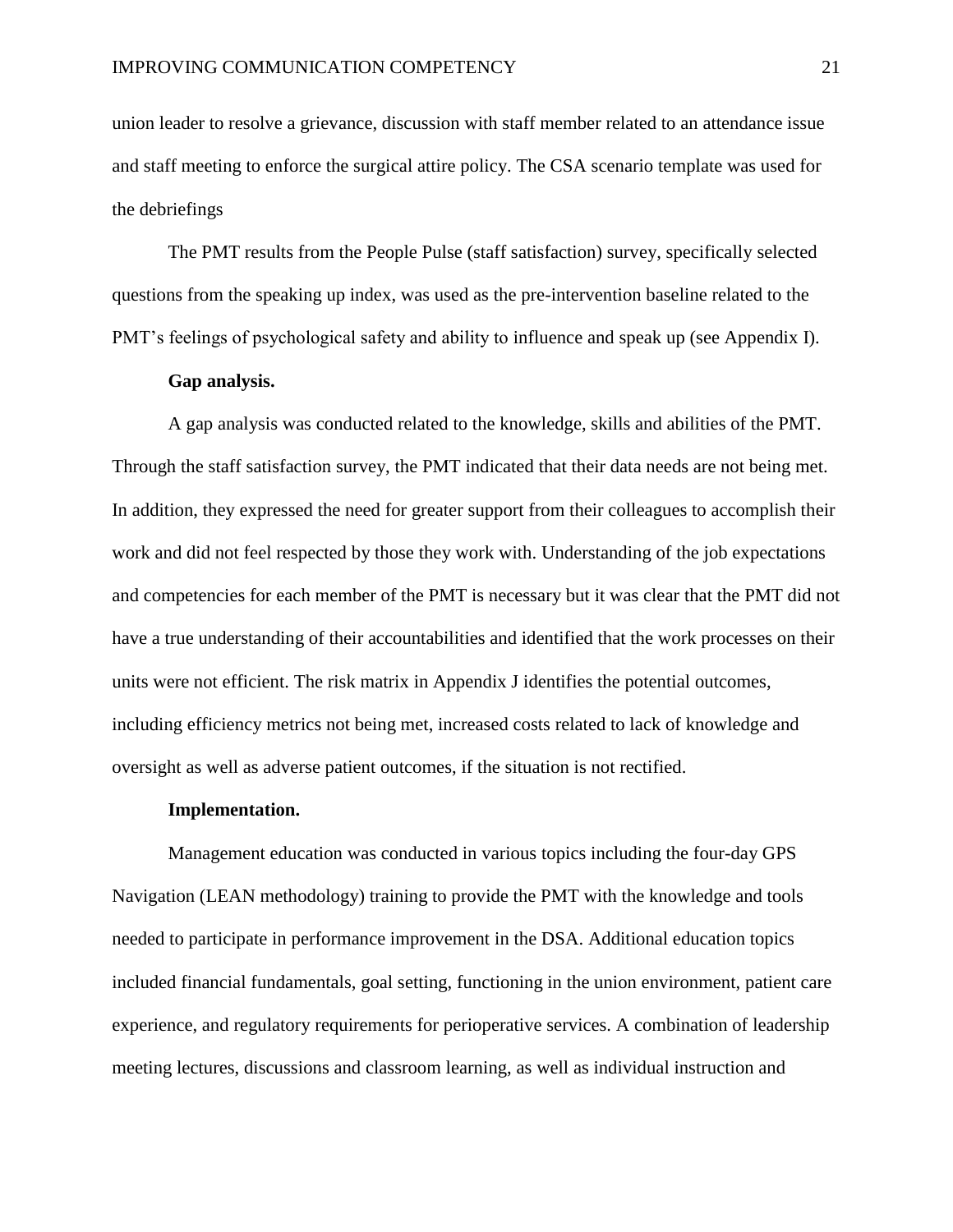feedback was used to conduct the education. A list of the education conducted for the PMT group is in Appendix K.

PMT members participated in low fidelity simulations related to demonstrating influence, gravitas and speaking up (see Appendix K). Implementation of each simulation was conducted to reinforce the knowledge gained and demonstrate how the knowledge can be utilized in real situations to further goals and objectives. Debriefing and feedback, with the PMT, occurred after each simulation and during weekly team meetings to provide the opportunity to identify best practice as well as opportunities for improvement.

The planning and implementation was completed over a six-month period with formative evaluations including appropriateness and relevance of the scenarios to the perioperative leadership environment occurring for the three months following scenario participation and debriefing. A summative evaluation was conducted at the conclusion of the debriefing to evaluate the PMT's perception of skill acquisition related to their ability to perform in high pressure leadership situations.

### **Financial considerations.**

There were few cost constraints as this project was conducted during paid time for the PMT members. The salary costs for the education of the participants constituted the major expense for the project at \$16,800 (see Appendix L). In addition, a differential of 5% was paid to two staff nurses to assume the charge role for each of the GPS navigation training days adding an additional \$192.00. The cost of the instructors for the 24-hour GPS navigation course, as well as, the additional 10 hours of instruction was \$5380.00. Lunch was provided to the PMT for five leadership meetings where education was provided as well as for all three days of the GPS navigation training for a total food cost of \$990.00. The total cost of the program was \$23,392.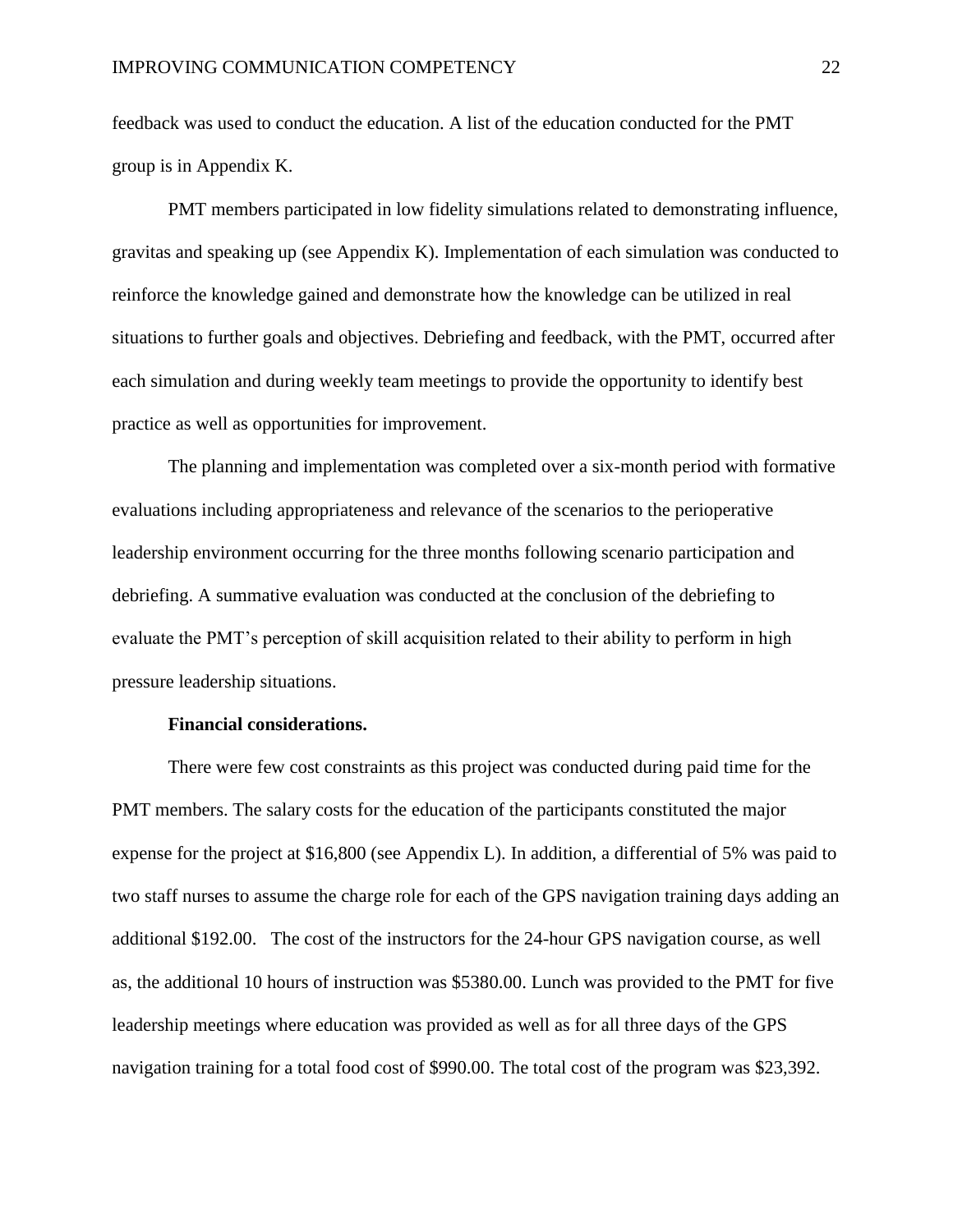The costs of the project were more than offset by the results in the cost per OR hour analysis. Although the cost per OR hour remained the same from 2017 to 2018, the salary increases for staff and managers in all departments was estimated to be 4 % resulting in a \$66.00 reduction in the payroll cost per OR hour. The OR averages about 16,000 case hours a year, resulting in an annual savings of \$1,056,000. If only half this savings is attributed to the DNP project after considering other initiatives which may influence the cost per OR hour, the cost avoidance is \$528,000. When the project expenses of \$23,492 are deducted, the total cost avoidance is \$504,508 (see Appendix M).

### **Responsibility/ Communication Matrix.**

The responsibility/communication matrix (see Appendix N) followed the new perioperative governance structure with two goals in mind. First, the matrix assured that appropriate stakeholders were aware of the project outcomes and second, since the structure is new, it allowed the PMT to become familiar and understand the expected lines of communication and responsibility. The structure encompasses oversight for two hospitals with a combined executive team including the Area Manager, Chief Operating Officers (COO), Chief Financial Officers (CFO) and the CNEs from each of the two hospitals included in the area. The Peri-Op Executive Team (POET) reports to the Executive team and has oversight of all perioperative operations in both facilities. On the medical leadership side, the OR committees, report to the Performance Improvements (PI) committees and up to the Medical Executive committees. The managers of all PMT departments are members of the OR committees and along with their medical leadership counterparts they provide an interdisciplinary council to improve patient outcomes. Three new committees were formed to deal with the operational issues and work. Two work teams (WT), one from each hospital, are convened with the purpose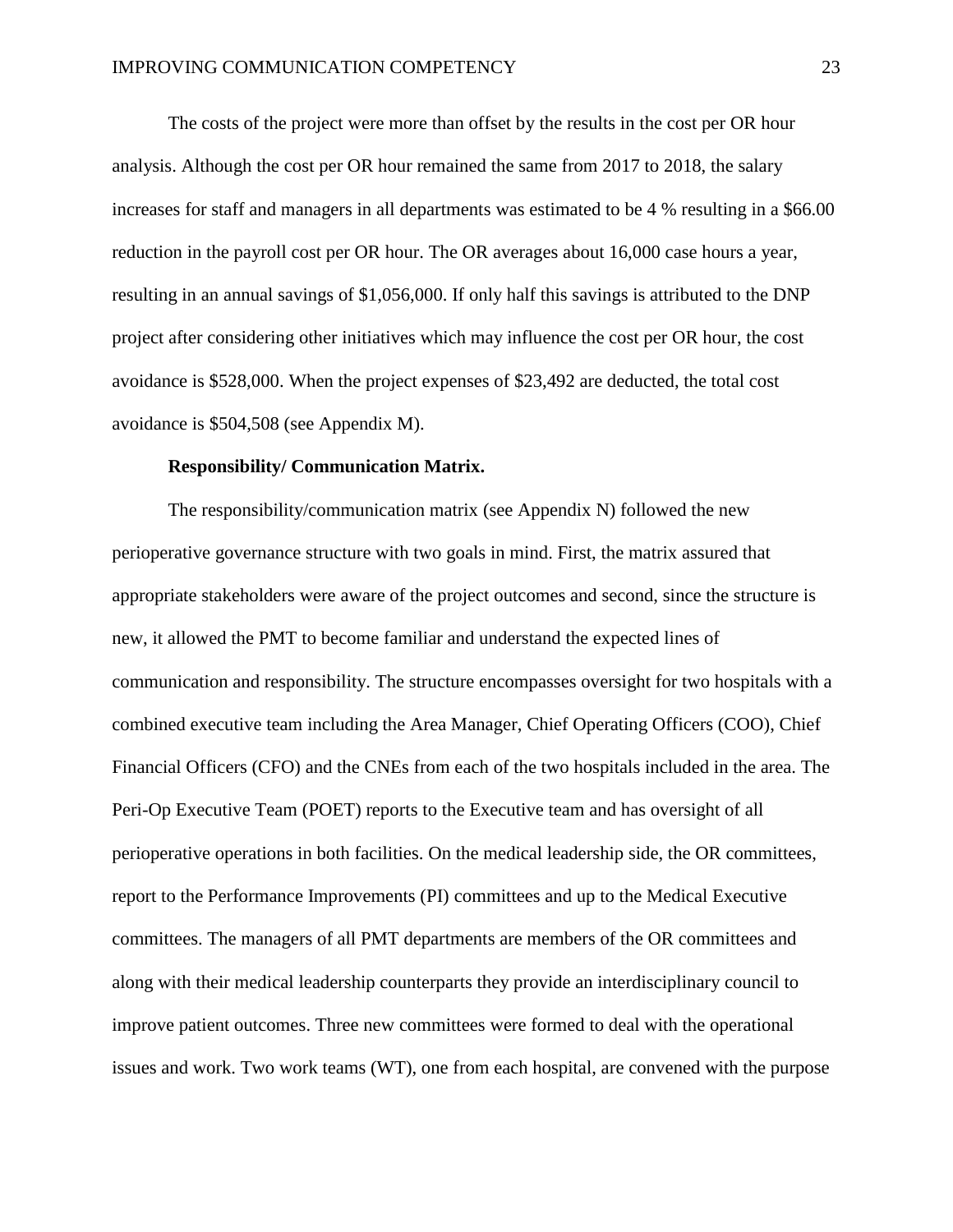of addressing issues identified by committee members and front-line staff related to methods, equipment, supplies and staffing. The WTs identify and develop best practices and standard work, ensure effective OR utilization, monitor key metrics and prioritize and ameliorate risks. All members of the PMT are either standing or ad hoc members of the WTs. The final committee, the Block Committee, was designed to develop rules for allocating surgical blocks and agreeing on metrics for efficient block use. Putting the PMT on these committees allows for effective communication among the entire perioperative team.

### **Study of the Intervention**

The approach chosen to study the impact of the interventions was three-fold. First, existing metrics related to OR turnover time, patient access and cost per OR hour were compared for three months after the interventions to the same three-month period of the prior year. The increased knowledge, especially related to performance improvement methodology and understanding of the basic responsibilities and accountabilities of the PMT, should result in an improvement in the various units' efficiency. The second approach was to measure the PMT's perception of their ability and willingness to speak up and understand their influence and gravitas through comparison of selected questions from the staff satisfaction survey pre and post implementation. Finally, discussions with the PMT members regarding their self-assessment of the impact of the education and simulations as well as observations of their performance and behavior indicated the interventions were a positive influence on the outcomes.

### **Measures**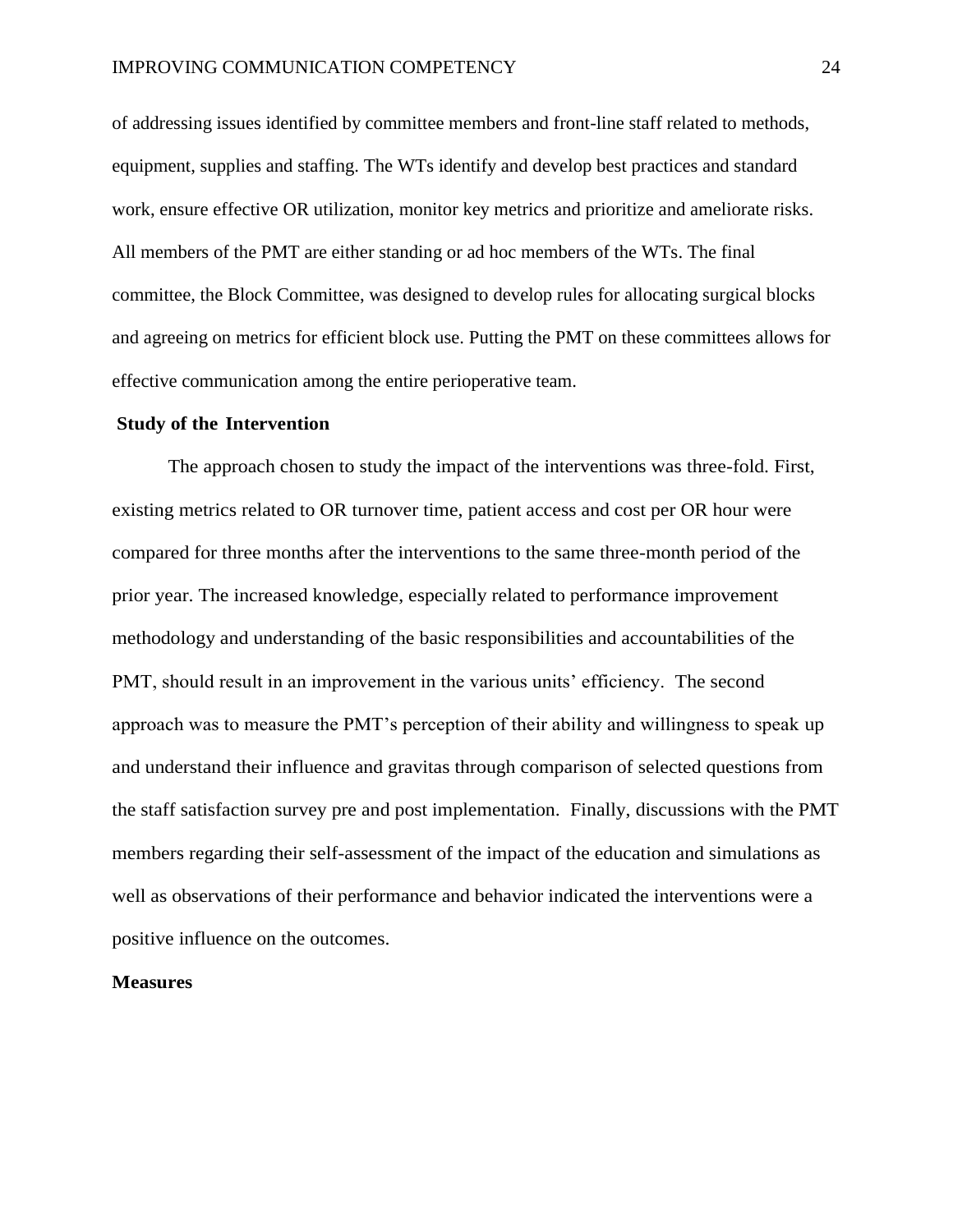The organizational climate set the context for this DNP project and contributed to the mostly positive results. Strong senior and medical leadership support as well as clear expectations set for the PMT provided guidance for the interventions and the measures.

The efficiency metrics of turnover time and patient access were retrieved from the regional quality and operations support website and cost per OR hour, from the area business strategy and finance website. The data were measured for the time period March through May of 2017 and compared to the same months in 2018 to reduce variation related to factors such as seasonality. Appendix O details the description and data sources for the variables as well as the expected improvement and timeframe for collection.

Baseline data were collected prior to the implementation of the project. Turnover time was 27%, cost per OR hour was \$2,687 and four-week access was 72%. Appendix I provides baseline data related to the satisfaction survey. Questions 1, 4 and 5 were selected to measure the ability and willingness to speak up. Questions 2 and 6 were selected to measure influence and question 3 was intended to measure gravitas. The questions were taken from a nationally validated staff satisfaction survey (Linking employee survey, 2013).

Although the variables measure efficiency and the PMT's perspective, this writer did survey leaders, including the COO, the Financial Analysist assigned to perioperative services, the Associate Physician in Charge and the CNE, related to their perceptions of the validity of the variables as well as the performance of the PMT. All measures used were available prior to the project except for the post implementation questionnaire.

### **Analysis**

Both qualitative and quantitative methods were used to draw inferences from the data. Efficiency variables, quantitative method, were used to ascertain if the education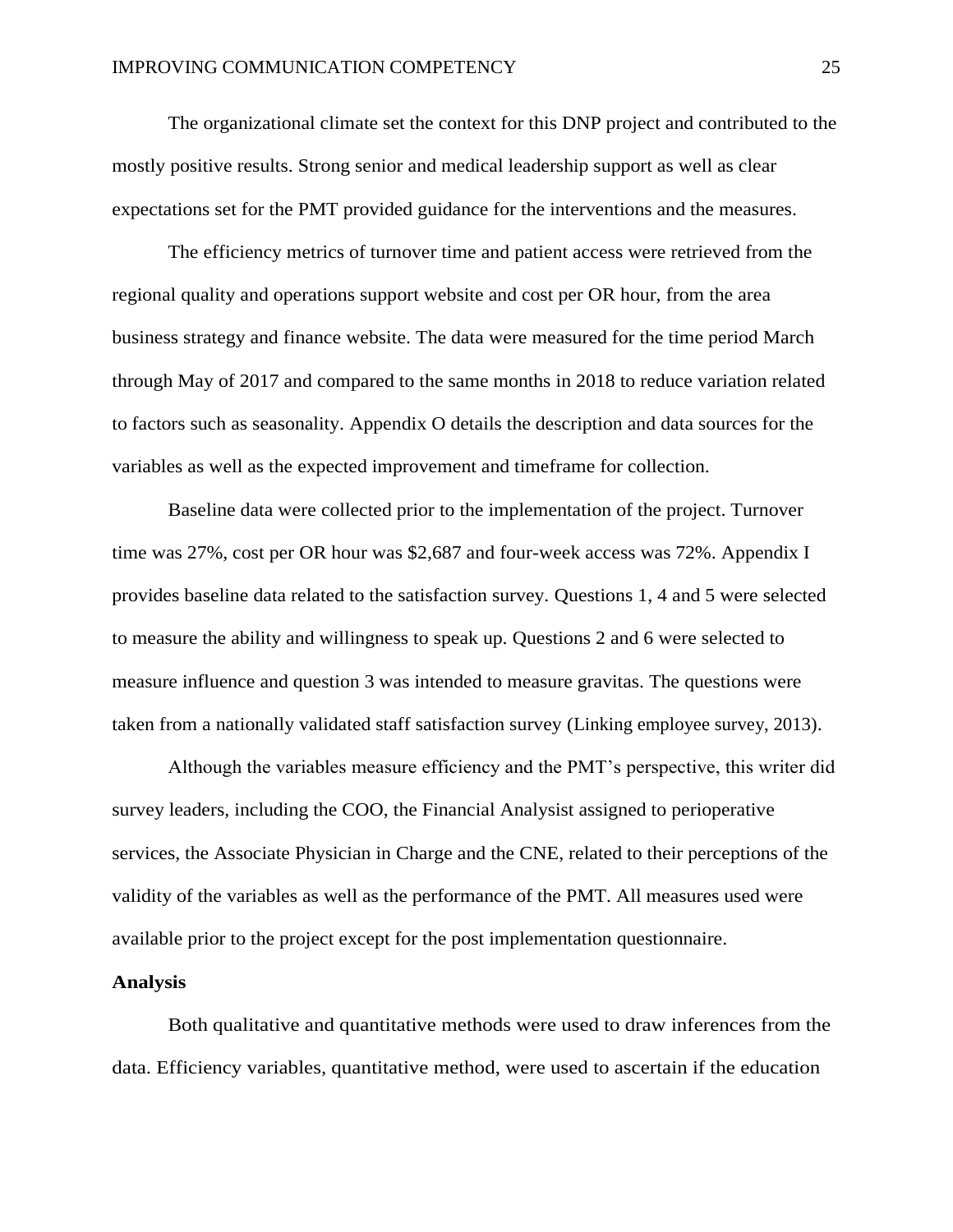had any effect on the performance of the PMT while the questionnaire represented a qualitative method based on the perceptions of the participants. The time frame for the data collection was selected to reduce variability by collecting data from the same months in two consecutive years. The PMT was composed of the same individuals for the entire project with no turnover of staff involved. The post implementation questionnaire was administered using Survey Monkey<sup>TM</sup> software. On questions 4 and 5, one participant was able to provide more than one answer to the questions. The least favorable answer was used in the data analysis.

### **Ethical considerations**

This evidence-based project does not raise any ethical considerations and meets the criteria as non-research with no conflicts of interest identified. It supports the Jesuit values of promoting excellence through education and social responsibility (Tom, 2015) by encouraging the PMT to be true to their values. The PMT learned ways to provide an environment that encourages psychological and physical safety for staff and patients. The project also supports the ethical standards of the American Nurses Association (2015) by improving the PMT's relationships with colleagues and encouraging appropriate use of authority, accountability and responsibility of the PMT.

### **Section IV. Results**

### **Results**

The project interventions did not change significantly but the time line was delayed by about three months due to the fact that this writer was new to the organization. Time was needed to assess the departments and managers. Once the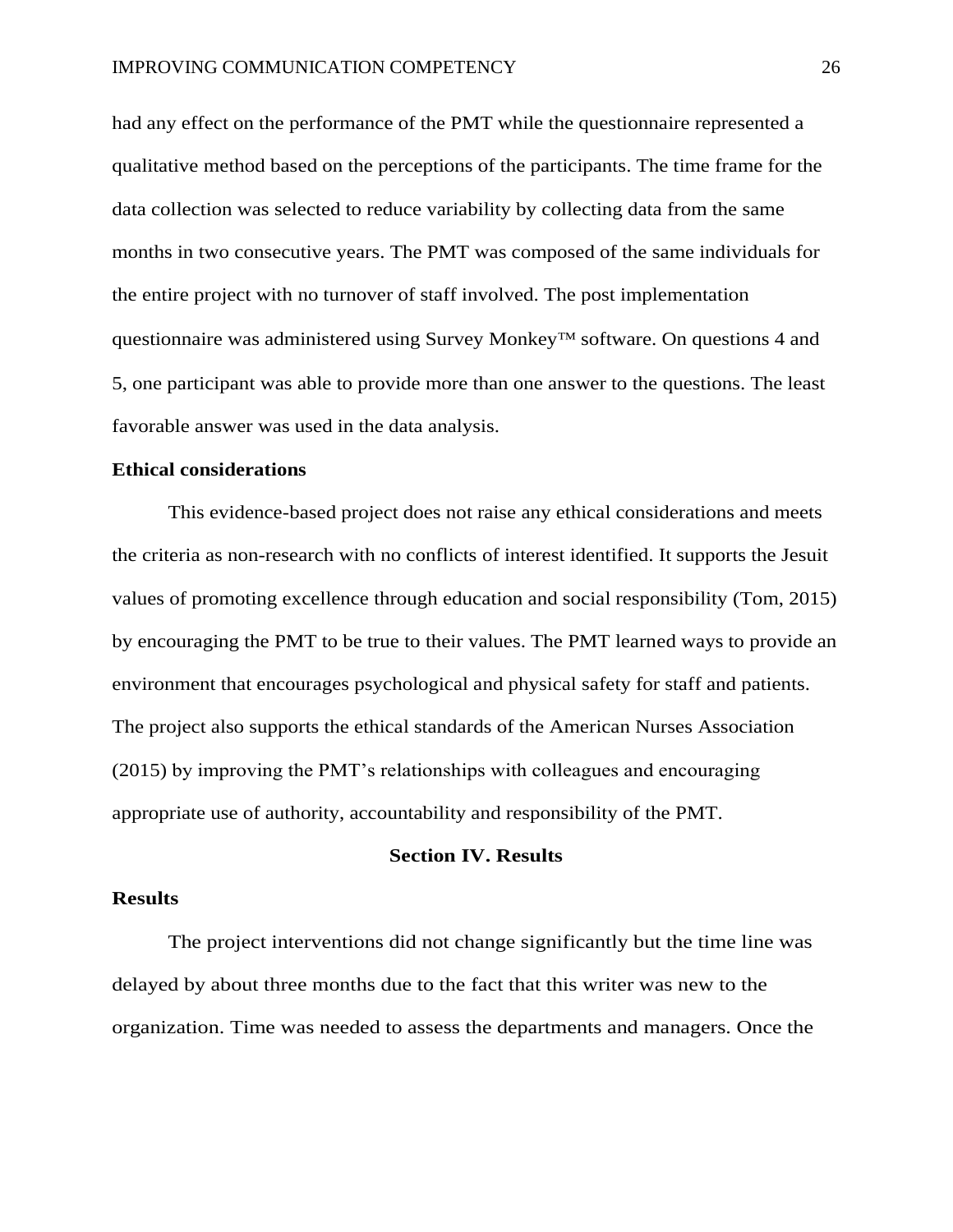initial assessment was completed, the timeline for education was extended for two months and additional topics were added.

OR turnover time percentage increased by 3.4% which was short of the 5% expected result. Organizational factors including new physician leadership in the physician OR director role as well as delays and eventual suspension of the turnover performance improvement project contributed to the lower than expected improvement. Although there was no significant change in the cost per OR hour, the result was not adjusted for inflation and salary increases which are estimated at 4%. Patient access showed the greatest improvement at 11%. This result stemmed from increased team activities, including weekly team meetings, daily case planning huddles involving all perioperative departments and a better understanding and knowledge by the PMT of the data and contributing factors to patient access (see Appendix P).

The results for the PMT's perception of improvement in skill and ability related to gravitas, influence and speaking up were mixed. Appendix Q details the variance pre and post interventions to the six questions designed to measure the three competencies (see Appendix R). The pre-intervention questionnaire was completed by eight of nine participants and the post intervention questionnaire by 100% of the participants. Questions 1, 4 and 5 which measured the ability and willingness to speak up were very positive, indicating the PMT were more inclined to speak up after the interventions. The organizational culture supported this increase through daily huddles often attended by hospital senior and medical leadership. The leaders provided positive reinforcement to disclose issues and concerns by responding with assistance in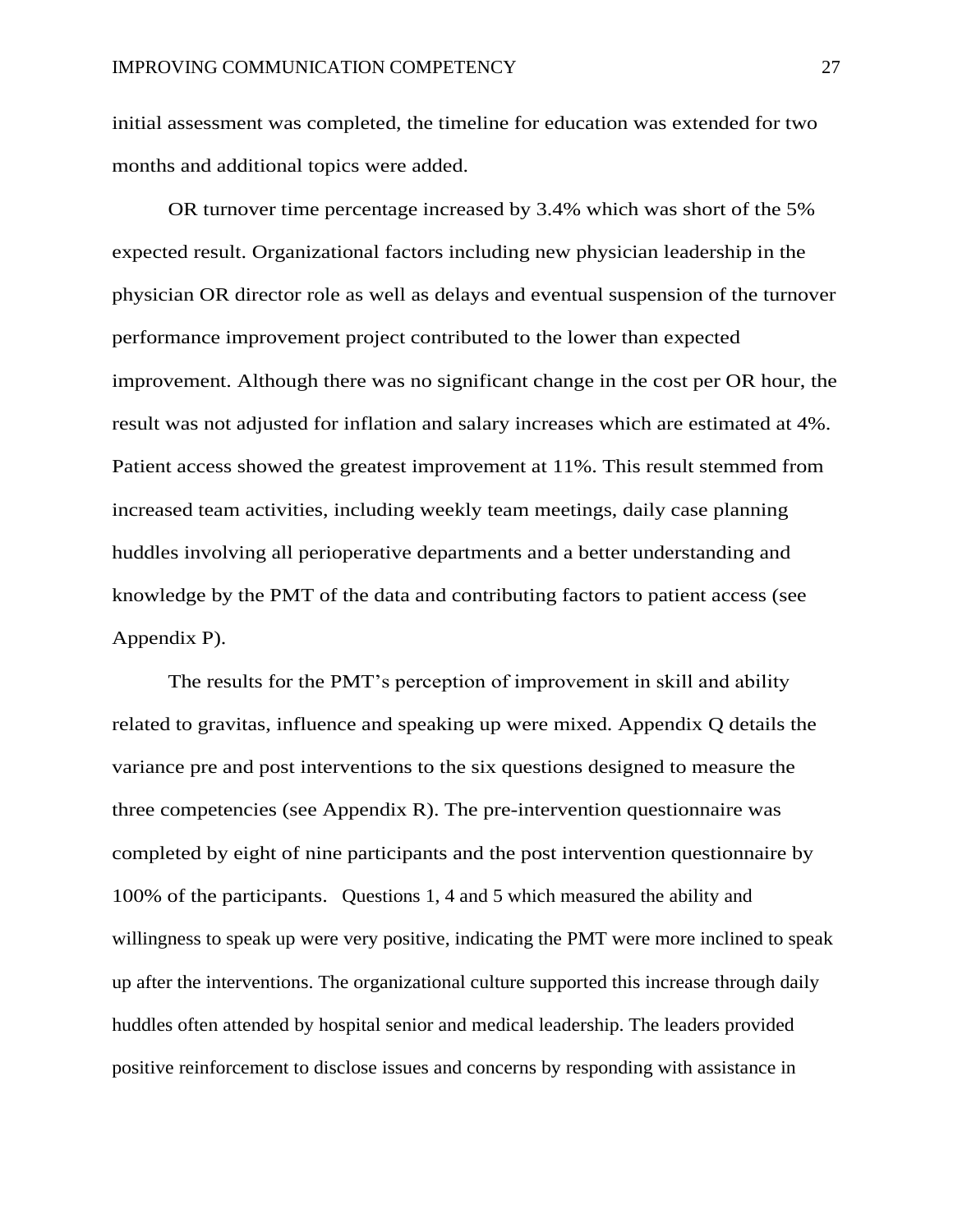removing barriers and supporting managers decisions. The weekly perioperative leadership meetings also provided an environment where problems, errors and potential improvements could be examined, supporting the work of Garon (20112) indicating that speaking up is more likely when there are positive outcomes. Questions 2 and 6, selected to measure influence showed mixed results with question 2 indicating improvement and question 6 showing a decline in the amount of influence the PMT members believe they have. Question 3 intended to measure gravitas showed negative results (see Appendix P).

Education staff on the GPS navigation early in the process provided an unexpected benefit in that it provided the PMT with a common language and process for identifying and solving problems. It also allowed the PMT to communicate with the senior and leadership in an organized and professional manner when describing issues and concerns as well as to describe the work being accomplished.

One failure which may have led to the mixed results in feelings of influence and gravitas by the PMT was the ability to complete all scenarios for the entire group. Two scenarios were completed in the leadership meeting with the entire team and two were completed with individuals and small groups which lead to a less robust debriefing. Komasawa and Berg (2016) stressed the need for effective debriefing to make simulations most effective.

### **Section V. Discussion**

### **Summary**

The aim of this DNP project was to assess if the combination of leadership education and simulation scenarios focusing on the communication skills of gravitas, influence and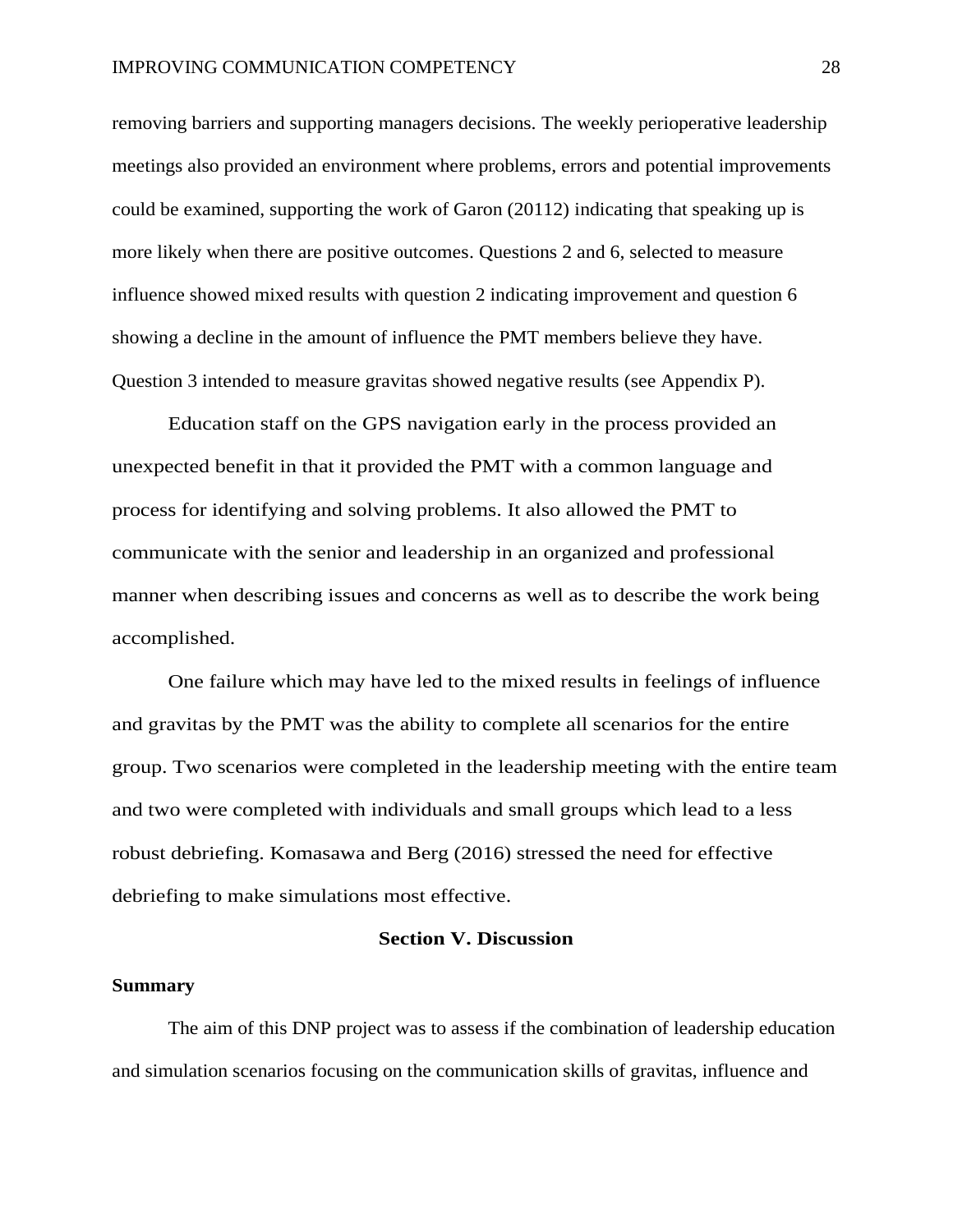speaking up could improve the patient experience by decreasing turnover time and cost per OR hour and increasing patient access. The secondary aim was to ascertain if the PMT perceived an increase in their ability and willingness to speak up as a result of participation in the interventions. The results showed improvement in all three of the efficiency metrics as well as an increase in speaking up behavior by the PMT. The results related to increased feelings of gravitas and influence were less compelling leading to the need to review what additional education or simulation scenarios may be needed.

A combination of factors contributed to the successful changes achieved. The PMT has a better understanding of their roles and accountabilities. Leadership support was given to allow the PMT to set standard work and rules surrounding processes in their departments and establishing criteria to be used by all services provided equitable distribution of OR resources. Providing weekly team meetings for the PMT helped develop the connection needed between the departments to maximize efficiency and demonstrate that success could only be achieved by working as an effective team.

At this time, work will continue with the PMT and plans are in place to disseminate the work to the staff level. A needs analysis is in process and plans for a perioperative safety summit are in the works using education and simulations in all departments. The annual staff satisfaction survey is scheduled in the next quarter and will serve as a base line to the staff's feelings of gravitas, influence and speaking up. Efficiency metrics will continue to be measured and plans for additional metrics to be included are ongoing.

The implications for Advanced Nursing Practice are yet to be determined. Several of the PMT members are considering or perusing additional degrees including masters and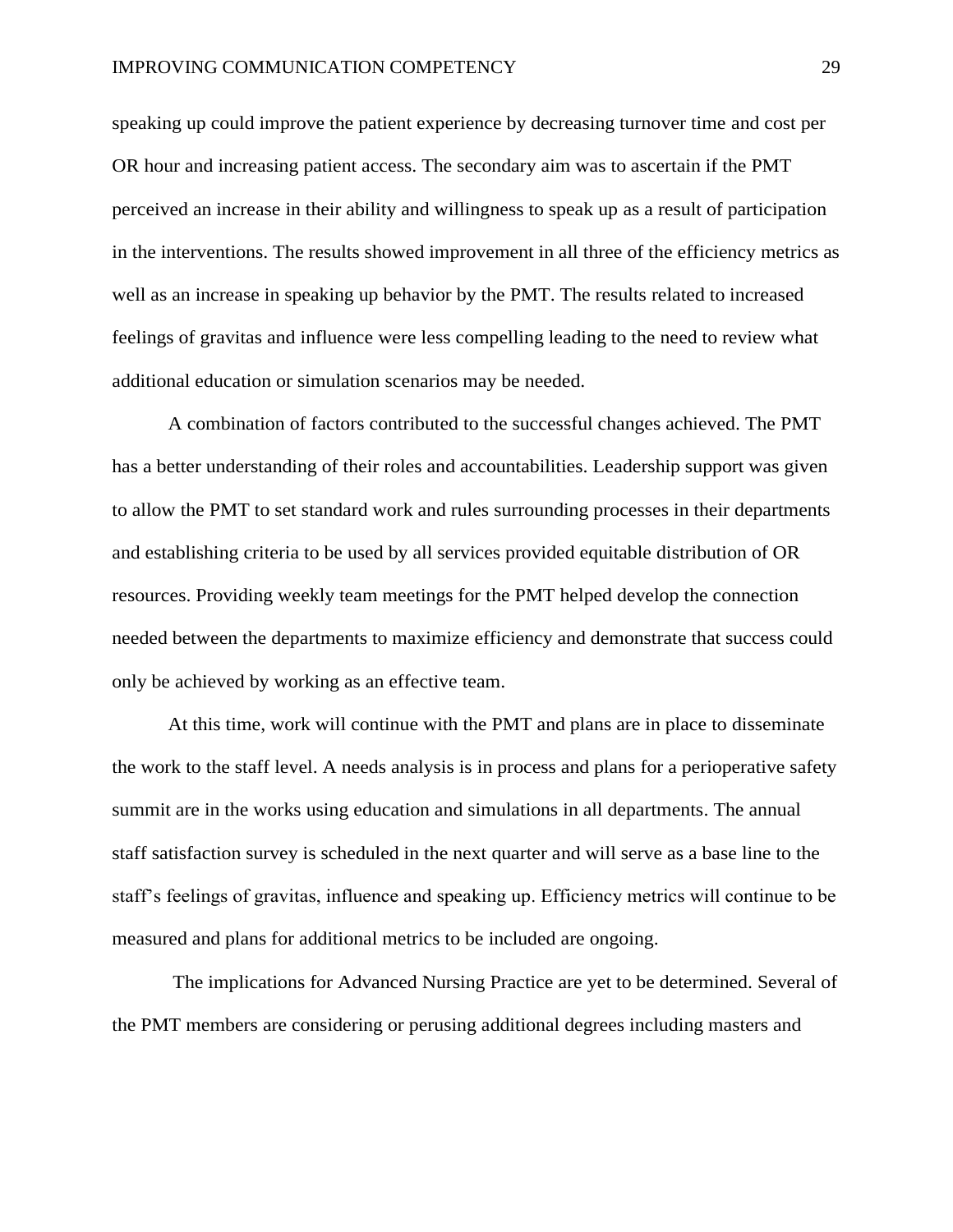doctorates. The project supports the literature in providing education and simulation when developing managers and additional study will most likely show the same results for staff **Interpretation**

The literature supports the combination of education and low fidelity simulation to improve communication competencies in perioperative leaders. Jones and Durbridge (2016) stress that training is important to improve the awareness in teams of the factors necessary to increase the ability and willingness of team members to speak up. Adult Learning Theory directs that the interventions contemplated are relevant and problem centered (Clapper, 2010). Setting an environment where there is open communication and the hierarchies and power dynamics are understood and non-threating is essential to improving leadership communication (Morrow, Gustavson, & Jones, 2016). It will be important to provide the combination of education and simulation in leadership development. To achieve successful results, both modalities are needed, which can be forgotten in the fast-paced environment of perioperative operations.

### **Limitations**

The barriers to implementation for this project were a short time frame for implementation and evaluation and competing priorities for the members of the PMT. Since development of the leadership team is already a responsibility of the project manager, the plan was to integrate the education for the team as well as the administration and debriefing of the simulation scenarios into the team's daily. Focusing the use of time currently designated for leadership team meetings and quality improvement activities on PMT development helped achieve this objective. To compensate for the competing priorities and stay true to the tenants of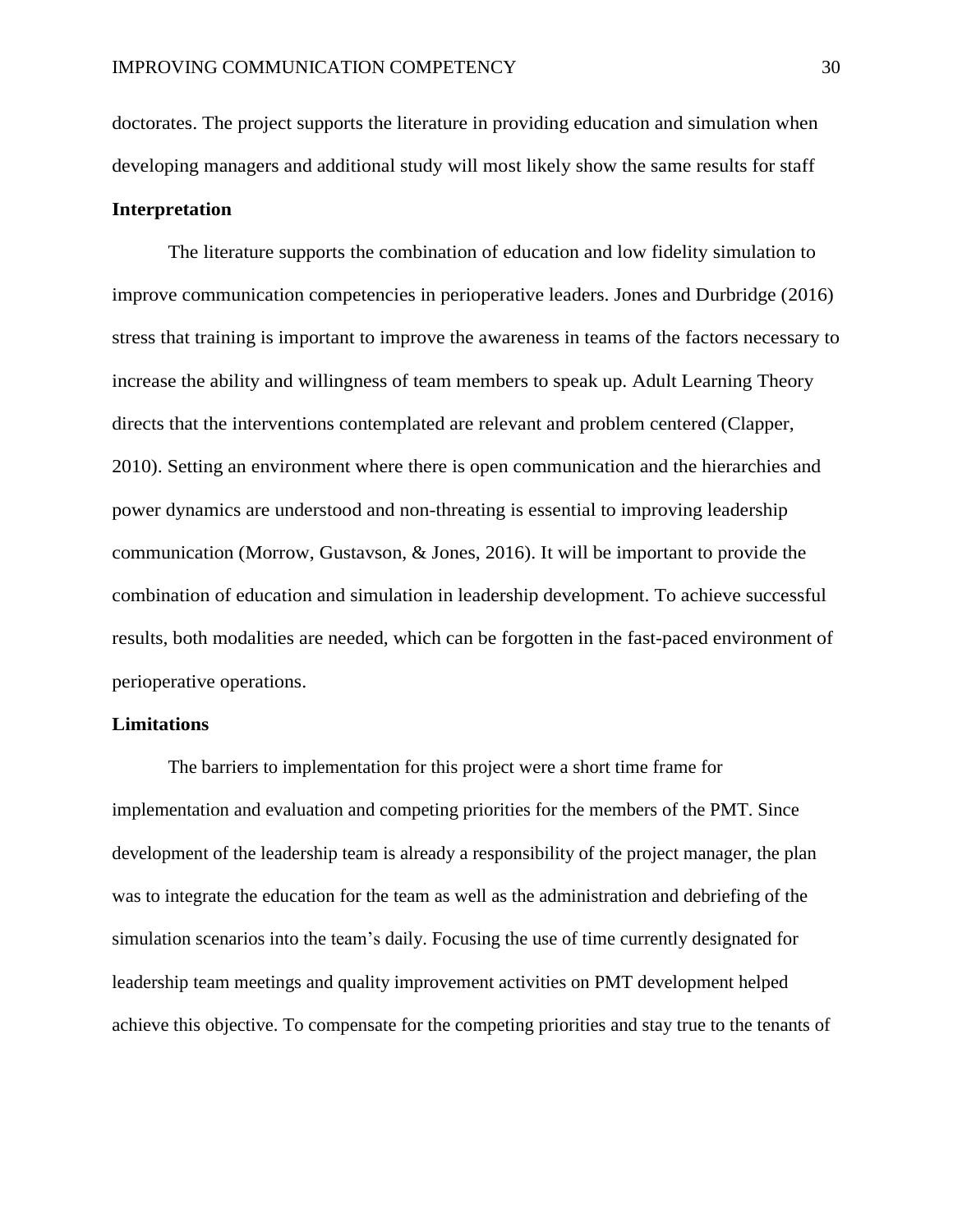Adult Learning Theory, the pre-learning and simulation exercises focused on real world problems and responsibilities.

### **Conclusions**

In 2017, the PMT struggled with perioperative operations. The newness of the team and limited management experience, along with the multitude of priorities, did not provide an environment conducive to effective communication. The focus on the development of the PMT by the leadership of the organization, set the stage for their understanding of the effect they could have on staff, patients and medical providers. This project demonstrated that the PMT's efforts have a positive influence on outcomes and their leadership makes a difference.

### **Section VI. Other information**

### **Funding**

All costs of the project were those incurred by the organization. No external funding was obtained.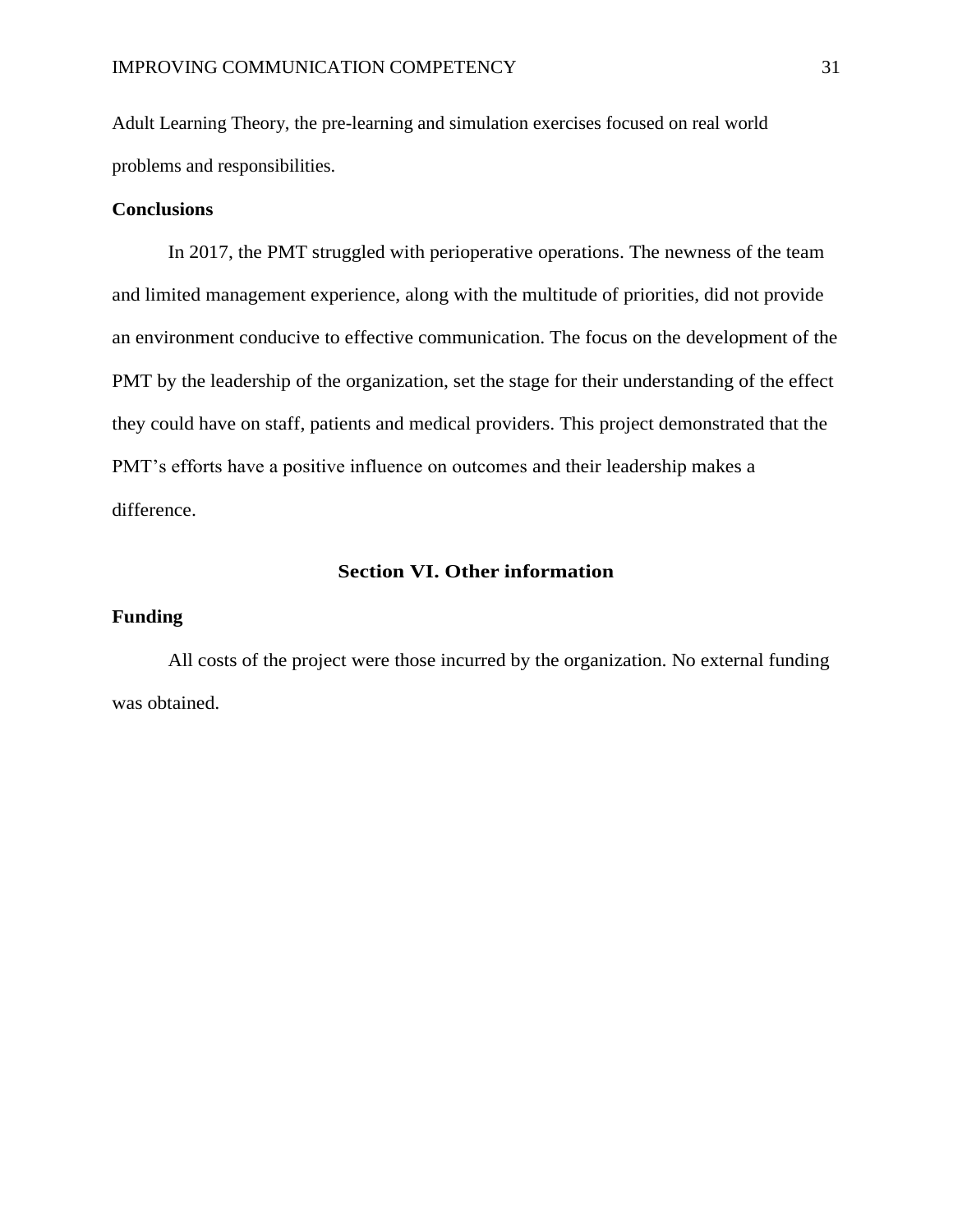### **Section VII. References**

- American Nurses Association. (2015). *Code of Ethics for Nurses with Interpretive Statements.*  Silver Springs, MD: Nursebooks.org.
- American Organization of Nurse Executives. (2015). *AONE nurse manager competencies.*  Retrieved from *<http://www.aone.org/resources/nurse-manager-competencies.pdf>*
- Bates, S. (2013). The science of influence: The three dimensions of executive presence. Retrieved from http://www.bates-communications.com/articles-and- newsletters/articlesand-newsletters/bid/57930/The-Science-of-Influence-The-Three- Dimensions-of-Executive-Presence
- Cambridge English Dictionary, Gravitas definition. (n.d.). Retrieved from <http://dictionary.cambridge.org/us/dictionary/english/gravitas>
- Chmil, J. V., Turk, M., Adamson, K., & Larew, C. (2015). Effects of an experiential learning simulation design on clinical nursing judgment development: *Nurse Educator*, *40*(5), 228–232. https://doi.org/10.1097/NNE.0000000000000159
- Clapper, T. C. (2010). Beyond Knowles: What those conducting simulation need to know about adult learning theory. *Clinical Simulation in Nursing*, *6*(1), e7–e14. <https://doi.org/10.1016/j.ecns.2009.07.003>
- Dearholt, S. L., & Dang, D. (Eds.). 2012. *Johns Hopkins nursing evidence-based practice: Model and guidelines* (2nd ed., pp. 237-240). Indianapolis, IN: Sigma Theta Tau International Honor Society.
- Edmondson, A. (2004). Learning from failure in health care: Frequent opportunities, pervasive barriers. *Quality & Safety in Health Care*, *13*(Suppl 2), ii3–ii9. Retrieved from <https://doi.org/10.1136/qshc.2003.009597>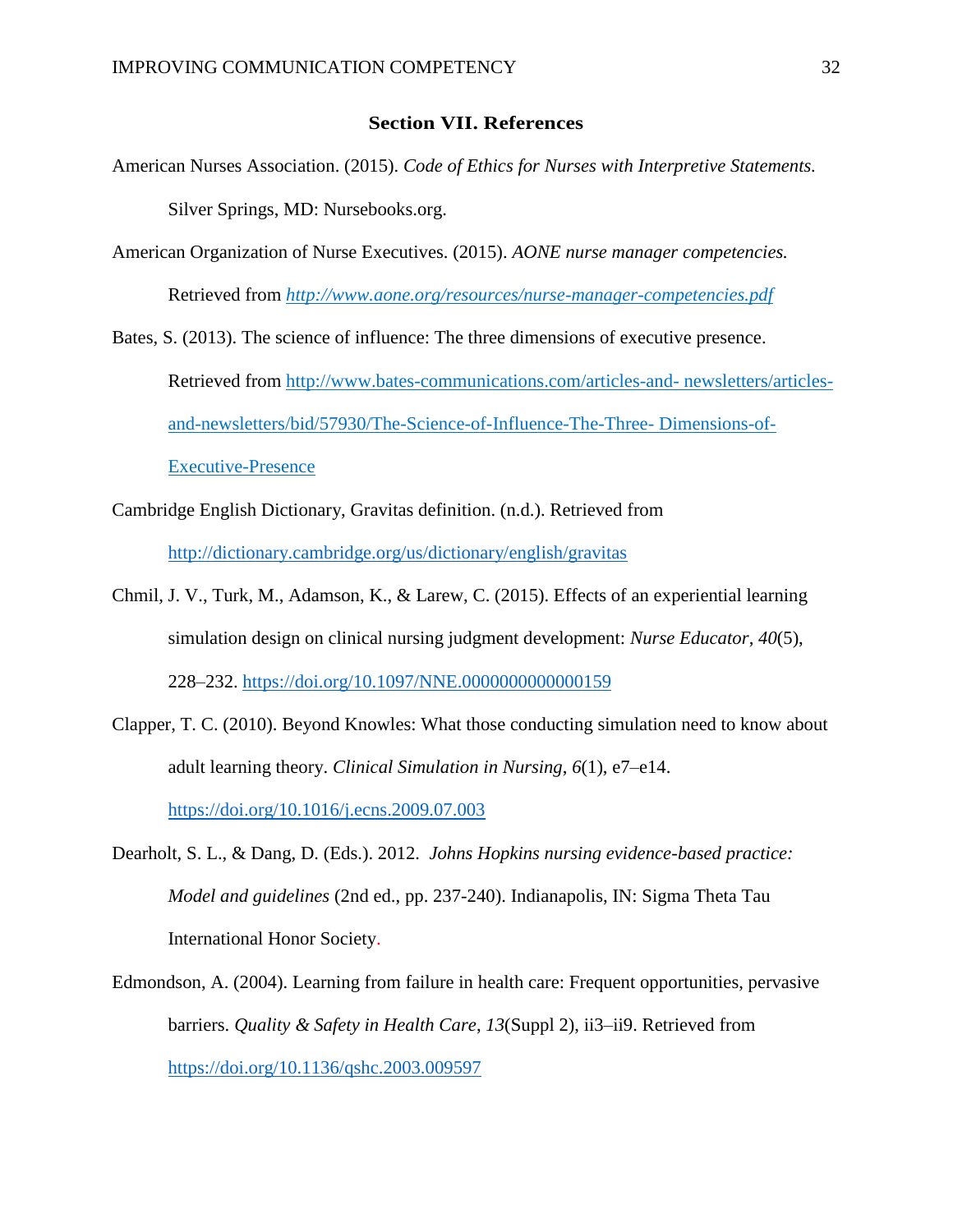Gardezi, F., Lingard, L., Espin, S., Whyte, S., Orser, B., & Baker, G. R. (2009). Silence, power and communication in the operating room. *Journal of Advanced Nursing,* 65(7), 1390- 1399. Retrieved from [http://0](http://0-eds.a.ebscohost.com.ignacio.usfca.edu/eds/detail/detail?vid=1&sid=4ab7de15-7d46-4e75-a796-6c86f0dc8aee%40sessionmgr4008&bdata=JnNpdGU9ZWRzLWxpdmUmc2NvcGU9c2l0ZQ%3d%3d#AN=edsbas.ftunivwestonta.oai.works.bepress.com.loreleilingard.1004&db=edsbas)  [eds.a.ebscohost.com.ignacio.usfca.edu/eds/detail/detail?vid=1&sid=4ab7de15-7d46-](http://0-eds.a.ebscohost.com.ignacio.usfca.edu/eds/detail/detail?vid=1&sid=4ab7de15-7d46-4e75-a796-6c86f0dc8aee%40sessionmgr4008&bdata=JnNpdGU9ZWRzLWxpdmUmc2NvcGU9c2l0ZQ%3d%3d#AN=edsbas.ftunivwestonta.oai.works.bepress.com.loreleilingard.1004&db=edsbas) [4e75-a796-](http://0-eds.a.ebscohost.com.ignacio.usfca.edu/eds/detail/detail?vid=1&sid=4ab7de15-7d46-4e75-a796-6c86f0dc8aee%40sessionmgr4008&bdata=JnNpdGU9ZWRzLWxpdmUmc2NvcGU9c2l0ZQ%3d%3d#AN=edsbas.ftunivwestonta.oai.works.bepress.com.loreleilingard.1004&db=edsbas) [6c86f0dc8aee%40sessionmgr4008&bdata=JnNpdGU9ZWRzLWxpdmUmc2NvcGU9c2l](http://0-eds.a.ebscohost.com.ignacio.usfca.edu/eds/detail/detail?vid=1&sid=4ab7de15-7d46-4e75-a796-6c86f0dc8aee%40sessionmgr4008&bdata=JnNpdGU9ZWRzLWxpdmUmc2NvcGU9c2l0ZQ%3d%3d#AN=edsbas.ftunivwestonta.oai.works.bepress.com.loreleilingard.1004&db=edsbas)

[0ZQ%3d%3d#AN=edsbas.ftunivwestonta.oai.works.bepress.com.loreleilingard.1004&db](http://0-eds.a.ebscohost.com.ignacio.usfca.edu/eds/detail/detail?vid=1&sid=4ab7de15-7d46-4e75-a796-6c86f0dc8aee%40sessionmgr4008&bdata=JnNpdGU9ZWRzLWxpdmUmc2NvcGU9c2l0ZQ%3d%3d#AN=edsbas.ftunivwestonta.oai.works.bepress.com.loreleilingard.1004&db=edsbas) [=edsbas](http://0-eds.a.ebscohost.com.ignacio.usfca.edu/eds/detail/detail?vid=1&sid=4ab7de15-7d46-4e75-a796-6c86f0dc8aee%40sessionmgr4008&bdata=JnNpdGU9ZWRzLWxpdmUmc2NvcGU9c2l0ZQ%3d%3d#AN=edsbas.ftunivwestonta.oai.works.bepress.com.loreleilingard.1004&db=edsbas)

- Garon, M. (2012). Speaking up, being heard: Registered nurses' perceptions of workplace communication. *Journal of Nursing Management*, *20*(3), 361–371. https://doi.org/10.1111/j.1365-2834.2011.01296.x
- Jones, C., & Durbridge, M. (2016). Culture, silence and voice: The implications for patient safety in the operating theatre. *Journal of Perioperative Practice*, *26*(12), 281–284. Retrieved from [http://0-](http://0-search.ebscohost.com.ignacio.usfca.edu/login.aspx?direct=true&db=ccm&AN=120180519&site=ehost-live&scope=site)

[search.ebscohost.com.ignacio.usfca.edu/login.aspx?direct=true&db=ccm&AN=1201805](http://0-search.ebscohost.com.ignacio.usfca.edu/login.aspx?direct=true&db=ccm&AN=120180519&site=ehost-live&scope=site) [19&site=ehost-live&scope=site](http://0-search.ebscohost.com.ignacio.usfca.edu/login.aspx?direct=true&db=ccm&AN=120180519&site=ehost-live&scope=site)

Knowles, M. S. (1984). *The adult learner: A neglected species* (3rd ed.). Houston, TX.

Komasawa, N., & Berg, B. W. (2016). Interprofessional simulation training for perioperative management team development and patient safely. *Journal of Perioperative Practice*, *26*(11), 250–253. Retrieved from [http://0](http://0-search.ebscohost.com.ignacio.usfca.edu/login.aspx?direct=true&db=ccm&AN=119367761&site=ehost-live&scope=site) [search.ebscohost.com.ignacio.usfca.edu/login.aspx?direct=true&db=ccm&AN=1193677](http://0-search.ebscohost.com.ignacio.usfca.edu/login.aspx?direct=true&db=ccm&AN=119367761&site=ehost-live&scope=site)

[61&site=ehost-live&scope=site](http://0-search.ebscohost.com.ignacio.usfca.edu/login.aspx?direct=true&db=ccm&AN=119367761&site=ehost-live&scope=site)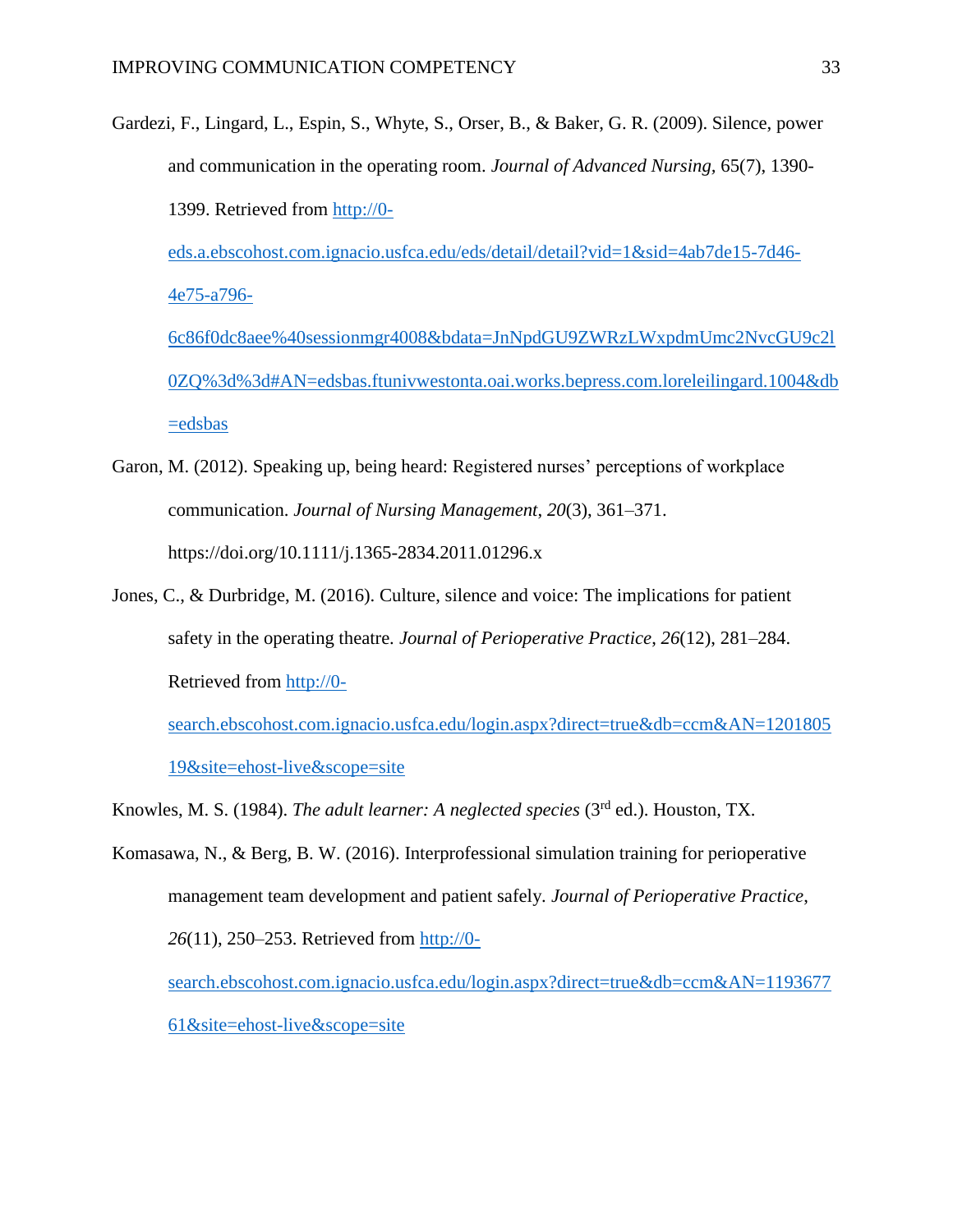Linking employee survey results to key business.pdf. (2013). Retrieved from

[https://www.towerswatson.com/assets/17748/Linking-Employee-Survey-Results-to-Key-](https://www.towerswatson.com/assets/17748/Linking-Employee-Survey-Results-to-Key-Business.pdf)[Business.pdf](https://www.towerswatson.com/assets/17748/Linking-Employee-Survey-Results-to-Key-Business.pdf)

- Lisko, S. A., & O'Dell, V. (2010). Integration of theory and practice: Experiential learning theory and nursing education. *Nursing Education Perspectives (National League for Nursing)*, *31*(2), 106–108. Retrieved from http://0 search.ebscohost.com.ignacio.usfca.edu/login.aspx?direct=true&db=ccm&AN=1051824 44&site=eds-live&scope=site
- Morrow, K. J., Gustavson, A. M., & Jones, J. (2016). Speaking up behaviours (safety voices) of healthcare workers: A metasynthesis of qualitative research studies. *International Journal of Nursing Studies*, *64*(Supplement C), 42–51.

<https://doi.org/10.1016/j.ijnurstu.2016.09.014>

- Munshi, F., Lababidi, H., & Alyousef, S. (2015). Low- versus high-fidelity simulations in teaching and assessing clinical skills. *Journal of Taibah University Medical Sciences*, *10*(1), 12–15. https://doi.org/10.1016/j.jtumed.2015.01.008
- Nembhard, I. M., Labao, I., & Savage, S. (2015). Breaking the silence: Determinants of voice for quality improvement in hospitals. *Health Care Management Review*, *40*(3), 225–236. https://doi.org/10.1097/HMR.0000000000000028
- Papas, C. (2013) The adult learning theory Andragogy of Malcolm Knowles. Retrieved from <https://elearningindustry.com/the-adult-learning-theory-andragogy-of-malcolm-knowles>
- Parsons, M. L., & Newcomb, M. (2007). Developing a healthy OR workplace. *AORN Journal*, *85*(6), 1213–1223.<https://doi.org/10.1016/j.aorn.2007.03.004>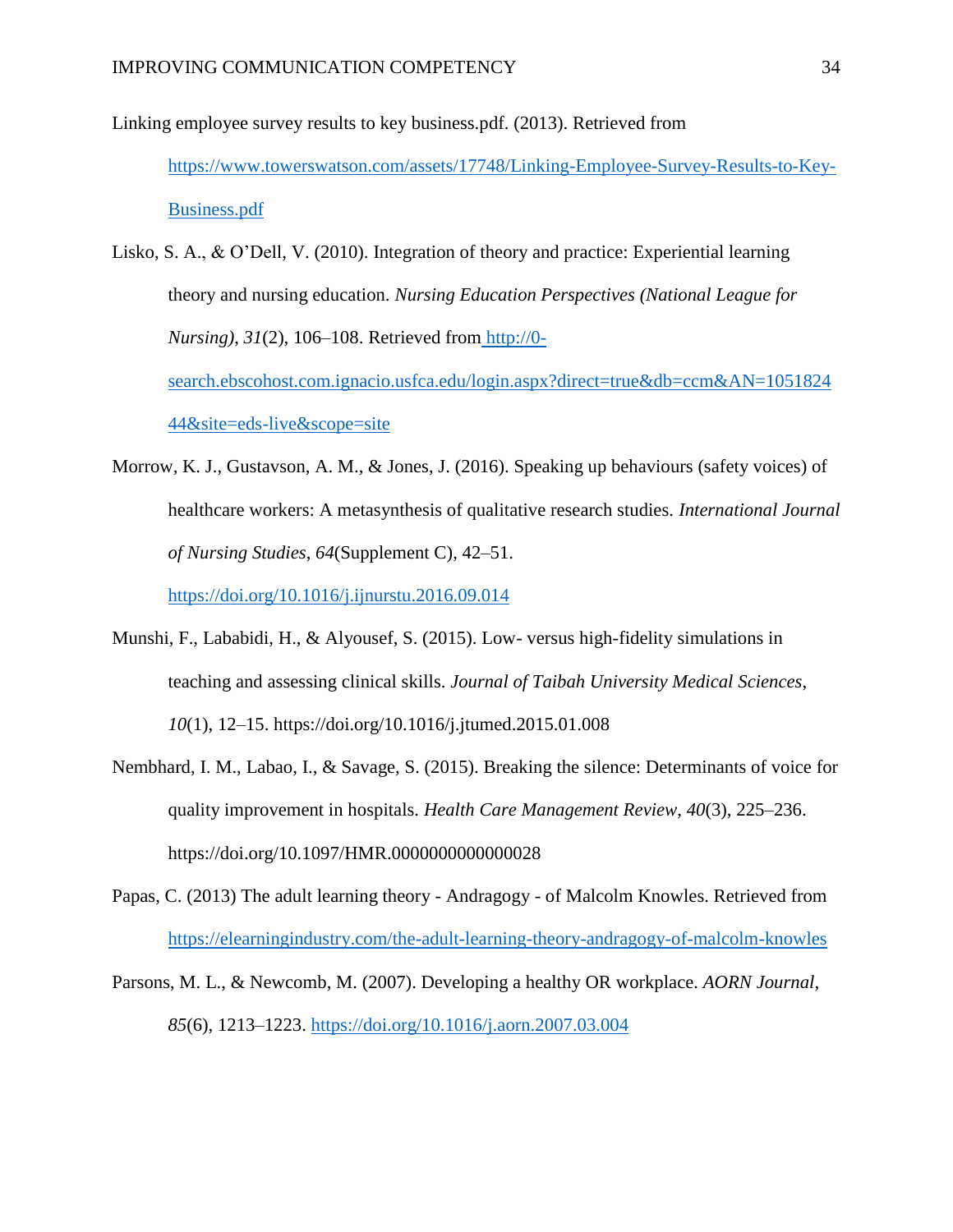- Pollard, C. L., & Wild, C. (2014). Nursing leadership competencies: Low-fidelity simulation as a teaching strategy. *Nursing Education in Practice 14(2014), 620-626.*
- Simstaff. (2016). Low Fidelity vs High Fidelity Simulations. Retrieved from https://simstaff.com/difference-between-low-fidelity-and-high-fidelity-simulations/

Stanley, D. (2009). Leadership: Behind the mask. *ACORN,* 22(1), 14-20.

Tom, M. (2015). About USF - Who we are – Vision, mission. Retrieved from https://www.usfca.edu/about-usf/who-we-are/vision-mission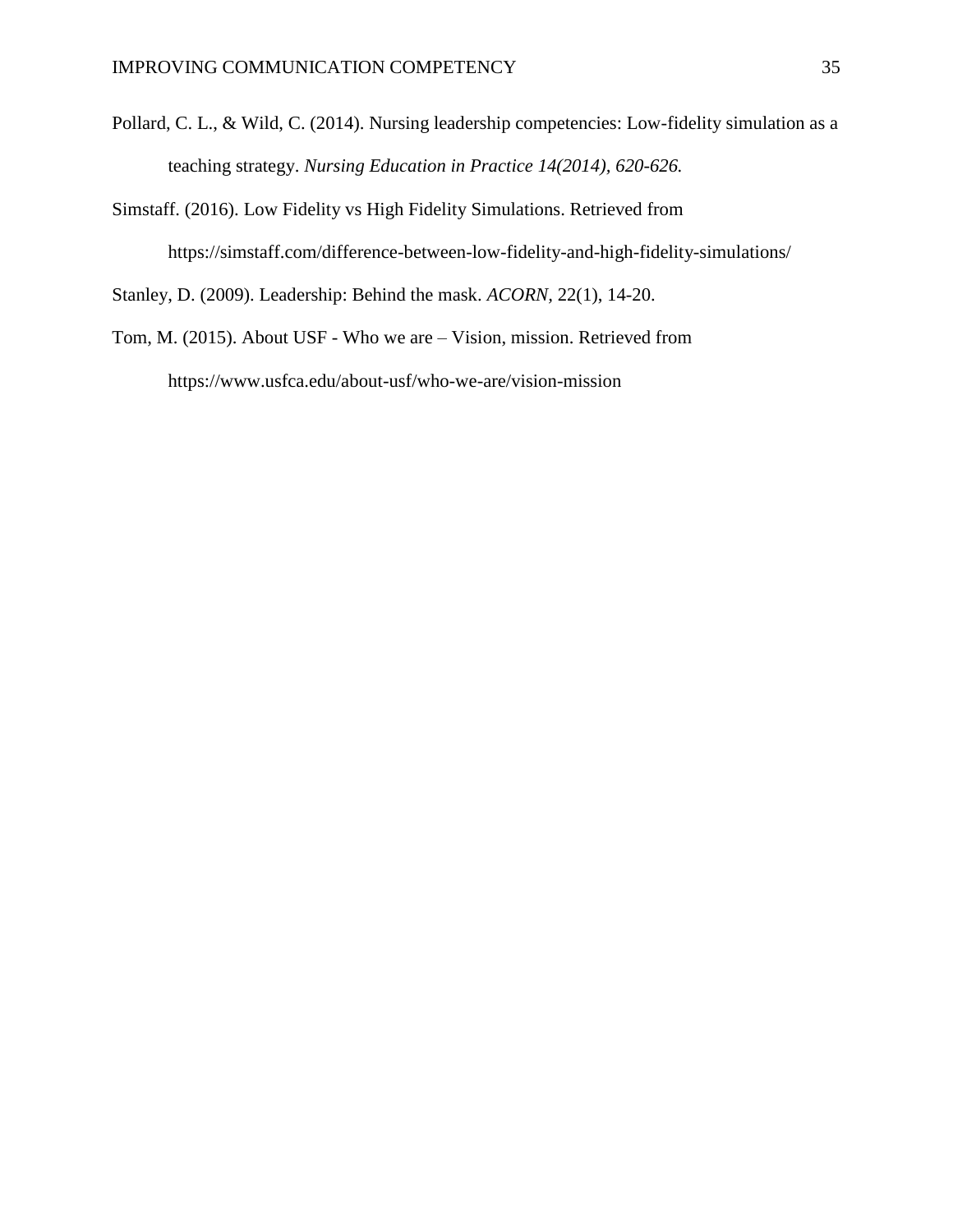## **Section VIII. Appendices**

## Appendix A

Literature Review Evaluation Table

| <b>Citation</b>                             | Design/             | <b>Results</b>                                                        | <b>Findings</b>                                                  | Appra                  |
|---------------------------------------------|---------------------|-----------------------------------------------------------------------|------------------------------------------------------------------|------------------------|
|                                             | <b>Method</b>       |                                                                       |                                                                  | isal:<br><b>Streng</b> |
|                                             |                     |                                                                       |                                                                  | th/Qu                  |
|                                             |                     |                                                                       |                                                                  | ality                  |
| Jones, C., & Durbridge,                     | Literature review   | Psychological safety,                                                 | Training is needed to improve                                    |                        |
| M. (2016). Culture,                         |                     | communication, speaking up                                            | awareness in teams of the factors that                           | V/B                    |
| silence and voice: The                      |                     | behavior and silence vs voice all                                     | influence the ability and willingness                            |                        |
| implications for patient                    |                     | influence team culture.                                               | of members to voice concerns.                                    |                        |
| safety in the operating                     |                     |                                                                       | There is limited evidence that                                   |                        |
| theatre. Journal of                         |                     |                                                                       | simulation settings can be effectively                           |                        |
| Perioperative Practice,                     |                     |                                                                       | used to provide training and coaching                            |                        |
| 26(12), 281-284.                            |                     |                                                                       | in speaking up behaviors.                                        |                        |
| Gardezi, F., Lingard, L.,                   | Retrospective study | Multisite observational study of                                      | Three forms of recurring 'silences'                              |                        |
| Espin, S., Whyte, S.,                       |                     | inter-professional communication                                      | identified: a) absence of                                        | <b>III/A</b>           |
| Orser, B., & Baker, G.                      |                     | in the operating room. Unresolved                                     | communication, b) not responding,                                |                        |
| R. (2009). Silence,<br>power and            |                     | and unarticulated issues identified<br>and analyzed from a critical   | and c) speaking quietly.<br>No single answer to why staff do not |                        |
| communication in the                        |                     | ethnography perspective                                               | speak up.                                                        |                        |
| operating room. Journal                     |                     |                                                                       | Silence must be explored in relation to                          |                        |
| of Advanced Nursing,                        |                     |                                                                       | power.                                                           |                        |
| 65(7), 1390-1399.                           |                     |                                                                       |                                                                  |                        |
| Edmondson, A. (2004).                       | Ethnographic study  | Study of hospital nursing care in                                     | Three barriers to second order                                   | <b>III/A</b>           |
| Learning from failure in                    |                     | 9 sites with an emphasis on                                           | problem solving and organizational                               |                        |
| health care: Frequent                       |                     | quality improvement. Hospitals                                        | learning identified: a) emphasis on                              |                        |
| opportunities, pervasive                    |                     | were not learning from the errors                                     | individual vigilance, b) focus on                                |                        |
| barriers. Quality &                         |                     | and problems of workers despite                                       | efficiency and c) empowerment of the                             |                        |
| Safety in Health Care,                      |                     | an emphasis on root cause and                                         | work force inhibit learning from errors                          |                        |
| 13(Suppl 2), ii3-ii9.                       |                     | systems analysis                                                      |                                                                  |                        |
| Morrow, K. J.,                              | Literature          | Four themes identified: "1)                                           | Nurses demonstrate hesitance to speak                            | <b>III/A</b>           |
| Gustavson, A. M., &                         | review/meta-        | hierarchies and power dynamics                                        | up and low self-efficacy related to                              |                        |
| Jones, J. (2016).<br>Speaking up behaviours | synthesis           | negatively affect safety voice, 2)<br>open communication is perceived | safety voice.<br>Caring leaders, peer support and                |                        |
| (safety voices) of                          |                     | as unsafe and /or ineffective, 3)                                     | positive organizational safety culture                           |                        |
| healthcare workers: A                       |                     | embedded expectations of 'nurse'                                      | can improve nurses and healthcare                                |                        |
| metasynthesis of                            |                     | behavior affects safety voice, and                                    | workers willingness to speak up.                                 |                        |
| qualitative research                        |                     | 4) nurse managers have a                                              |                                                                  |                        |
| studies. International                      |                     | powerful positive or negative                                         |                                                                  |                        |
| Journal of Nursing                          |                     | affect on utilization of safety                                       |                                                                  |                        |
| Studies, 64(Supplement                      |                     | voice $(p.43)$ ".                                                     |                                                                  |                        |
| $C$ ), 42–51.                               |                     |                                                                       |                                                                  |                        |
| Nembhard, I. M.,                            | Qualitative study   | Individual, work configuration,                                       | Leaders have the ability to leverage                             | <b>III/A</b>           |
| Labao, I., & Savage, S.                     | using data from 99  | organizational context and                                            | several factors including work design                            |                        |
| (2015). Breaking the                        | interviews from 12  | culture, as well as performance                                       | and organizational culture to                                    |                        |
| silence: Determinants of                    | randomly sampled    | data and external environment,                                        | encourage speaking up among their                                |                        |
| voice for quality                           | U.S. hospitals      | are the factors influencing the                                       | teams.                                                           |                        |
| improvement in                              |                     | voice of health professionals.                                        |                                                                  |                        |
| hospitals. Health Care                      |                     |                                                                       |                                                                  |                        |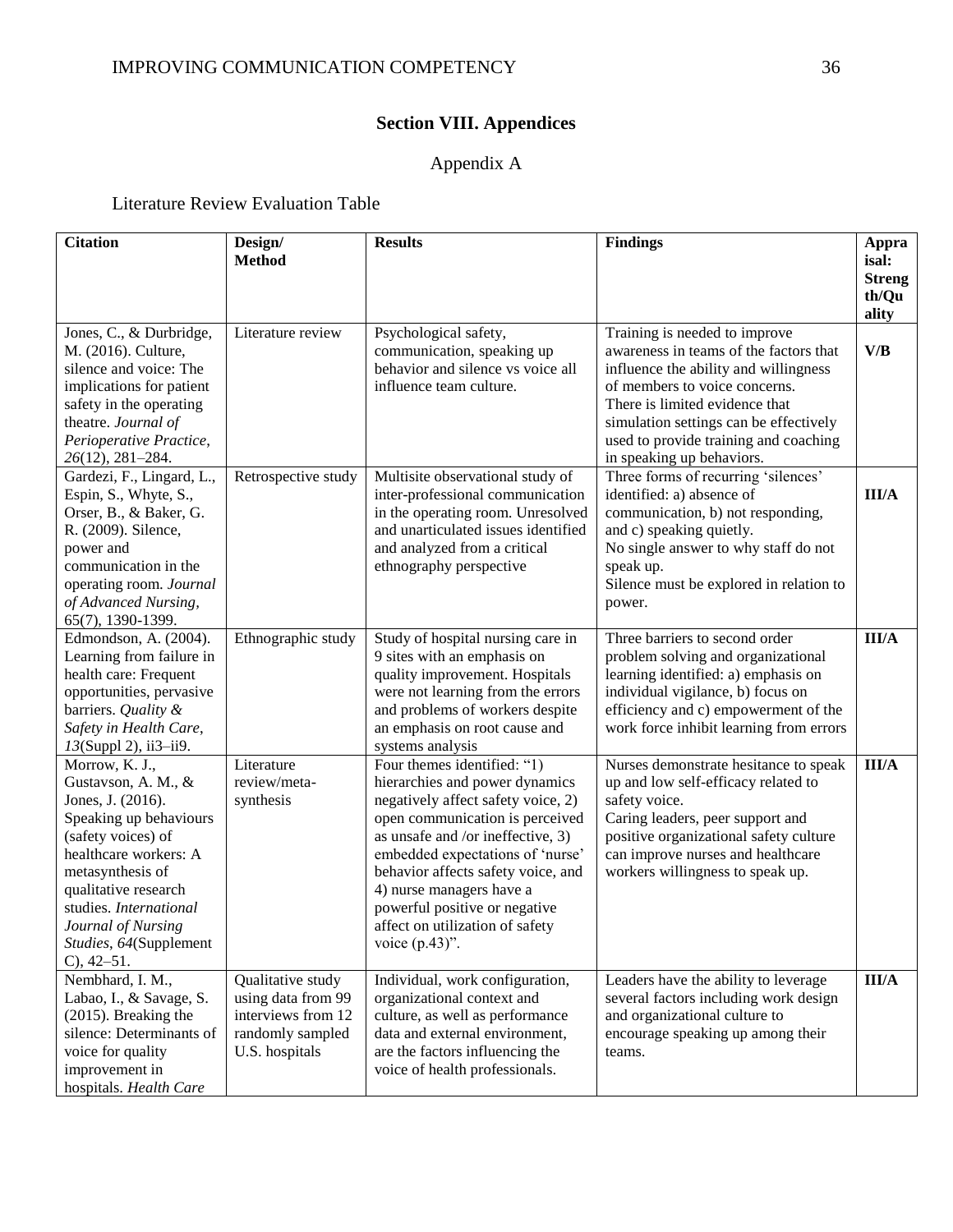| Management Review,<br>$40(3)$ , 225-236.                                                                                                                                                       |                                                                                                                                                                                                                                                                                                                                                                                                                                                                                                                                                                              |                                                                                                                                                                                                                                                                                                            |                                                                                                                                                                                                                            |              |
|------------------------------------------------------------------------------------------------------------------------------------------------------------------------------------------------|------------------------------------------------------------------------------------------------------------------------------------------------------------------------------------------------------------------------------------------------------------------------------------------------------------------------------------------------------------------------------------------------------------------------------------------------------------------------------------------------------------------------------------------------------------------------------|------------------------------------------------------------------------------------------------------------------------------------------------------------------------------------------------------------------------------------------------------------------------------------------------------------|----------------------------------------------------------------------------------------------------------------------------------------------------------------------------------------------------------------------------|--------------|
|                                                                                                                                                                                                |                                                                                                                                                                                                                                                                                                                                                                                                                                                                                                                                                                              |                                                                                                                                                                                                                                                                                                            |                                                                                                                                                                                                                            |              |
|                                                                                                                                                                                                |                                                                                                                                                                                                                                                                                                                                                                                                                                                                                                                                                                              |                                                                                                                                                                                                                                                                                                            |                                                                                                                                                                                                                            |              |
| Garon, M. (2012).<br>Speaking up, being<br>heard: Registered<br>nurses' perceptions of<br>workplace<br>communication. Journal<br>of Nursing<br>Management, 20(3),<br>$361 - 371.$              | Qualitative study<br>using data from<br>interviews of 33<br>RNs (staff and<br>management) from<br>healthcare settings<br>in California.<br>Thematic content<br>analysis was used<br>to analyze the data.                                                                                                                                                                                                                                                                                                                                                                     | Three categories impacting the<br>nurses' perception of their ability<br>to speak up and be heard were<br>identified: a) influences on<br>speaking up, included personal<br>and organizational culture, b)<br>message delivery, both<br>transmission and reception, and c)<br>the outcomes of speaking up. | Successful managers create an<br>environment of open communication<br>without blame or criticism, provide<br>timely feedback and reward and<br>recognize staff who speak up.                                               | III/B        |
| Stanley, D. (2009).<br>Leadership: Behind the<br>mask. ACORN, 22(1),<br>14-20.                                                                                                                 | Literature<br>review/qualitative<br>study                                                                                                                                                                                                                                                                                                                                                                                                                                                                                                                                    | Congruent leadership theory<br>(match between leaders' actions<br>and values about care) proposed<br>as an appropriate theoretical<br>framework to understand clinical<br>leadership.                                                                                                                      | Focused education for clinical leaders<br>should be based on developing skills<br>and behaviors that encourage<br>responding to challenges with actions<br>congruent with their beliefs.                                   | IV/B         |
| Pollard, C. L., & Wild,<br>C. (2014). Nursing<br>leadership<br>competencies: Low-<br>fidelity simulation as a<br>teaching strategy.<br>Nursing Education in<br>Practice 14(2014), 620-<br>626. | Review of the<br>literature between<br>2010 and 2014<br>focused on key<br>terms team<br>communication,<br>leadership,<br>followership,<br>simulation,<br>learning, safety,<br>and inter-<br>professional<br>education.<br>Qualitative study to<br>determine whether<br>leadership and<br>followership<br>simulation<br>exercises including<br>debriefing could be<br>used to change the<br>current pedagogical<br>modality to a more<br>andragogic strategy<br>in a BSN senior<br>leadership program<br>to facilitate team<br>communication and<br>situational<br>awareness. | The purpose of the qualitative<br>study was to determine whether<br>leadership and fellowship<br>simulation exercises, including<br>feedback and debriefing, could<br>improve situational awareness<br>and team communication skills.                                                                      | After completing the course including<br>simulation and debriefing, students<br>could identify how the skills and<br>attributes of leadership and<br>followership could be used in practice<br>as well as in their career. | <b>III/A</b> |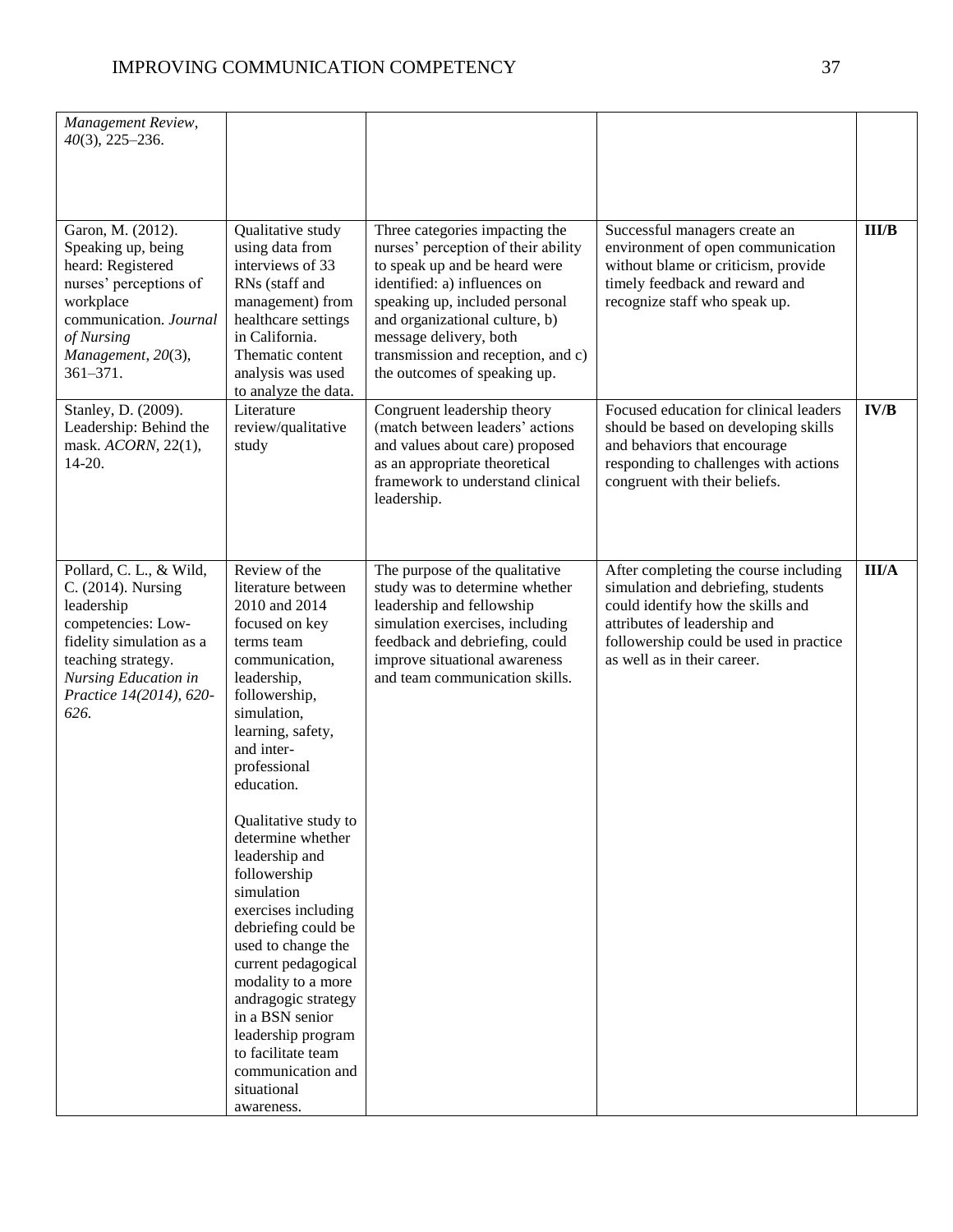## IMPROVING COMMUNICATION COMPETENCY 38

| Komasawa, N., & Berg,<br>B. W. (2016).<br>Interprofessional<br>simulation training for<br>perioperative<br>management team<br>development and patient<br>safely. Journal of<br>Perioperative Practice,<br>26(11), 250-253. | Literature review                                                                             | Proposed inter-professional<br>simulation training framework for<br>perioperative management team<br>development                                                                                                                                                                                          | Simulation training is most effective<br>when scenarios are relevant to the<br>participants.<br>Effective debriefing and feedback are<br>essential for successful simulation-<br>based training                                                                                                                                                                                                                                                                                                                                               | IV/B |
|----------------------------------------------------------------------------------------------------------------------------------------------------------------------------------------------------------------------------|-----------------------------------------------------------------------------------------------|-----------------------------------------------------------------------------------------------------------------------------------------------------------------------------------------------------------------------------------------------------------------------------------------------------------|-----------------------------------------------------------------------------------------------------------------------------------------------------------------------------------------------------------------------------------------------------------------------------------------------------------------------------------------------------------------------------------------------------------------------------------------------------------------------------------------------------------------------------------------------|------|
| Clapper, T. C. (2010).<br>Beyond Knowles: What<br>those conducting<br>simulation need to<br>know about adult<br>learning theory. Clinical<br>Simulation in Nursing,<br>$6(1)$ , e7-e14.                                    | Systematic review<br>of the literature<br>expanding from<br>Knowles adult<br>learning theory. | Discussion of learning theories<br>starting with Knowles to enable<br>understanding of how adults learn<br>best.<br>What conditions can be replicated<br>in simulation settings to help<br>adult learners understand, meet<br>clinical and organizational<br>objectives and become life-long<br>learners. | information<br>Technology<br>will<br>and<br>rapidly increase<br>Aging population will soon outnumber<br>the young<br>Increased numbers of adult learners<br>entering the workforce<br>One goal of educators should be to<br>develop more self-directed life-long<br>learners.<br>When developing education programs,<br>the increase in responsibilities and<br>workloads of the learner, the<br>emotional aspects of being involved in<br>simulation training and the use of<br>debriefing and reflection on action<br>must be contemplated. | IV/B |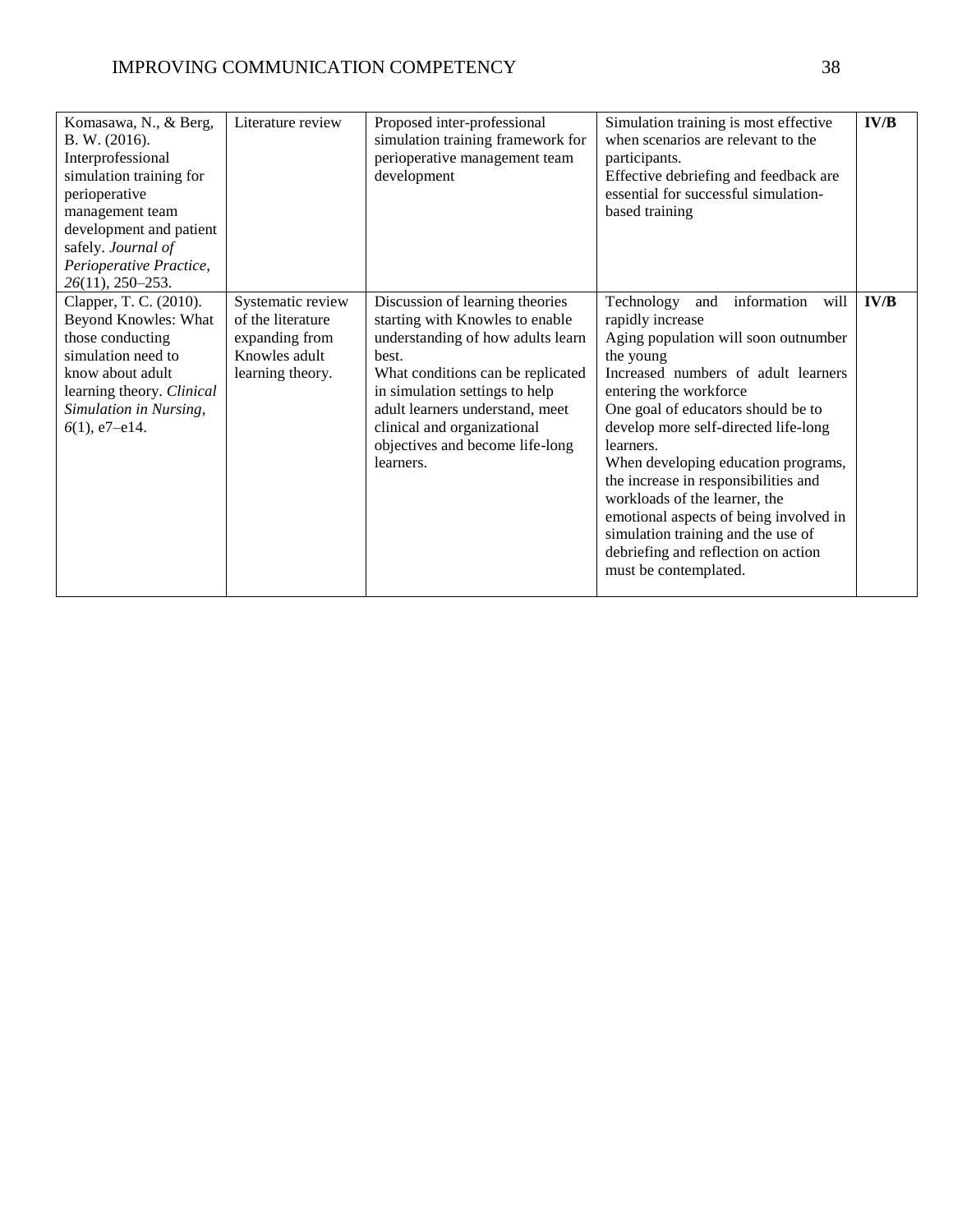## Appendix B

### Stakeholder Common Characteristics

- ◆ Hospital & Medical Staff Executives
- v Managers
- ❖ Frontline staff
- ◆ Medical Staff

## STAKEHOLDERS Common Characteristics & **Concerns**

- Positive patient outcomes
- Satisfied patients
- Satisfied Staff
- Regulatory compliance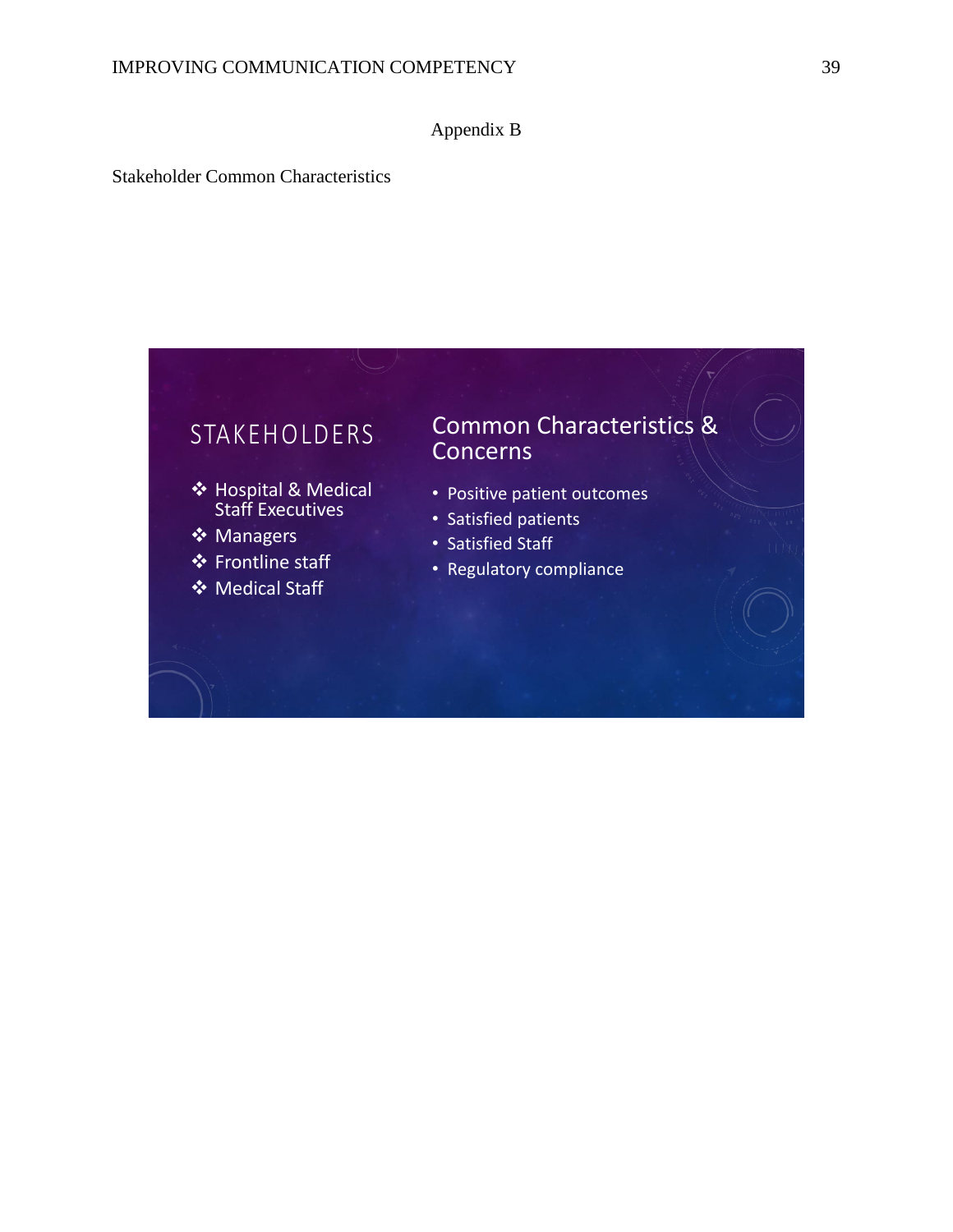Appendix C

Stakeholder Divergent Foci

## Diverging foci

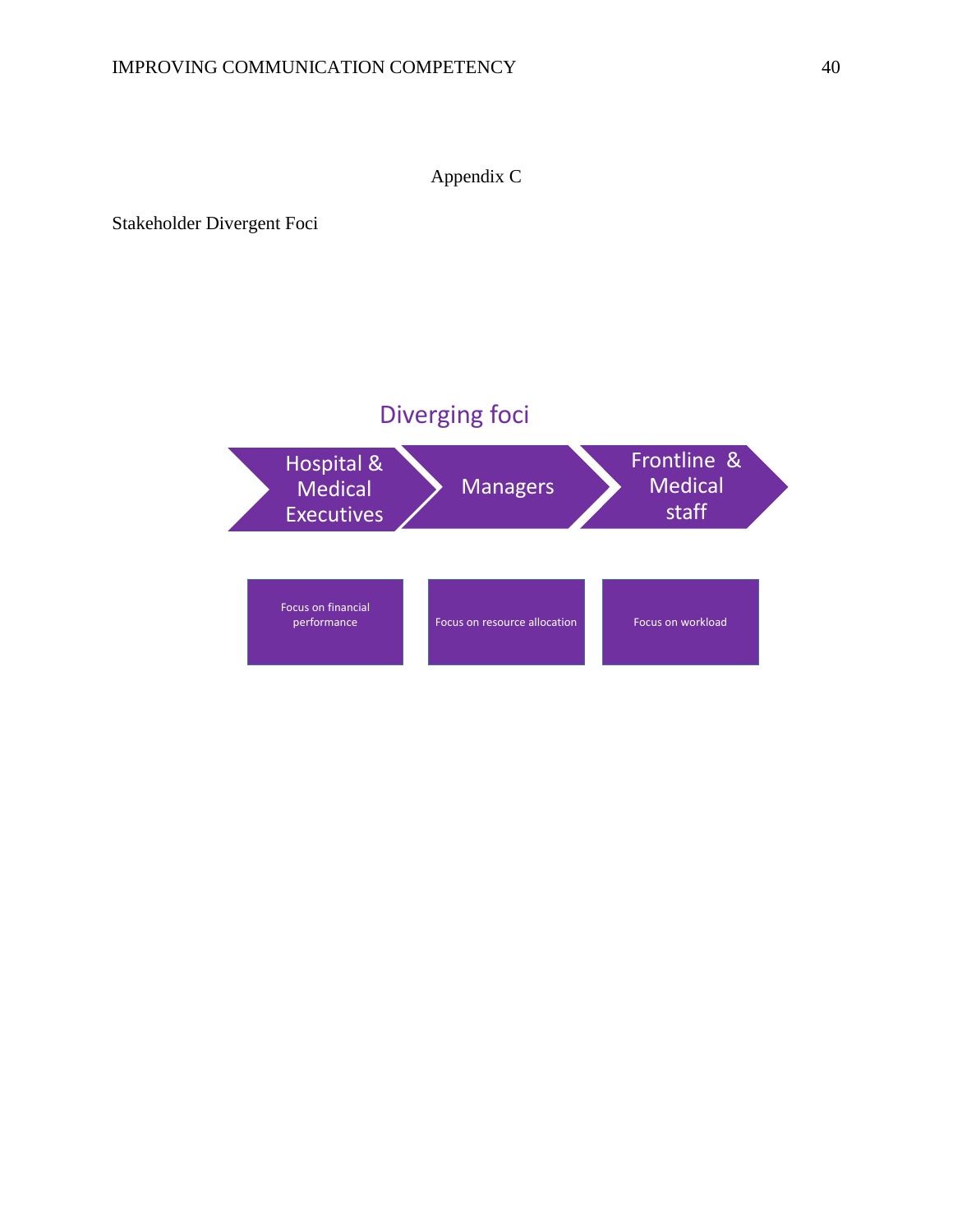### Appendix D

### Statement of Non-Research Determination

UNIVERSITY OF | School of Nursing and<br>SAN FRANCISCO | Health Professions

### **DNP Statement of Non-Research Determination Form**

### **Student Name: Philomena Whelan**

### **Title of Project:**

Improving Communication Competency in Perioperative Nurse Managers **Brief Description of Project:**

The literature shows that training is needed to improve the ability of teams to understand the factors influencing the ability and willingness to voice concerns (Jones & Dunbridge, 2016). Successful managers are able to provide an environment of open communication (Garon, 2012), and to leverage several factors to encourage speaking up among their staff (Nembhard, Labao, & Savage, 2015). The intent of this DNP project is to enable the perioperative management team (PMT) to improve communication competencies to appropriately influence, speak up and demonstrate gravitas.

**A) Aim Statement:** To improve the perioperative patient experience by decreasing room turnover time 5%, improving patient access 10%, decreasing the cost per OR hour by 5%, and increasing the PMT's perception of ability to speak up, as measured by a 2-point increase on selected questions from the speaking up index of the People Pulse staff satisfaction survey, by May 31, 2018.

**B) Description of Intervention:** Develop standardized education focusing on improving the selected communication competencies of the nurse manager. In addition, develop and administer low-fidelity simulation scenarios to provide opportunities for the PMT to practice their communication skills and abilities.

**C) How will this intervention change practice?** Nurse managers are often promoted after demonstrating excellent clinical competence. As a result, the manager may find themselves in situations where they have inadequate knowledge and skills to complete the task at hand. The focus on the development of communication competencies allows the leaders to understand the effect they have on staff, patients and medical providers. Positive communication can lead to better patient outcomes and improved job satisfaction.

### **D) Outcome measurements:**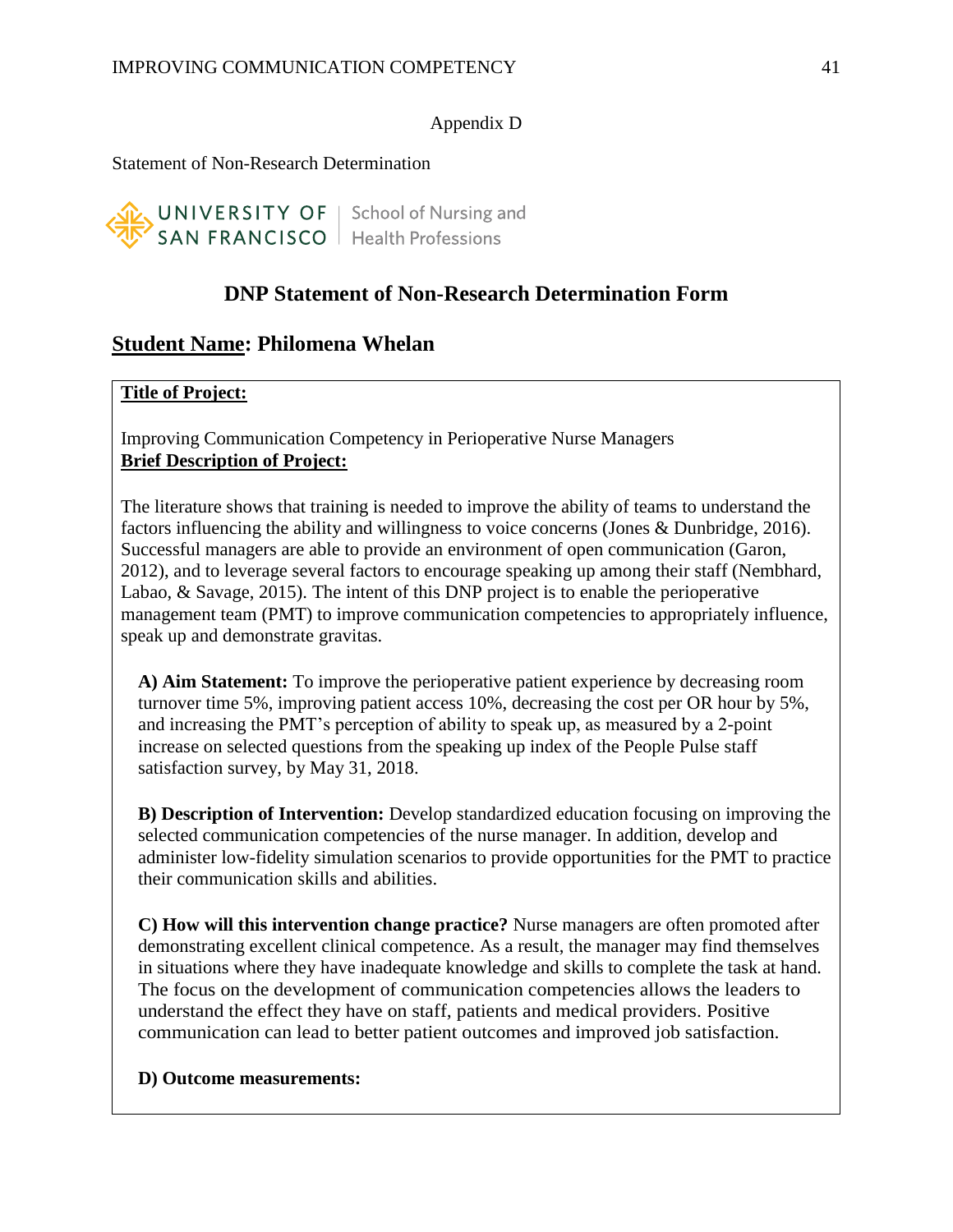| <b>Variable</b>                 | <b>Description</b>                                                                                                 | <b>Data Source</b>                                                                                               | <b>Level of</b><br>Measurement/<br><b>Expected</b><br><b>Improvement</b> | <b>Timeframe for</b><br><b>Collection</b>                                            |  |
|---------------------------------|--------------------------------------------------------------------------------------------------------------------|------------------------------------------------------------------------------------------------------------------|--------------------------------------------------------------------------|--------------------------------------------------------------------------------------|--|
| Manager<br>confidence           | Measure of<br>comfort with<br>speaking up,<br>perception of the<br>ability to<br>influence and<br>exhibit Gravitas | $2017$ staff<br>satisfaction<br>survey and<br>post survey<br>questionnaire<br>using survey<br>monkey<br>software | $M(SD)/2$ -<br>point increase                                            | Prior to start of<br>interventions<br>compared to 3<br>months post<br>implementation |  |
| <b>Turnover</b><br>time         | Percent of cases<br>when patient<br>leaves an OR<br>and the next<br>patient enters is<br>less than 30<br>minutes   | Regional<br>quality and<br>operations<br>support<br>website<br>which pulls<br>data from the<br><b>EMR</b>        | M (SD)/ 5%<br>increase                                                   | 3 months post<br>implementation<br>compared to<br>same 3 months<br>in prior year.    |  |
| Cost per<br><b>OR</b> hour      | Measure of cost<br>for each hour of<br>operating time                                                              | Area business<br>strategy and<br>finance<br>website using<br>the general<br>ledger                               | M (SD) 5%<br>decrease                                                    | 3 months post<br>implementation<br>compared to<br>same 3 months<br>in prior year.    |  |
| <b>Patient</b><br><b>Access</b> | Measure of<br>patients<br>receiving surgery<br>within 4 weeks<br>of the date they<br>are available.                | Regional<br>quality and<br>operations<br>support<br>website<br>which pulls<br>data from the<br><b>EMR</b>        | M (SD)/ 10%<br>increase                                                  | 3 months post<br>implementation<br>compared to<br>same 3 months<br>in prior year.    |  |

Garon, M. (2012). Speaking up, being heard: Registered nurses' perceptions of workplace communication. *Journal of Nursing Management*, *20*(3), 361–371. <https://doi.org/10.1111/j.1365-2834.2011.01296.x>

Jones, C., & Durbridge, M. (2016). Culture, silence and voice: The implications for patient safety in the operating theatre. *Journal of Perioperative Practice*, *26*(12), 281– 284. Retrieved from [http://0-](http://0-search.ebscohost.com.ignacio.usfca.edu/login.aspx?direct=true&db=ccm&AN=120180519&site=ehost-live&scope=site)

[search.ebscohost.com.ignacio.usfca.edu/login.aspx?direct=true&db=ccm&AN=120180](http://0-search.ebscohost.com.ignacio.usfca.edu/login.aspx?direct=true&db=ccm&AN=120180519&site=ehost-live&scope=site) [519&site=ehost-live&scope=site](http://0-search.ebscohost.com.ignacio.usfca.edu/login.aspx?direct=true&db=ccm&AN=120180519&site=ehost-live&scope=site)

Nembhard, I. M., Labao, I., & Savage, S. (2015). Breaking the silence: Determinants of voice for quality improvement in hospitals. *Health Care Management Review*, *40*(3), 225–236. https://doi.org/10.1097/HMR.0000000000000028

To qualify as an Evidence-based Change in Practice Project, rather than a Research Project, the criteria outlined in federal guidelines will be used: [\(http://answers.hhs.gov/ohrp/categories/1569\)](http://answers.hhs.gov/ohrp/categories/1569)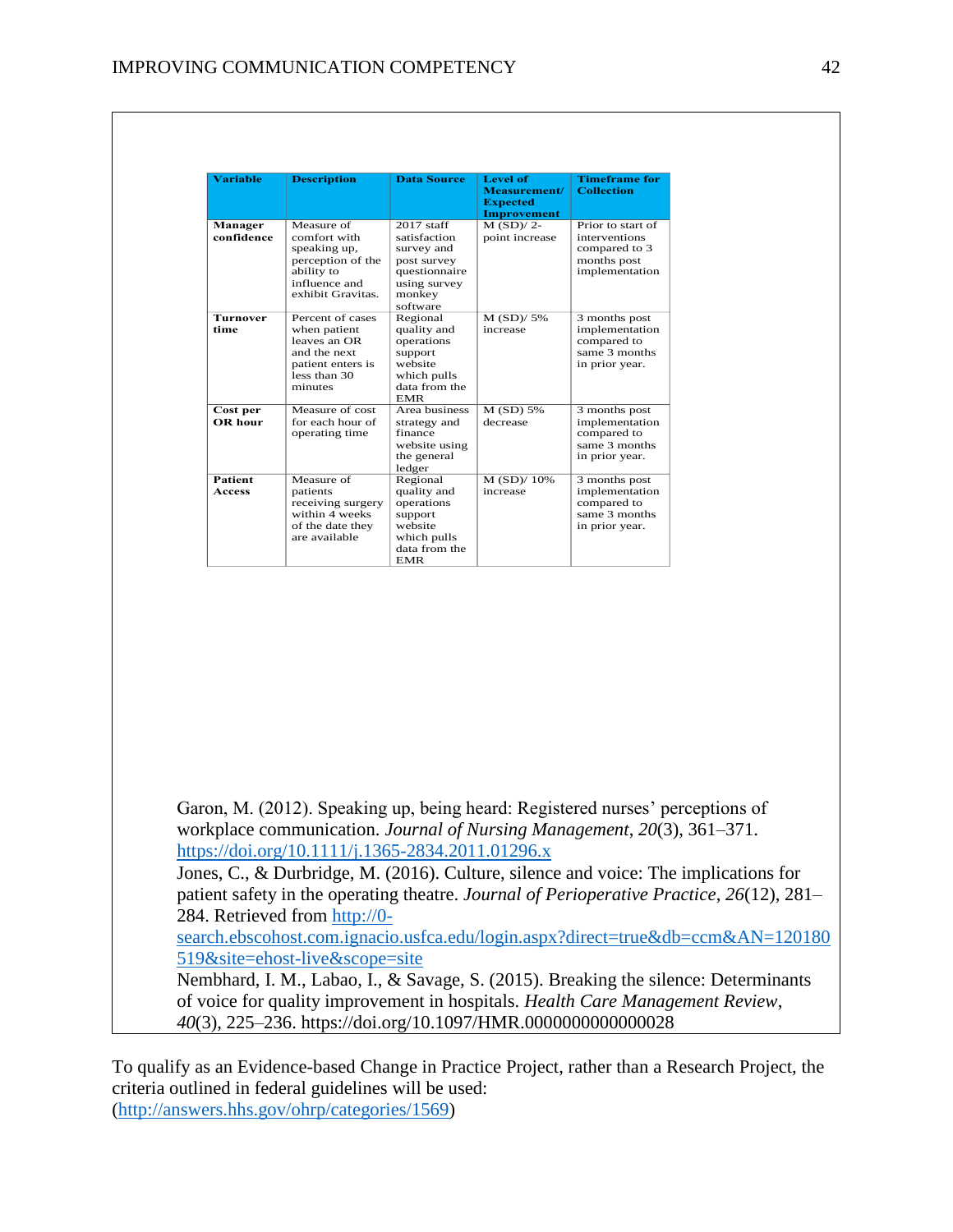☐**x** This project meets the guidelines for an Evidence-based Change in Practice Project as outlined in the Project Checklist (attached). Student may proceed with implementation.

□This project involves research with human subjects and must be submitted for IRB approval before project activity can commence.

Comments:

### **EVIDENCE-BASED CHANGE OF PRACTICE PROJECT CHECKLIST \***

### **Instructions: Answer YES or NO to each of the following statements:**

| <b>Project Title:</b>                                                                                                                                       | <b>YES</b>   | NO |
|-------------------------------------------------------------------------------------------------------------------------------------------------------------|--------------|----|
| The aim of the project is to improve the process or delivery of care with                                                                                   | $\mathbf{X}$ |    |
| established/accepted standards, or to implement evidence-based change. There is                                                                             |              |    |
| no intention of using the data for research purposes.                                                                                                       |              |    |
| The specific aim is to improve performance on a specific service or program and is<br>a part of usual care. ALL participants will receive standard of care. | $\mathbf{X}$ |    |
| The project is <b>NOT</b> designed to follow a research design, e.g., hypothesis testing                                                                    | $\mathbf{X}$ |    |
| or group comparison, randomization, control groups, prospective comparison                                                                                  |              |    |
| groups, cross-sectional, case control). The project does NOT follow a protocol that                                                                         |              |    |
| overrides clinical decision-making.                                                                                                                         |              |    |
| The project involves implementation of established and tested quality standards                                                                             | $\mathbf{X}$ |    |
| and/or systematic monitoring, assessment or evaluation of the organization to                                                                               |              |    |
| ensure that existing quality standards are being met. The project does NOT                                                                                  |              |    |
| develop paradigms or untested methods or new untested standards.                                                                                            |              |    |
| The project involves implementation of care practices and interventions that are                                                                            | $\mathbf{X}$ |    |
| consensus-based or evidence-based. The project does NOT seek to test an                                                                                     |              |    |
| intervention that is beyond current science and experience.                                                                                                 |              |    |
| The project is conducted by staff where the project will take place and involves                                                                            | $\mathbf{X}$ |    |
| staff who are working at an agency that has an agreement with USF SONHP.                                                                                    |              |    |
| The project has NO funding from federal agencies or research-focused                                                                                        | $\mathbf{X}$ |    |
| organizations and is not receiving funding for implementation research.                                                                                     |              |    |
| The agency or clinical practice unit agrees that this is a project that will be                                                                             | $\mathbf{X}$ |    |
| implemented to improve the process or delivery of care, i.e., not a personal                                                                                |              |    |
| research project that is dependent upon the voluntary participation of colleagues,                                                                          |              |    |
| students and/ or patients.                                                                                                                                  |              |    |
| If there is an intent to, or possibility of publishing your work, you and supervising                                                                       | $\mathbf{X}$ |    |
| faculty and the agency oversight committee are comfortable with the following                                                                               |              |    |
| statement in your methods section: "This project was undertaken as an Evidence-                                                                             |              |    |
| based change of practice project at X hospital or agency and as such was not                                                                                |              |    |
| formally supervised by the Institutional Review Board."                                                                                                     |              |    |

**ANSWER KEY:** If the answer to **ALL** of these items is yes, the project can be considered an Evidence-based activity that does NOT meet the definition of research. **IRB review is not**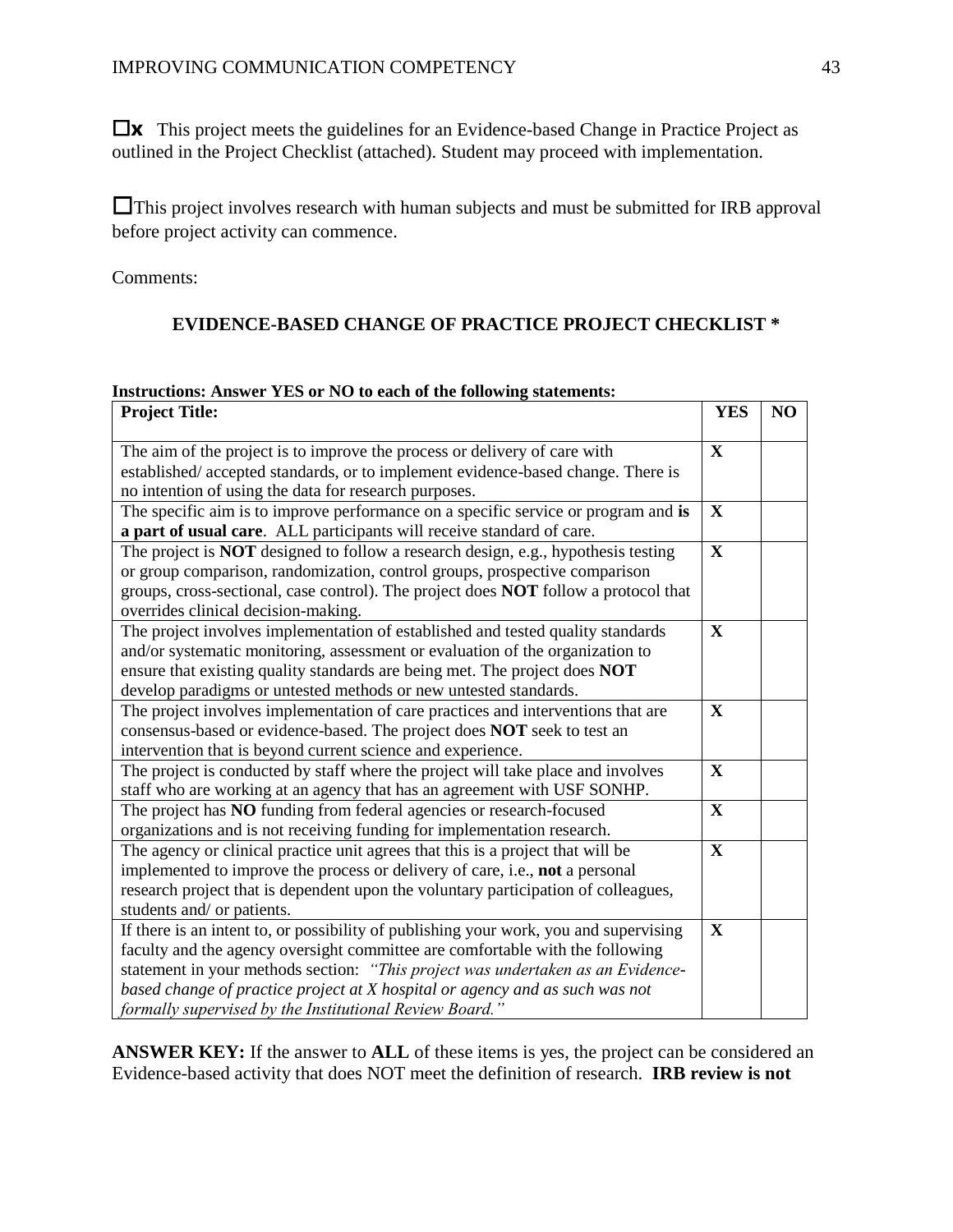**required. Keep a copy of this checklist in your files.** If the answer to ANY of these questions is **NO**, you must submit for IRB approval.

\*Adapted with permission of Elizabeth L. Hohmann, MD, Director and Chair, Partners Human Research Committee, Partners Health System, Boston, MA.

### **STUDENT NAME (Please print): Philomena Whelan**

**Signature of Student**

**----***Philomena Whelan***\_\_\_\_\_\_\_\_\_\_\_\_\_\_\_\_\_\_\_\_\_\_\_DATE\_\_\_03/12/2017\_\_\_\_\_\_\_** 

### **SUPERVISING FACULTY MEMBER (CHAIR) NAME (Please print):**

**Signature of Supervising Faculty Member (Chair):**

**\_\_\_\_Dr. Marjorie Barter\_\_\_\_\_\_\_\_\_\_\_\_\_\_\_\_\_\_\_\_\_\_DATE\_\_\_\_3/15/17\_\_\_\_\_\_\_\_**

**\_\_\_\_\_\_\_\_\_\_\_\_\_\_\_\_\_\_\_\_\_\_\_\_\_\_\_\_\_\_\_\_\_\_\_\_\_\_\_\_\_\_\_\_\_\_\_\_\_\_\_\_\_\_\_\_\_\_\_\_\_\_\_\_\_\_\_\_\_\_\_\_**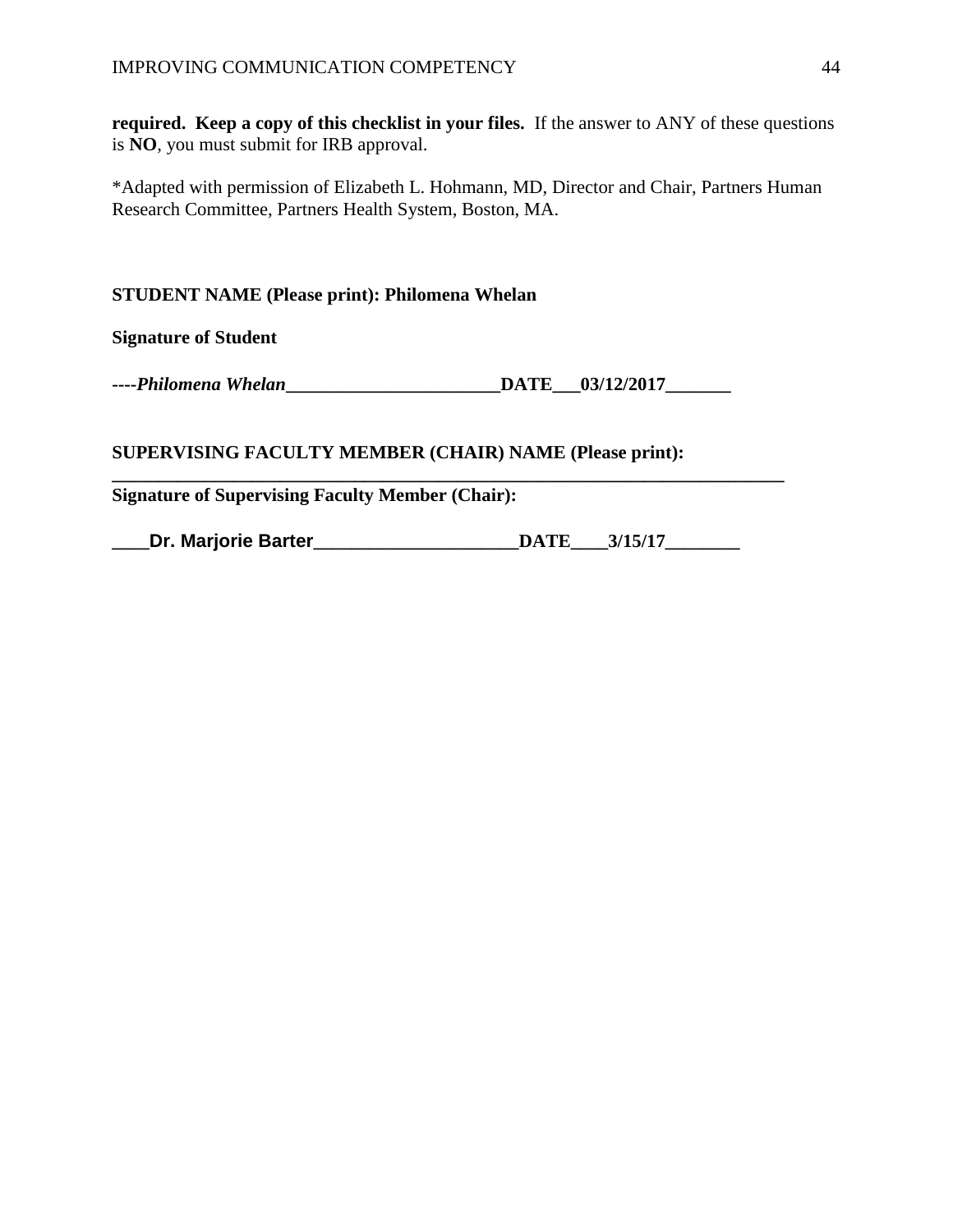Appendix E

### Letter of Support

# **Note ALISER PERMANENTE.**

Kaiser Permanente Medical Center

University of San Francisco School of Nursing 2130 Fulton Street San Francisco, CA 94117-1080

To whom if may concern:

I am writing to express support for Philomena Whelan's evidence based practice performance improvement project to be conducted in Walnut Creek Medical Center. The project will fulfill a requirement for completion of the Doctor of Nursing Practice degree through the University of San Francisco's Executive Leadership DNP program.

The project, entitled Improving Communication Competency in Perioperative Nurse Managers, will focus on the use of standardized education and low fidelity simulation to enable the perioperative management team to improve their communication competencies to appropriately influence, speak up and demonstrate gravitas. The project will involve evaluation of the managers' perception of their willingness and ability to speak up, as well as the outcome measures of OR room turnover, cost per OR hour and patient access.

This letter also verifies that Kaiser Permanente has an existing contract with the University of San Francisco School of Nursing.

Sincerely,

Jai Salli, Pr

Jodi Galli **Chief Nurse Executive** Kaiser Permanente **Walnut Creek Medical Center**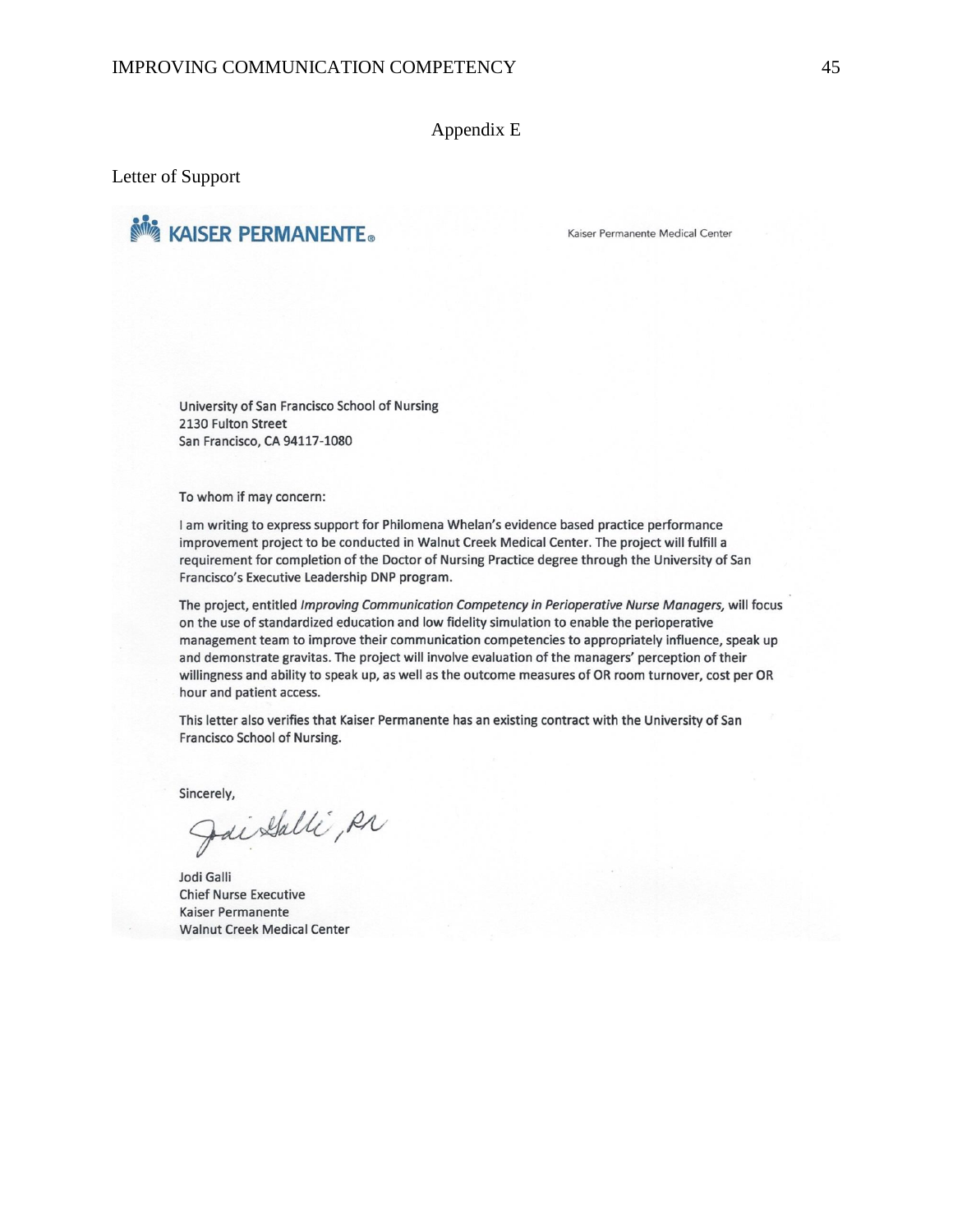Appendix F

### Work Breakdown Structure

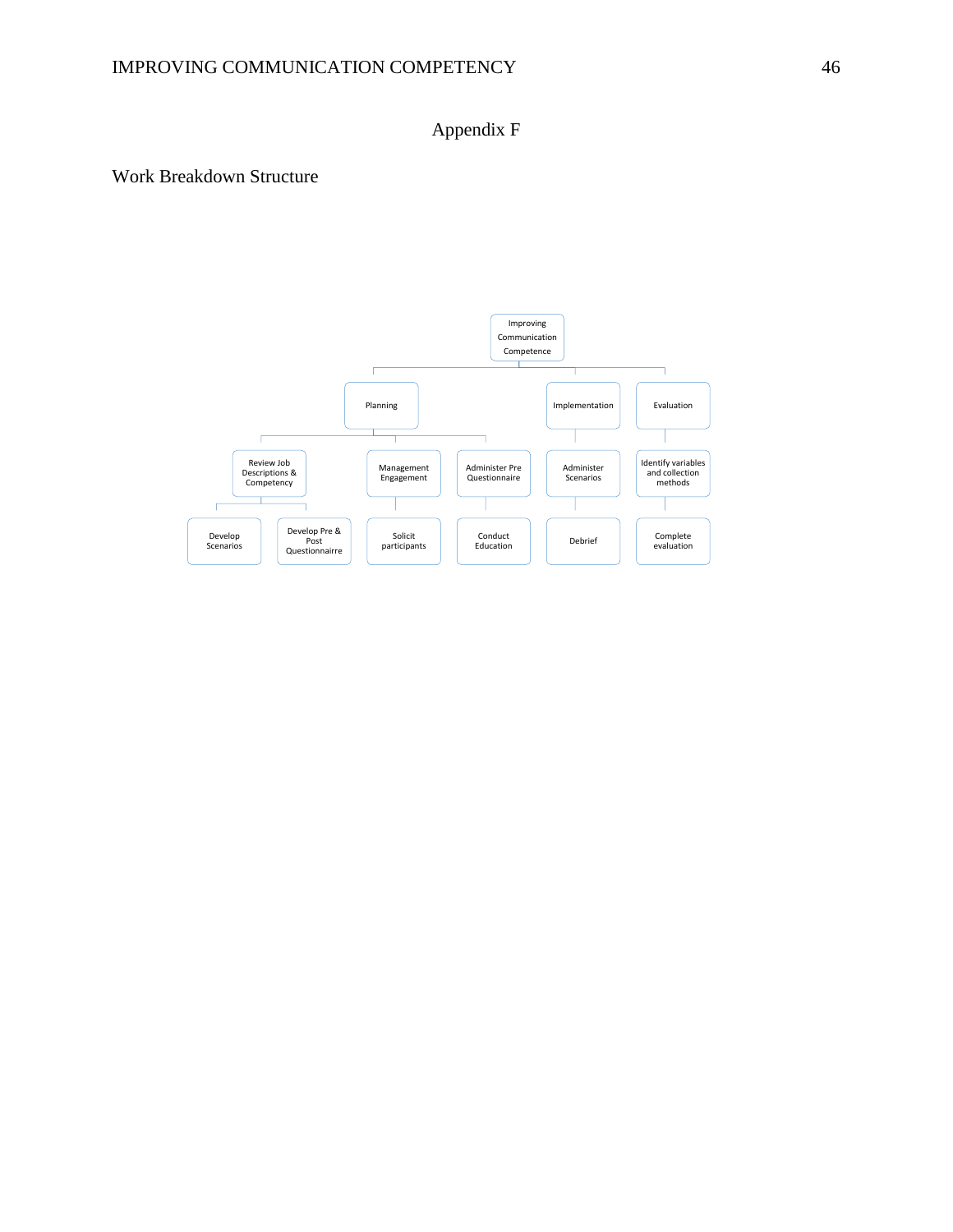Appendix G

## Project GANTT Chart

|                              |     |      | 2017 |               |     | 2018 |     |    |    |     |      |      |
|------------------------------|-----|------|------|---------------|-----|------|-----|----|----|-----|------|------|
| <b>Milestone</b>             | Aug | Sept | ð    | $\frac{5}{2}$ | Dec | ۵g.  | Feb | Δã | ξĒ | May | June | -sin |
| <b>Project Planning</b>      |     |      |      |               |     |      |     |    |    |     |      |      |
| Complete Statement of Non-   |     |      |      |               |     |      |     |    |    |     |      |      |
| Research determination       |     |      |      |               |     |      |     |    |    |     |      |      |
| Obtain Letter of Support     |     |      |      |               |     |      |     |    |    |     |      |      |
| Review Job Descriptions      |     |      |      |               |     |      |     |    |    |     |      |      |
| Select competencies          |     |      |      |               |     |      |     |    |    |     |      |      |
| Develop Post intervention    |     |      |      |               |     |      |     |    |    |     |      |      |
| Questionnaire                |     |      |      |               |     |      |     |    |    |     |      |      |
| <b>Develop Scenarios</b>     |     |      |      |               |     |      |     |    |    |     |      |      |
| Speak up                     |     |      |      |               |     |      |     |    |    |     |      |      |
| Gravitas                     |     |      |      |               |     |      |     |    |    |     |      |      |
| Influence                    |     |      |      |               |     |      |     |    |    |     |      |      |
| implementation               |     |      |      |               |     |      |     |    |    |     |      |      |
| Solicit Participation        |     |      |      |               |     |      |     |    |    |     |      |      |
| Administer Pre-interventin   |     |      |      |               |     |      |     |    |    |     |      |      |
| Questionnaire                |     |      |      |               |     |      |     |    |    |     |      |      |
| Administer education         |     |      |      |               |     |      |     |    |    |     |      |      |
| Administer Scenarios         |     |      |      |               |     |      |     |    |    |     |      |      |
| Administer Post-             |     |      |      |               |     |      |     |    |    |     |      |      |
| implementation questionnaire |     |      |      |               |     |      |     |    |    |     |      |      |
| <b>Evaluation</b>            |     |      |      |               |     |      |     |    |    |     |      |      |
| Determine metrics            |     |      |      |               |     |      |     |    |    |     |      |      |
| Collection method            |     |      |      |               |     |      |     |    |    |     |      |      |
| <b>Collect Data</b>          |     |      |      |               |     |      |     |    |    |     |      |      |
| Analysize Data               |     |      |      |               |     |      |     |    |    |     |      |      |
| <b>Project Completion</b>    |     |      |      |               |     |      |     |    |    |     |      |      |
| Report results to PCS        |     |      |      |               |     |      |     |    |    |     |      |      |
| Leadership                   |     |      |      |               |     |      |     |    |    |     |      |      |
| <b>Final Presentation</b>    |     |      |      |               |     |      |     |    |    |     |      |      |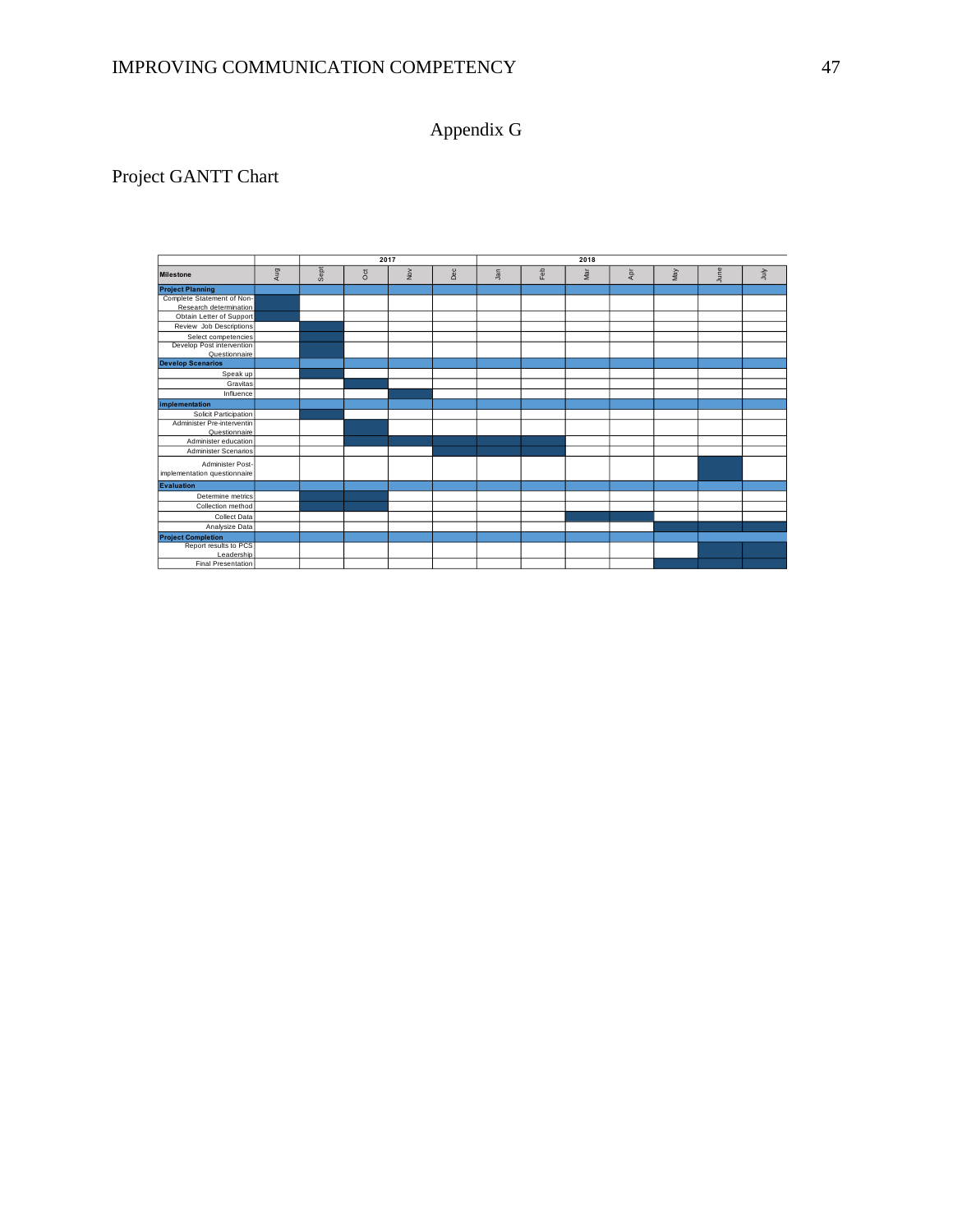## Appendix H

SWOT Analysis of Current State

| <b>Strengths</b>                                                                                                         | <b>Weaknesses</b>                                                              | <b>Opportunities</b>                                       | <b>Threats</b>                                                                                                 |
|--------------------------------------------------------------------------------------------------------------------------|--------------------------------------------------------------------------------|------------------------------------------------------------|----------------------------------------------------------------------------------------------------------------|
| All PMT positions<br>currently filled                                                                                    | Leadership<br>competency<br>expectations not well<br>understood by<br>managers | Strong organizational<br>support for leader<br>development | Manager selects<br>another position                                                                            |
| Current PMT well<br>educated (all with<br>Bachelors degree and<br>some Masters<br>prepared)                              | Managers have<br>worked together as a<br>team for less than 1<br>year          | New perioperative<br>governance structure<br>identified    | Success of<br>governance structure<br>dependent on<br>collaboration and<br>cooperation of the<br>medical staff |
| <b>GSP</b> navigation<br>training scheduled for<br><b>PMT</b> and medical<br>staff partners<br>scheduled for<br>November | Span of control not<br>well understood by<br>managers                          | Formalize<br>perioperative<br>succession planning          | Potential labor<br>disruption related to<br>contract negotiations                                              |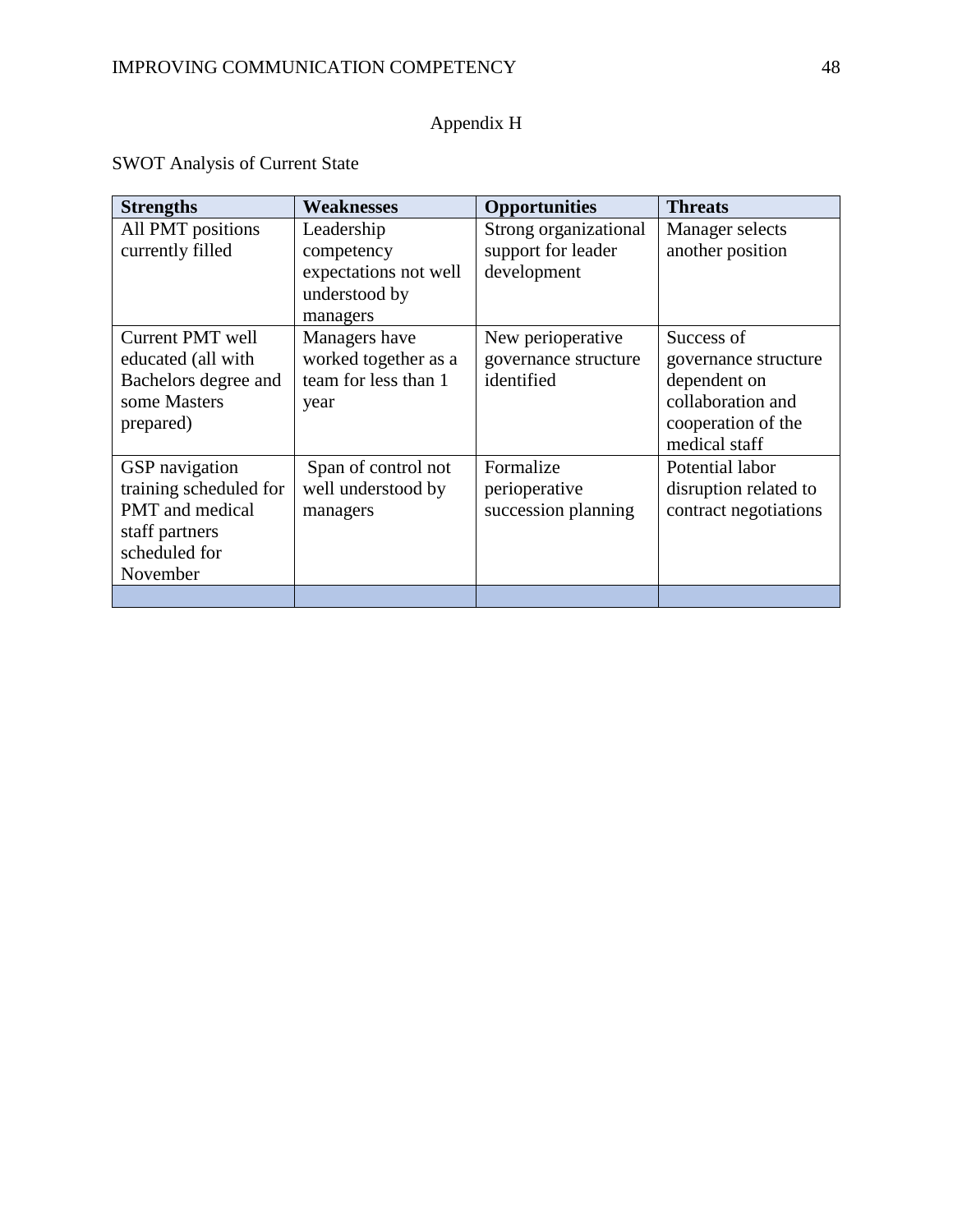## IMPROVING COMMUNICATION COMPETENCY 49

| Preintervention Questionnaire<br><b>Preintervention Questionnaire</b>                                                                                           |                 |           |                  |  |  |  |
|-----------------------------------------------------------------------------------------------------------------------------------------------------------------|-----------------|-----------|------------------|--|--|--|
|                                                                                                                                                                 | % Favorable     | % Neutral |                  |  |  |  |
| Q1. I would feel<br>comfortable raising an<br>ethical concern or<br>compliance-related<br>issue to my immediate<br>supervisor or someone<br>else in management. | 88              | $\Omega$  | % Negative<br>13 |  |  |  |
| Q2. I have enough say<br>in how I do my job.                                                                                                                    | 75              | 25        | $\overline{0}$   |  |  |  |
| Q3. I feel valued as an<br>individual                                                                                                                           | $\overline{75}$ | 13        | 13               |  |  |  |
| Q4. In my department<br>or work unit, I feel<br>comfortable voicing<br>my opinions, even<br>when they are<br>different from others'.                            | 63              | 38        | $\mathbf{0}$     |  |  |  |
| Q5. In my department<br>or work unit, it is easy<br>to speak up about<br>errors and mistakes.                                                                   | 75              | 13        | 13               |  |  |  |
| Q6. In general, how<br>much say or influence<br>do you have over<br>decisions affecting<br>your work?                                                           | 63              | 13        | 25               |  |  |  |

## Appendix I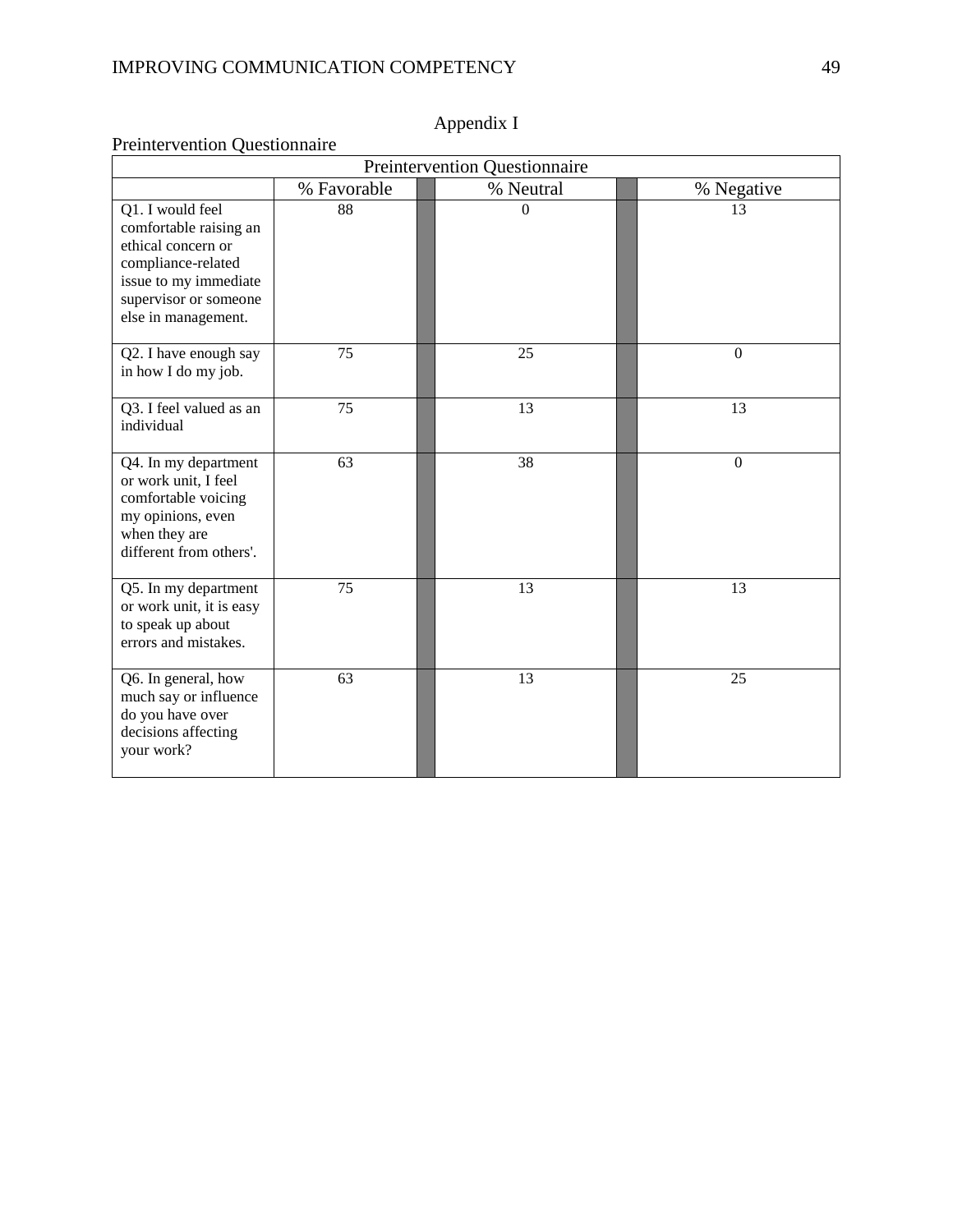## Appendix J

Risk Matrix/Gap Analysis: Peri-operative Communication

Impact

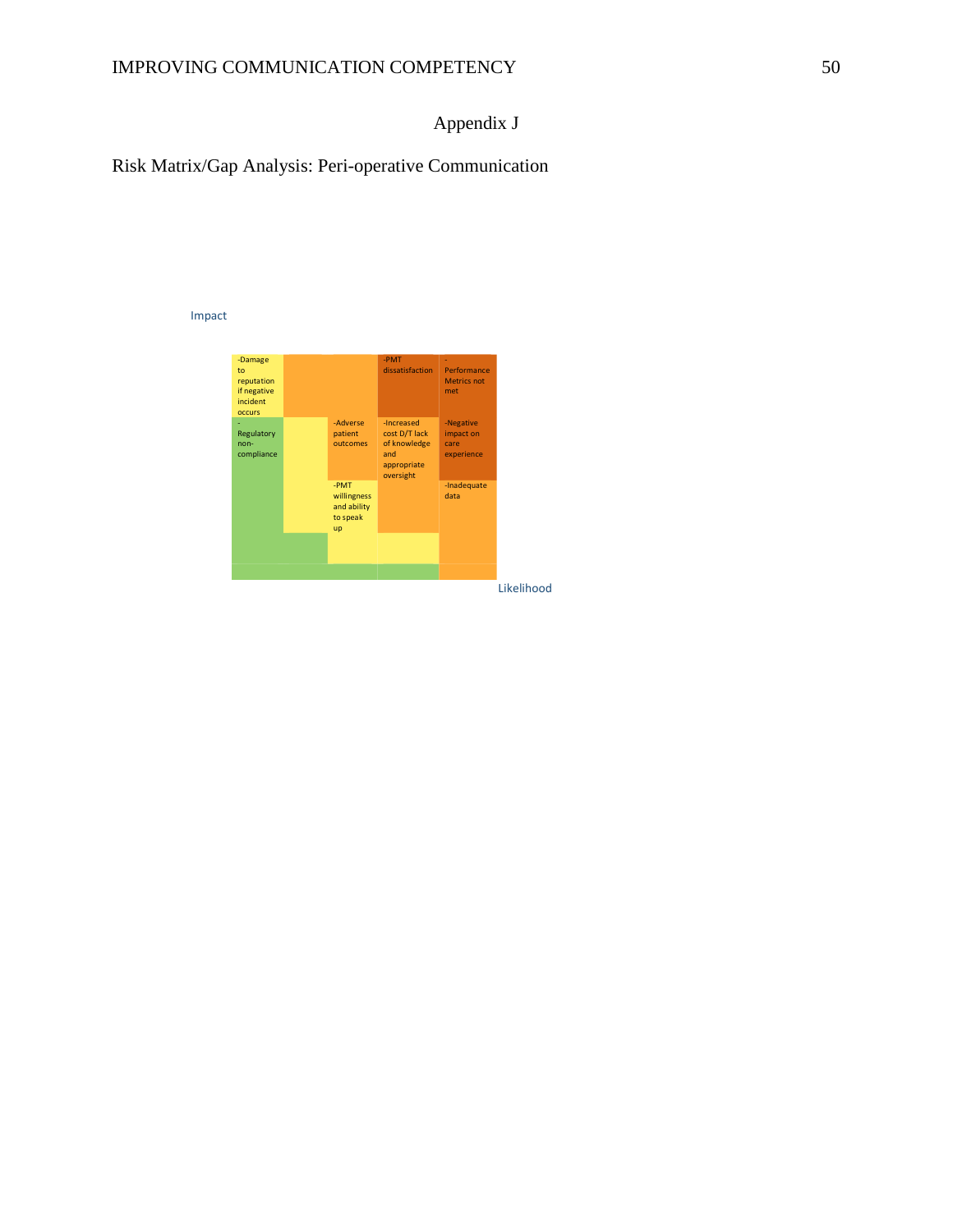| <b>Topic</b>                                                                    | Competency                                                                                                                        | <b>Instruction</b><br><b>Method</b> | <b>Simulation</b>                                                       |
|---------------------------------------------------------------------------------|-----------------------------------------------------------------------------------------------------------------------------------|-------------------------------------|-------------------------------------------------------------------------|
| Job description review/<br>Compliance competencies                              | Demonstrates<br>understanding of<br>job parameters                                                                                | Lecture                             | <b>NA</b>                                                               |
| <b>GPS Navigation (LEAN</b><br>methodology)                                     | Demonstrate<br>understanding of<br><b>GPS</b> tools<br>especially A3                                                              | Lecture                             | <b>NA</b>                                                               |
| <b>Financial fundamentals</b>                                                   | Participates in<br>budget monitoring,<br>able to identify<br>variances                                                            | Lecture &<br>discussion             | Participation in<br>biweekly finance<br>meeting                         |
| Goal setting                                                                    | Develops learning<br>goals                                                                                                        | Discussion                          | <b>NA</b>                                                               |
| Functioning in the union<br>environment/Labor relations                         | Demonstrates<br>understanding of<br>collective<br>bargaining<br>agreements and<br>Weingarten rule                                 | Discussion                          | Gravitas-Meeting<br>with union leader<br>related to<br>grievance        |
| Patient care experience/<br><b>Outpatient Ambulatory</b><br>Surgery (OAS) CAHPS | Demonstrates<br>understanding of<br>the OAS/CAHPS                                                                                 | Lecture                             | <b>NA</b>                                                               |
| Regulatory requirements for<br>perioperative services                           | Identify how to<br>find appropriate<br>(CA code of<br>regulations, Title<br>22, Joint<br>Commission etc.)<br>regulations on line  | Demonstration                       | <b>NA</b>                                                               |
| Reward and recognition                                                          | Identify<br>appropriate reward<br>and recognition<br>programs for units                                                           | Discussion                          | NA                                                                      |
| Attendance management                                                           | Demonstrates<br>understanding of<br>attendance<br>management tool<br>and appropriate<br>actions when<br>attendance is an<br>issue | Discussion                          | Influence -<br>Discussion with<br>staff member with<br>attendance issue |

## Appendix K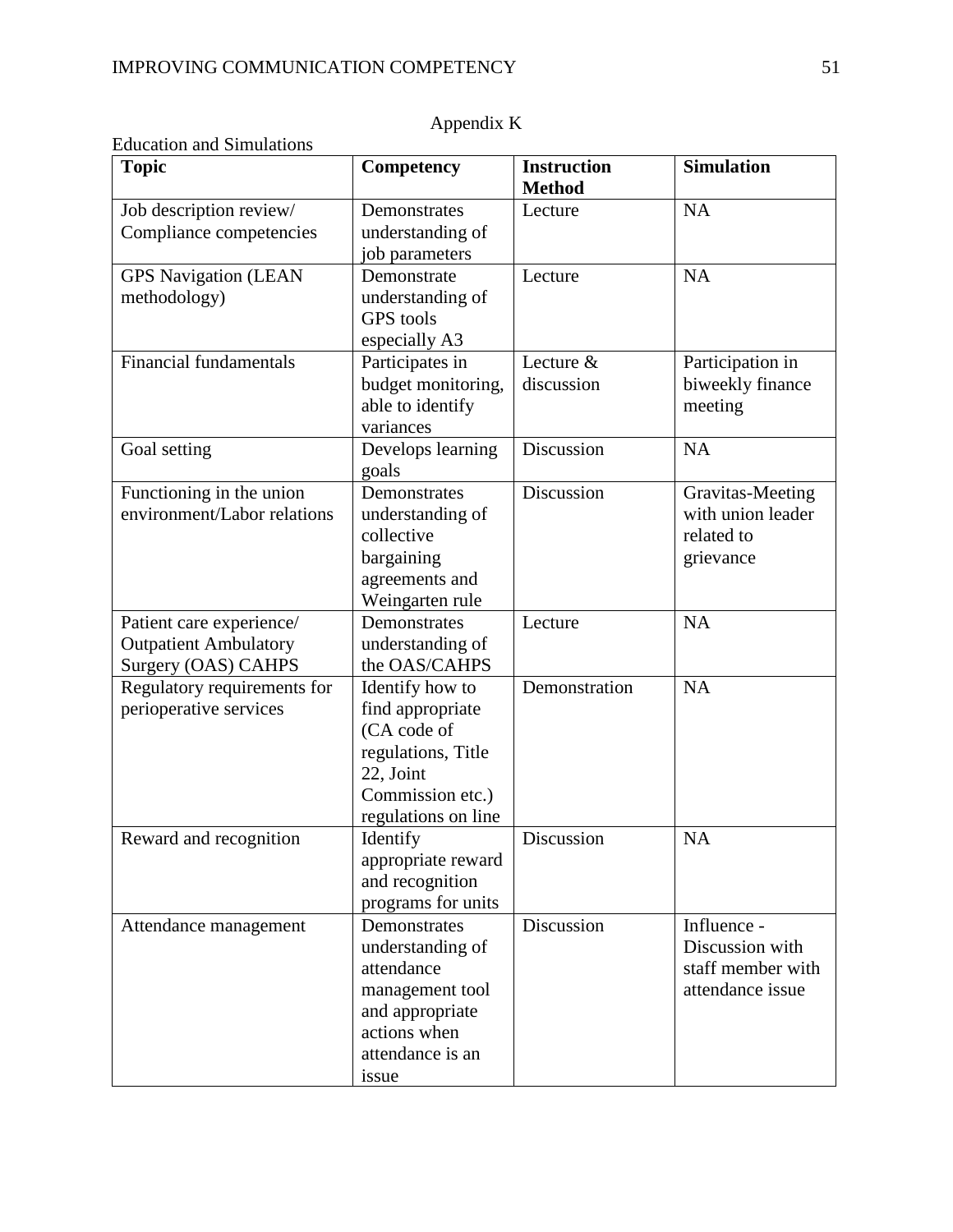## IMPROVING COMMUNICATION COMPETENCY 52

| Workplace safety     | Demonstrates           | Lecture $&$ | <b>NA</b>          |
|----------------------|------------------------|-------------|--------------------|
|                      | understanding of       | Discussion  |                    |
|                      | "Code Care"            |             |                    |
|                      | process                |             |                    |
| Infection prevention | Demonstrates           | Discussion  | Speaking up -      |
|                      | understanding of       |             | Enforcing surgical |
|                      | <b>Surgical Attire</b> |             | attire policy      |
|                      | Policy                 |             |                    |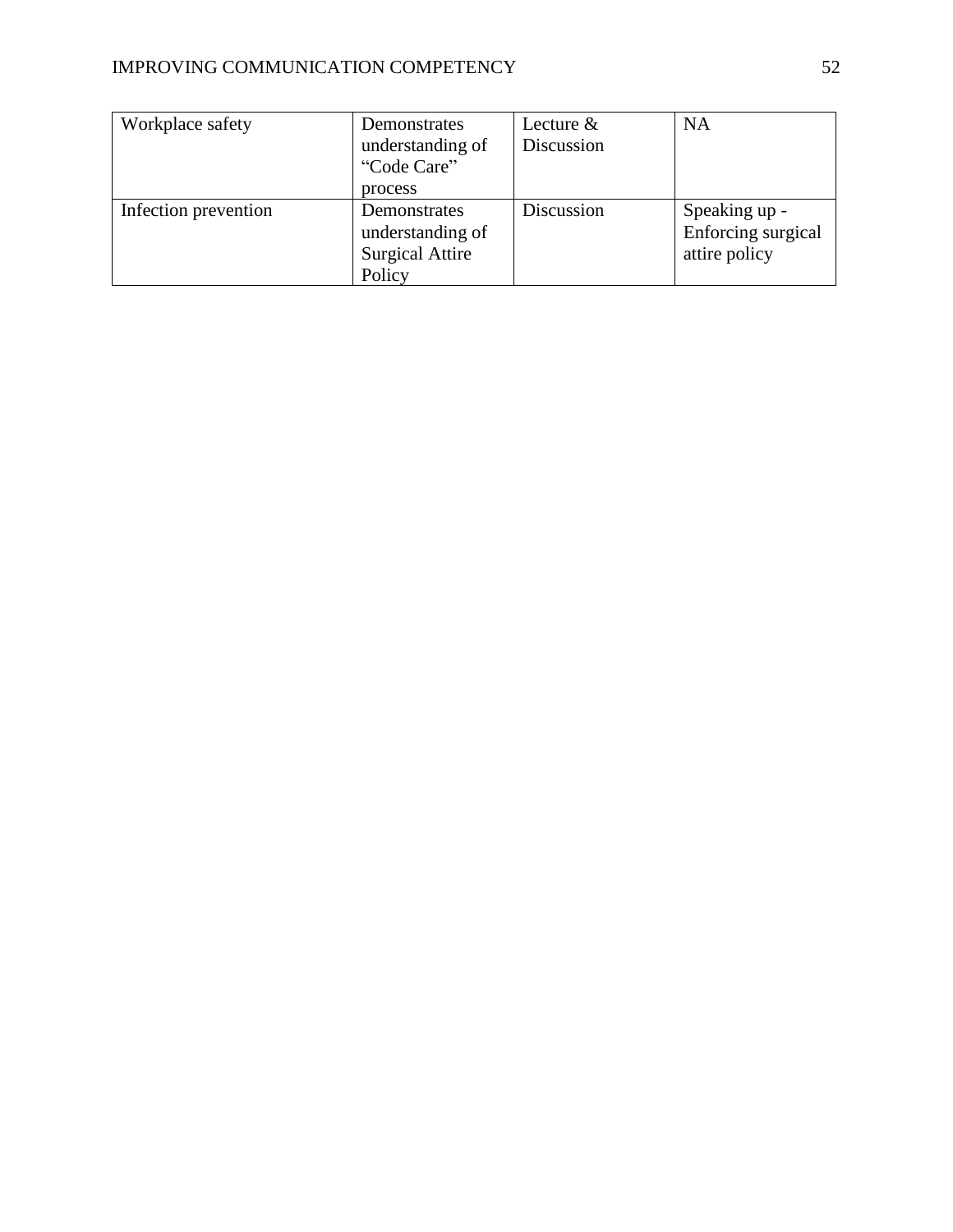## Appendix L

Operational Cost and Expense Detail

## **Salaries and Wages**

| 1.                 | <b>PMT</b> salary<br>Average salary for 9 Perioperative mangers                                                                                                                                                                     | $9 \times $55.00 = $495.00/h$ our                             |
|--------------------|-------------------------------------------------------------------------------------------------------------------------------------------------------------------------------------------------------------------------------------|---------------------------------------------------------------|
|                    | 9 managers for 24 hours (GPS navigation)<br>9 managers for 10 hours (additional training)                                                                                                                                           | $$495.00 \times 24 = $11,880$<br>$$495.00 \times 10 = $4,950$ |
| 2.                 | Relief in higher classification differential<br>Average salary for 2 staff RNs<br>5% for 2 staff for 8 hours for 3 days<br>$.05 \times$ \$160 x 24 hours = \$192.00                                                                 | $2 \times $80.00 = $160.00/h$ our                             |
| 3.                 | <b>Instructor Salary</b><br>3 instructors at \$65.00/hour for 24 hours of instruction<br>$$65.00 \times 3 = $195.00 \times 24 \text{ hours} = $4,680.00$<br>Average salary for instructors at \$70.00/hour for 10 hours = $$700.00$ |                                                               |
| <b>Other Costs</b> | Total instructor cost $$4,680 + $700.00 = $5380.00$                                                                                                                                                                                 |                                                               |

- 1. Lunch for 13 (9PMT, 3 instructor and project lead at \$10.00/meal for 3 days  $13 \times $10.00 \times 3 = $390.00$
- 2. Lunch for 12 (9PMT, 1 instructor and project lead at \$10.00/meal for 5 meetings  $12 \times \$10.00 \times 5 = \$600.00$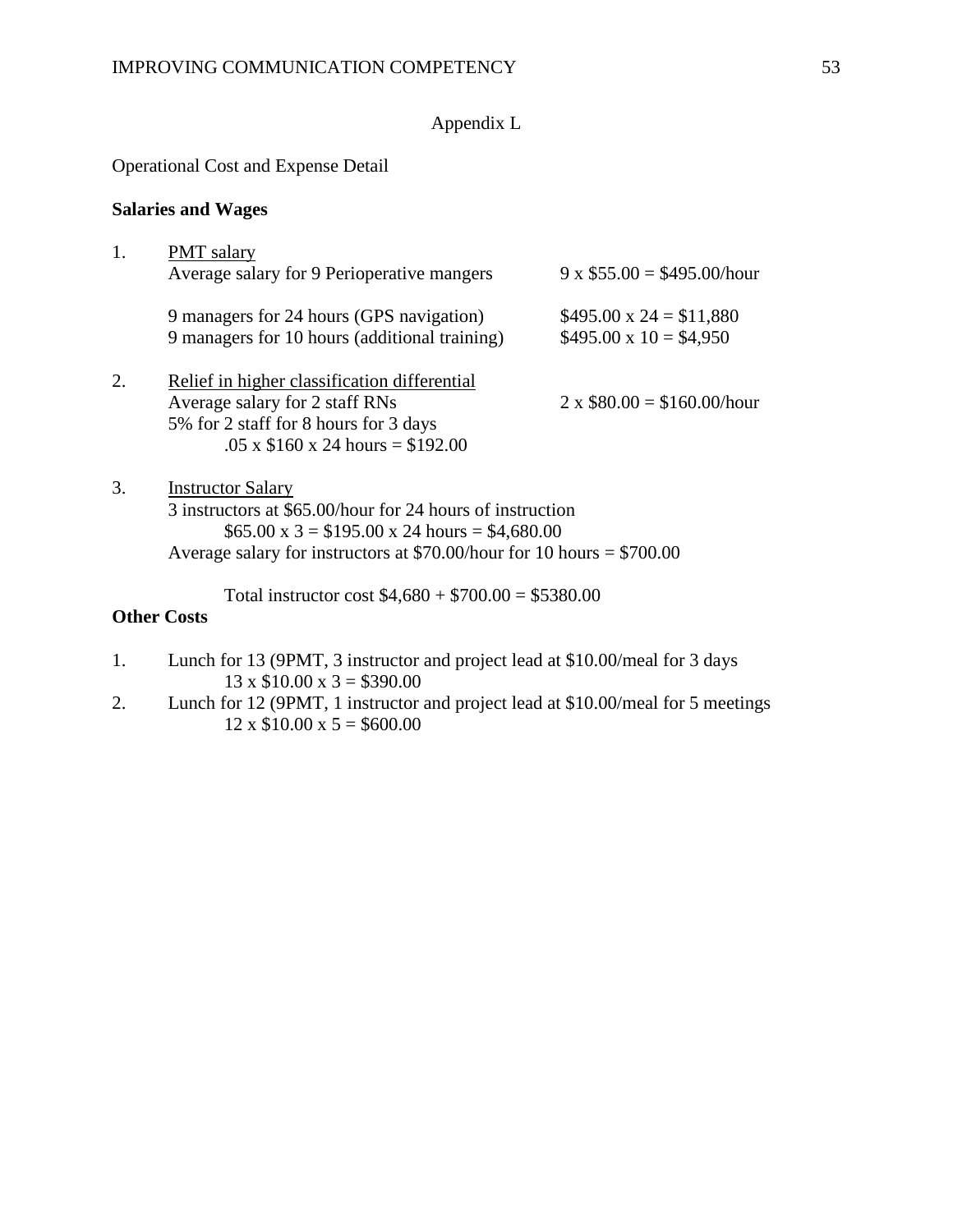## Appendix M

## Total Cost Avoidance

|                                     | <b>Costs</b>   | <b>Totals</b> |
|-------------------------------------|----------------|---------------|
| <b>REVENUE</b> (Cost Avoidance)     |                |               |
| Cost avoidance – see Appendix P     |                |               |
|                                     |                |               |
| Decrease in Cost per OR Hour        |                | \$528,000     |
| (See financial considerations p.22) |                |               |
|                                     |                |               |
| <b>Total Revenue</b>                |                | \$528,000     |
| <b>Expenses</b>                     |                |               |
| Salaries and Wages $(S/W)$ – see    |                |               |
| Appendix L for calculation details  |                |               |
| <b>PMT</b> salaries                 | \$16,830       |               |
| Relief in higher classification     | \$192          |               |
| <b>Instructors</b>                  | \$5380         |               |
| <b>Subtotal S/W</b>                 |                | \$22,402      |
| Food – see Appendix L for           | \$990          |               |
| calculation details                 |                |               |
| Stationary and supplies             | \$100          |               |
| <b>Subtotal Other</b>               |                | 1090          |
| <b>Total Expense</b>                |                | \$23,492      |
|                                     |                |               |
|                                     |                |               |
|                                     | <b>REVENUE</b> | \$528,000     |
|                                     | <b>EXPENSE</b> | \$23,492      |
| <b>ANNUAL COST AVOIDANCE</b>        |                | \$504,508     |
| <b>ATTRIBUTED TO PROJECT</b>        |                |               |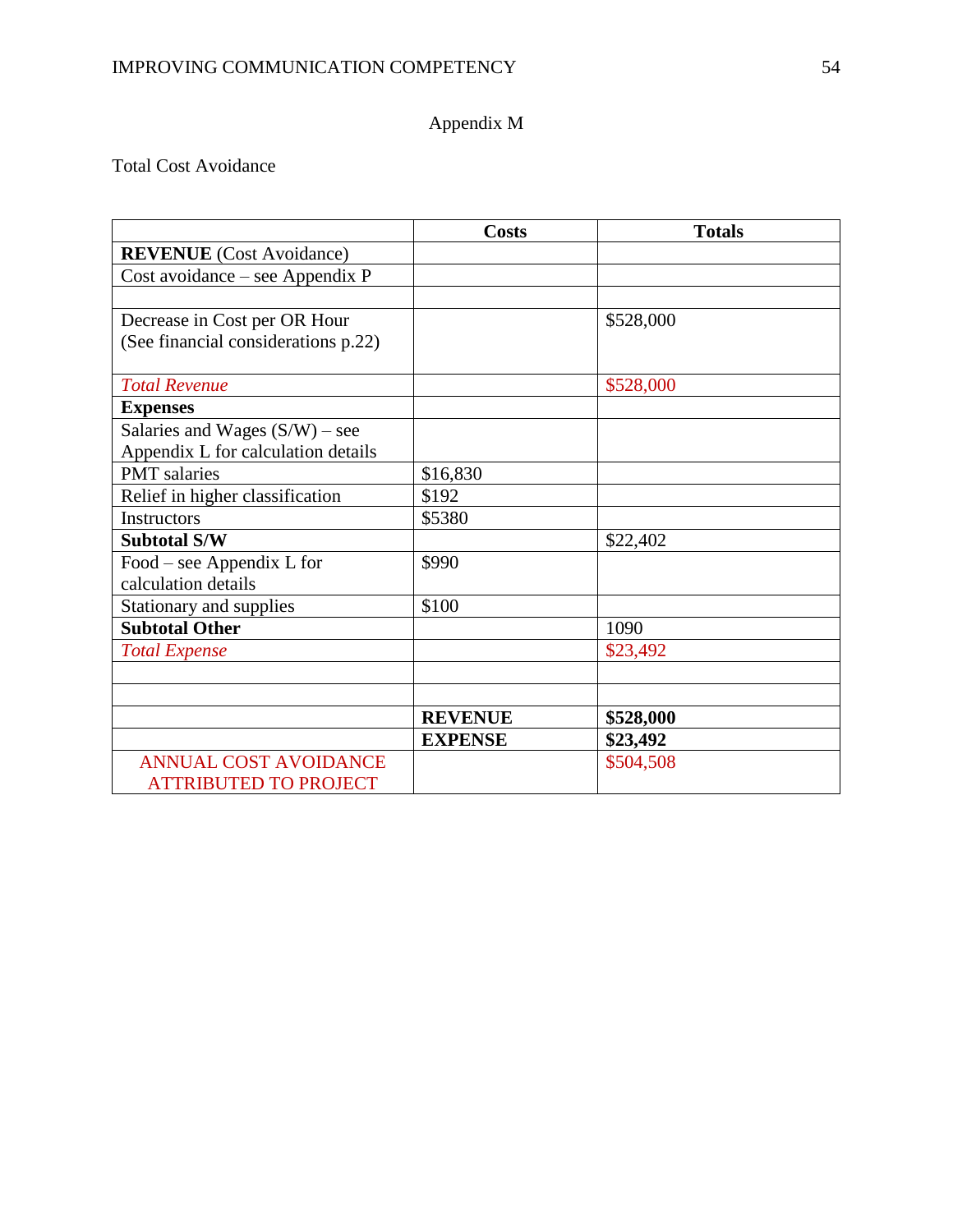Appendix N

Responsibility/ Communication Matrix

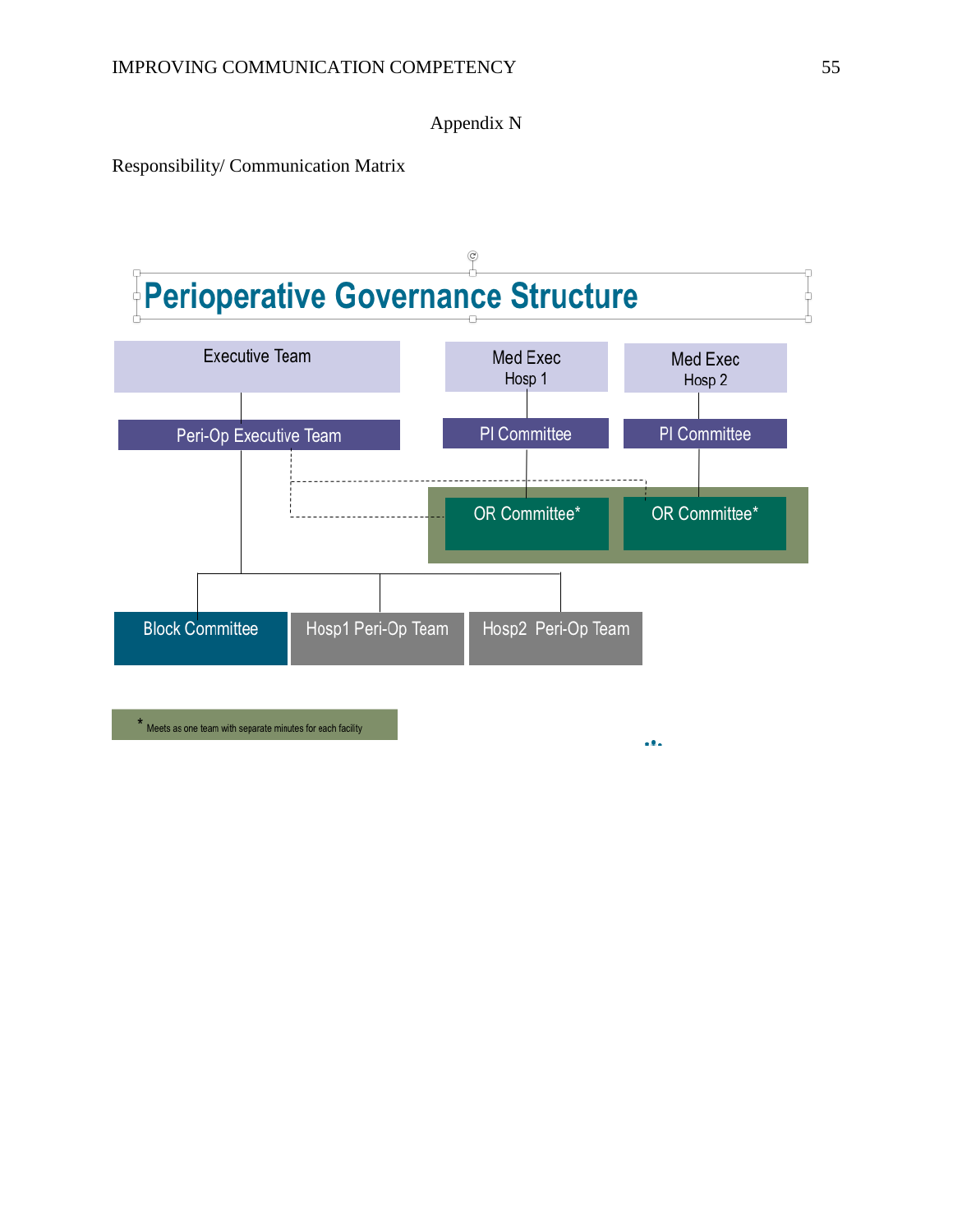## Appendix O

## Variable Table

| <b>Variable</b>                 | <b>Description</b>                                                                                                  | <b>Data Source</b>                                                                                     | <b>Level of</b><br><b>Measurement/Expected</b><br><b>Improvement</b> | <b>Timeframe for</b><br><b>Collection</b>                                         |
|---------------------------------|---------------------------------------------------------------------------------------------------------------------|--------------------------------------------------------------------------------------------------------|----------------------------------------------------------------------|-----------------------------------------------------------------------------------|
| <b>Manager</b><br>confidence    | Measure of<br>comfort with<br>speaking up,<br>perception of the<br>ability to influence<br>and exhibit<br>Gravitas. | $2017$ staff<br>satisfaction<br>survey and post<br>survey<br>questionnaire<br>using Survey<br>Monkey™  | M (SD)/2-point increase                                              | Prior to start of<br>interventions<br>compared to 3 months<br>post implementation |
| <b>Turnover</b><br>time         | Percent of cases<br>when patient<br>leaves an OR and<br>the next patient<br>enters is less than<br>30 minutes       | Regional<br>quality and<br>operations<br>support website<br>which pulls<br>data from the<br><b>EMR</b> | M (SD)/ 5% increase                                                  | 3 months post<br>implementation<br>compared to same 3<br>months in prior year.    |
| Cost per OR<br>hour             | Measure of cost for<br>each hour of<br>operating time                                                               | Area business<br>strategy and<br>finance website<br>using the<br>general ledger                        | M (SD) 5% decrease                                                   | 3 months post<br>implementation<br>compared to same 3<br>months in prior year.    |
| <b>Patient</b><br><b>Access</b> | Measure of<br>patients receiving<br>surgery within 4<br>weeks of the date<br>they are available                     | Regional<br>quality and<br>operations<br>support website<br>which pulls<br>data from the<br><b>EMR</b> | M (SD)/10% increase                                                  | 3 months post<br>implementation<br>compared to same 3<br>months in prior year.    |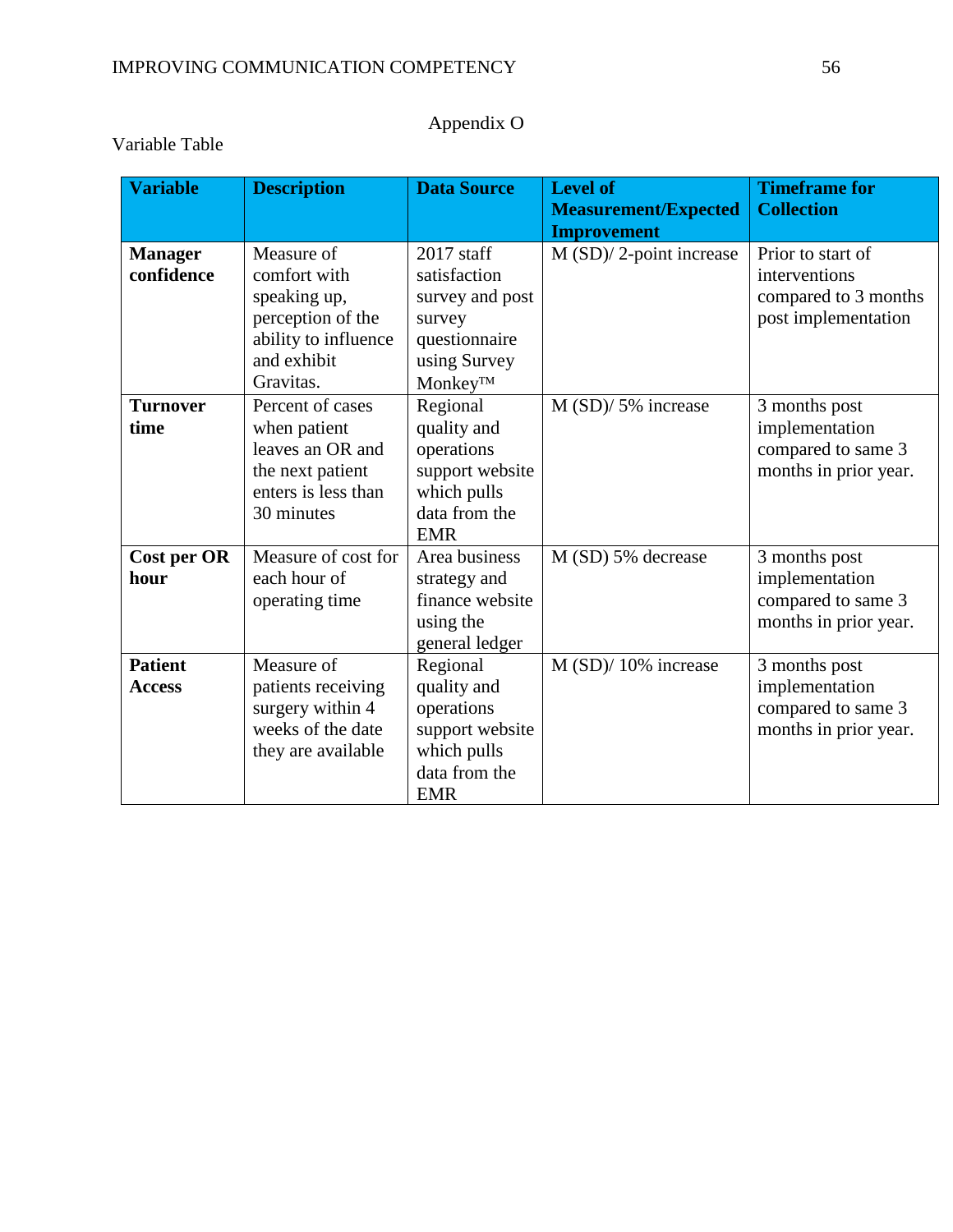## Appendix P

## Efficiency Variable Results

| <b>Variable</b>                               | Pre-<br><i>implementation</i> | <b>Post</b><br><b>Implementation</b> | <b>Expected</b><br><b>Results</b> | <b>Actual</b><br><b>Results</b>                                                                                         |
|-----------------------------------------------|-------------------------------|--------------------------------------|-----------------------------------|-------------------------------------------------------------------------------------------------------------------------|
| <b>Turnover time</b><br>(see Appendix)<br>O   | 27%                           | 30.4%                                | 5% decrease                       | 3.4% increase                                                                                                           |
| Cost per OR<br>hour                           | \$2,641                       | \$2,687                              | 5% decrease                       | No change unless<br>adjusted for salary<br>increases<br>Assume 4%<br>decrease when<br>adjusting for salary<br>increases |
| <b>Patient Access</b><br>(see Appendix)<br>O) | 72%                           | 83%                                  | 10% increase                      | 11% increase                                                                                                            |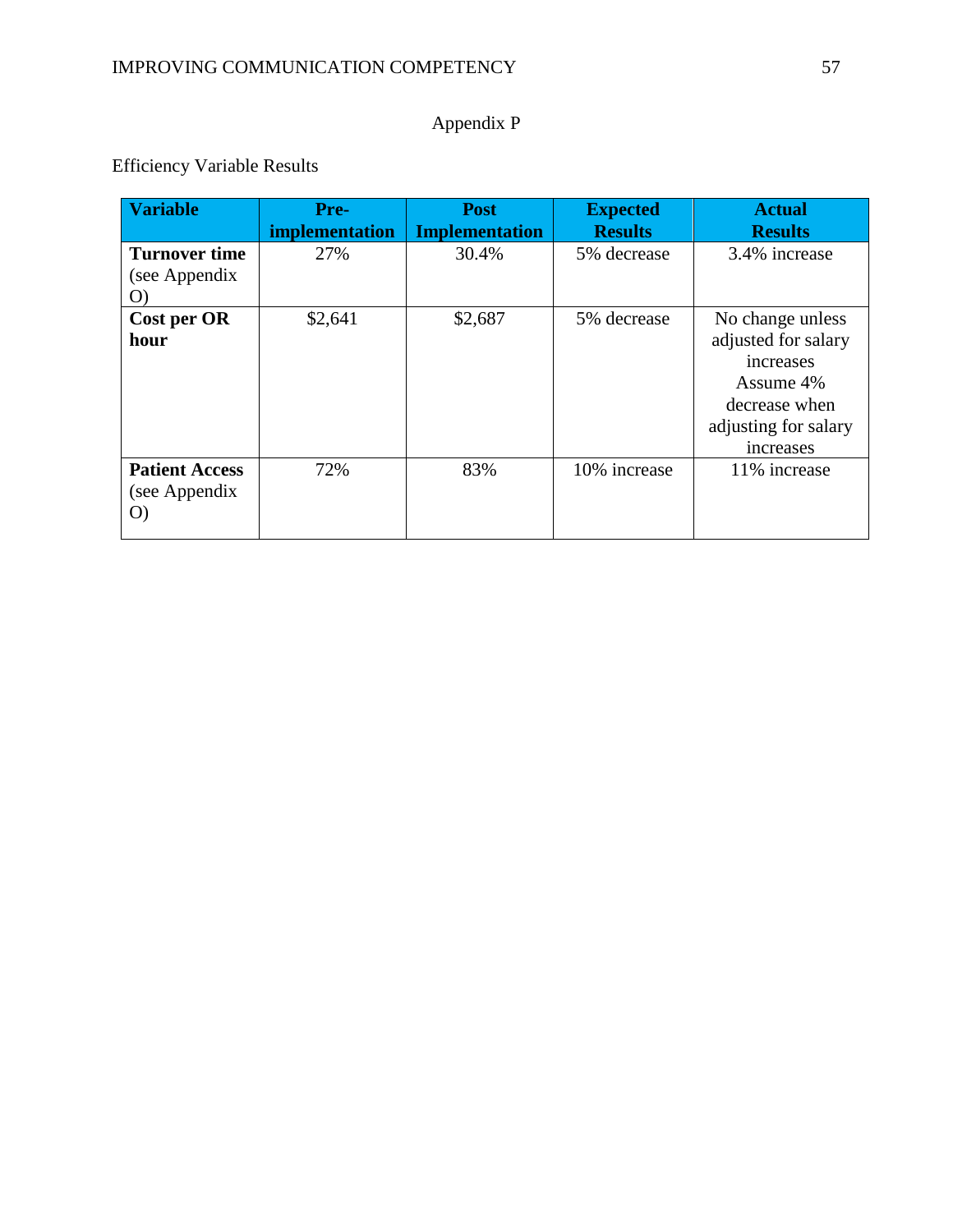## Appendix Q

## Pre/Post Questionnaire Results

|               |               | Preintervention |                  |                          | <b>Post Implementation</b> |                          |                  |
|---------------|---------------|-----------------|------------------|--------------------------|----------------------------|--------------------------|------------------|
|               | $\frac{0}{0}$ | $\frac{0}{0}$   | $\frac{0}{0}$    | $\overline{\frac{0}{0}}$ | $\frac{0}{0}$              | $\overline{\frac{0}{0}}$ | $\frac{0}{0}$    |
|               | Favorable     | <b>Neutral</b>  | <b>Negative</b>  | Favorable                | <b>Neutral</b>             | <b>Negative</b>          | <b>Variance</b>  |
| Q1. I would   | 88            | $\overline{0}$  | 13               | 89                       | 11                         | $\overline{0}$           | Favorable $+1$   |
| feel          |               |                 |                  |                          |                            |                          | Neutral<br>$+11$ |
| comfortable   |               |                 |                  |                          |                            |                          | Negative -13     |
| raising an    |               |                 |                  |                          |                            |                          |                  |
| ethical       |               |                 |                  |                          |                            |                          |                  |
| concern or    |               |                 |                  |                          |                            |                          |                  |
| compliance-   |               |                 |                  |                          |                            |                          |                  |
| related issue |               |                 |                  |                          |                            |                          |                  |
| to my         |               |                 |                  |                          |                            |                          |                  |
| immediate     |               |                 |                  |                          |                            |                          |                  |
| supervisor or |               |                 |                  |                          |                            |                          |                  |
| someone else  |               |                 |                  |                          |                            |                          |                  |
| in            |               |                 |                  |                          |                            |                          |                  |
| management.   |               |                 |                  |                          |                            |                          |                  |
| Q2. I have    | 75            | 25              | $\boldsymbol{0}$ | $78\,$                   | $11\,$                     | 11                       | Favorable $+3$   |
| enough say    |               |                 |                  |                          |                            |                          | Neutral<br>$-14$ |
| in how I do   |               |                 |                  |                          |                            |                          | Negative $+11$   |
| my job.       |               |                 |                  |                          |                            |                          |                  |
| Q3. I feel    | 75            | 13              | 13               | 67                       | $\boldsymbol{0}$           | 33                       | Favorable -8     |
| valued as an  |               |                 |                  |                          |                            |                          | Neutral<br>$-13$ |
| individual.   |               |                 |                  |                          |                            |                          | Negative $+20$   |
| Q4. In my     | 63            | 38              | $\mathbf{0}$     | 89                       | 11                         | $\boldsymbol{0}$         | Favorable $+26$  |
| department    |               |                 |                  |                          |                            |                          | Neutral<br>$-17$ |
| or work unit, |               |                 |                  |                          |                            |                          | Negative $=$     |
| I feel        |               |                 |                  |                          |                            |                          |                  |
| comfortable   |               |                 |                  |                          |                            |                          |                  |
| voicing my    |               |                 |                  |                          |                            |                          |                  |
| opinions,     |               |                 |                  |                          |                            |                          |                  |
| even when     |               |                 |                  |                          |                            |                          |                  |
| they are      |               |                 |                  |                          |                            |                          |                  |
| different     |               |                 |                  |                          |                            |                          |                  |
| from others'. |               |                 |                  |                          |                            |                          |                  |
| Q5. In my     | 75            | 13              | 13               | 89                       | 11                         | $\boldsymbol{0}$         | Favorable +14    |
| department    |               |                 |                  |                          |                            |                          | Neutral<br>$-2$  |
| or work unit, |               |                 |                  |                          |                            |                          | Negative -13     |
| it is easy to |               |                 |                  |                          |                            |                          |                  |
| speak up      |               |                 |                  |                          |                            |                          |                  |
| about errors  |               |                 |                  |                          |                            |                          |                  |
| and           |               |                 |                  |                          |                            |                          |                  |
| mistakes.     |               |                 |                  |                          |                            |                          |                  |
| Q6. In        | 63            | 13              | 25               | 56                       | $11\,$                     | 33                       | Favorable -8     |
| general, how  |               |                 |                  |                          |                            |                          | Neutral<br>$-2$  |
| much say or   |               |                 |                  |                          |                            |                          | Negative $+8$    |
| influence do  |               |                 |                  |                          |                            |                          |                  |
| you have      |               |                 |                  |                          |                            |                          |                  |
| over          |               |                 |                  |                          |                            |                          |                  |
| decisions     |               |                 |                  |                          |                            |                          |                  |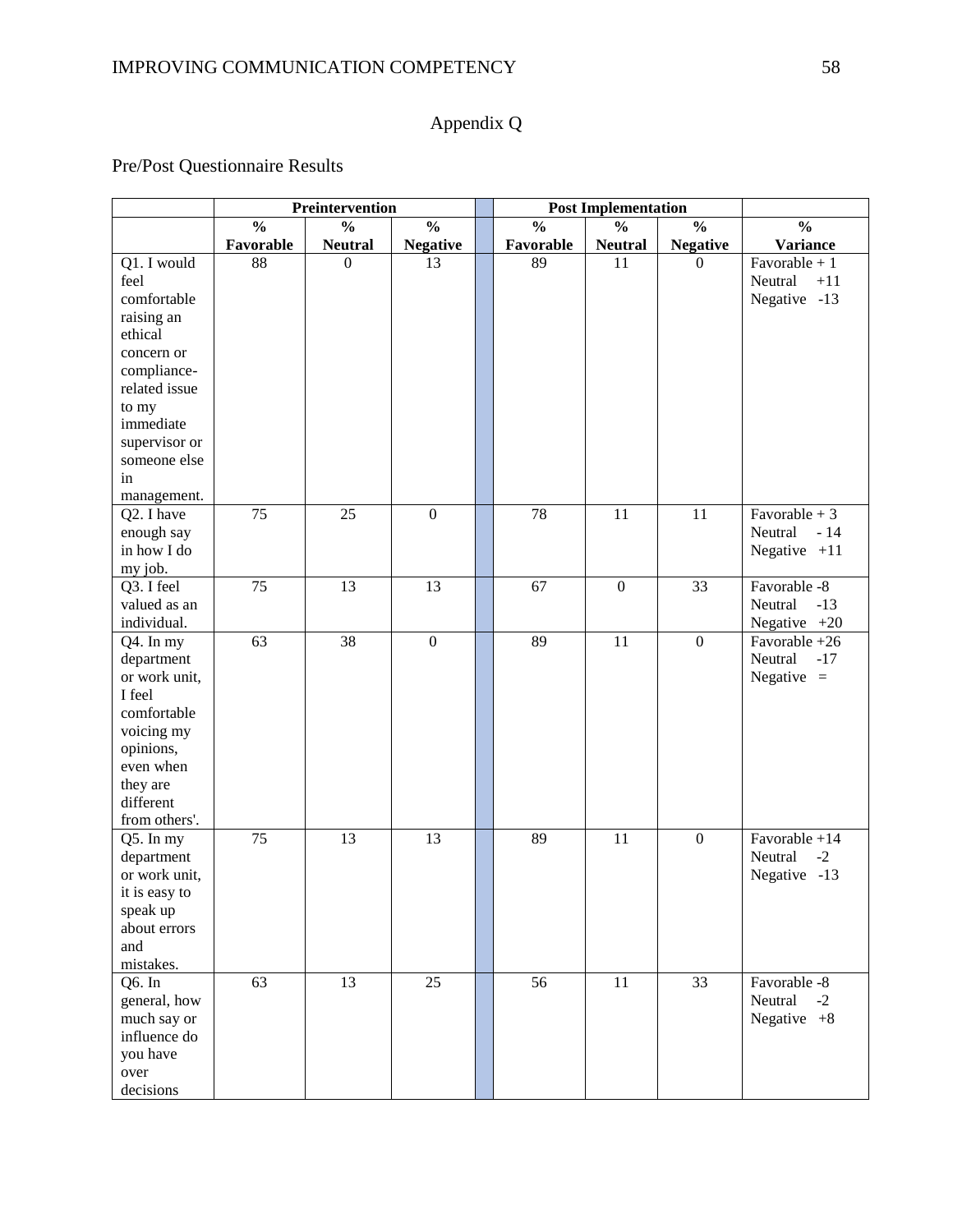## IMPROVING COMMUNICATION COMPETENCY 59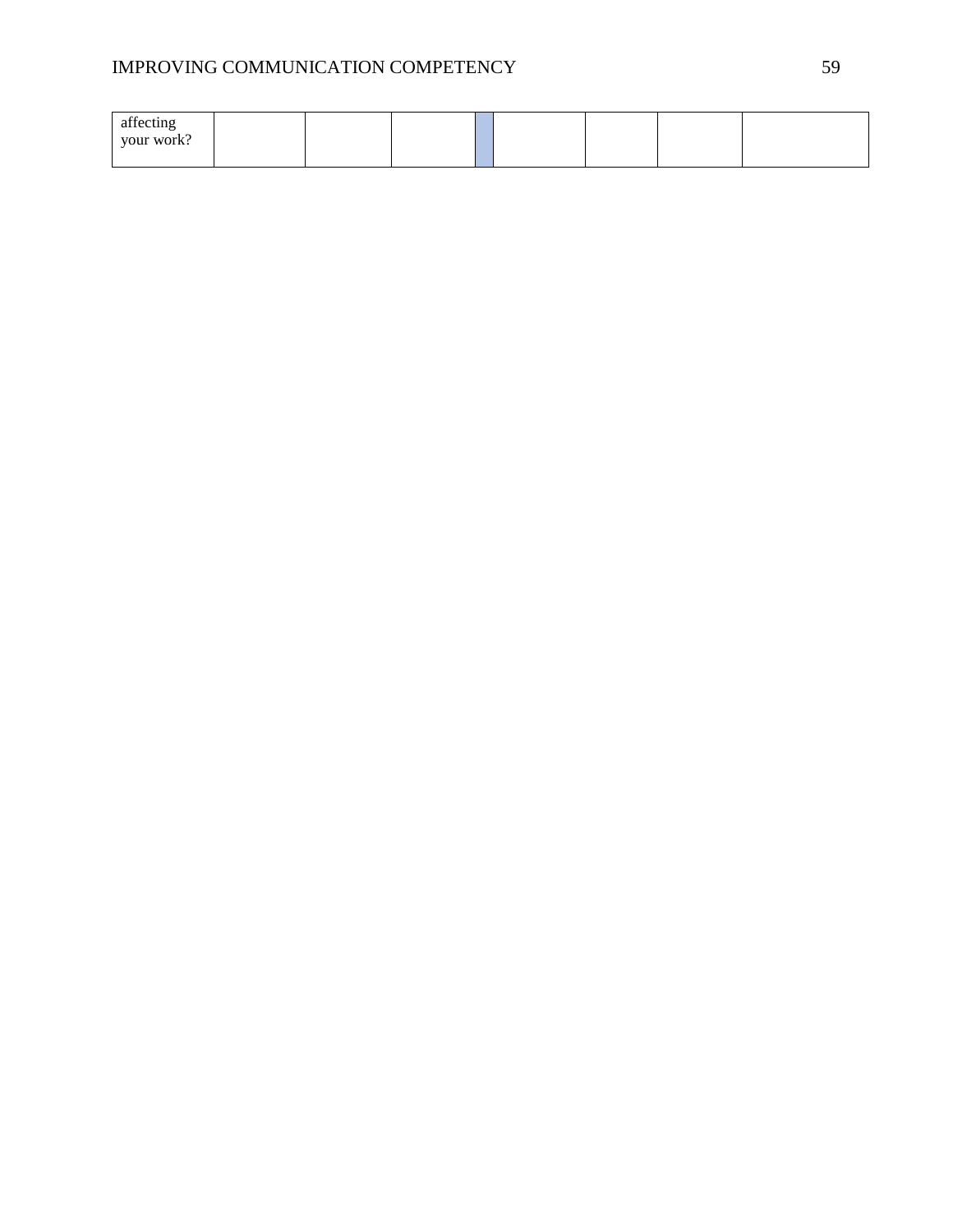## Appendix R

Post implementation questionnaire (administered by Survey Monkey<sup>™</sup> software) What department do you work in?

| Answered: 9<br>Skipped: 0                                   |                          |
|-------------------------------------------------------------|--------------------------|
| <b>ANSWER CHOICES</b>                                       | <b>RESPONSES</b>         |
| <b>Operating Room</b>                                       | 44.44%<br>$\overline{4}$ |
| PACU/HAS                                                    | 33.33%<br>3              |
| <b>SPD</b>                                                  | 22.22%<br>$\overline{2}$ |
| <b>TOTAL</b>                                                | 9                        |
| What is your departmental role<br>Answered: 9<br>Skipped: 0 |                          |
| <b>ANSWER CHOICES</b>                                       | <b>RESPONSES</b>         |
| Manager                                                     | 22.22%<br>$\overline{2}$ |
| <b>ANM</b>                                                  | 44.44%<br>$\overline{4}$ |
| Supervisor                                                  | 11.11%<br>1              |
| Systems Administrator                                       | 11.11%<br>$\mathbf{1}$   |

### TOTAL 9

Q1. I would feel comfortable raising an ethical concern or compliance-related issue to my immediate supervisor or someone else in management.

Scope Oversight Coordinator 11.11%

• Answered: 9

• Skipped: 0

| <b>ANSWER CHOICES</b>    | <b>RESPONSES</b>     |
|--------------------------|----------------------|
| <b>Strongly Disagree</b> | $0.00\%$<br>$\theta$ |
| Disagree                 | $0.00\%$<br>0        |

1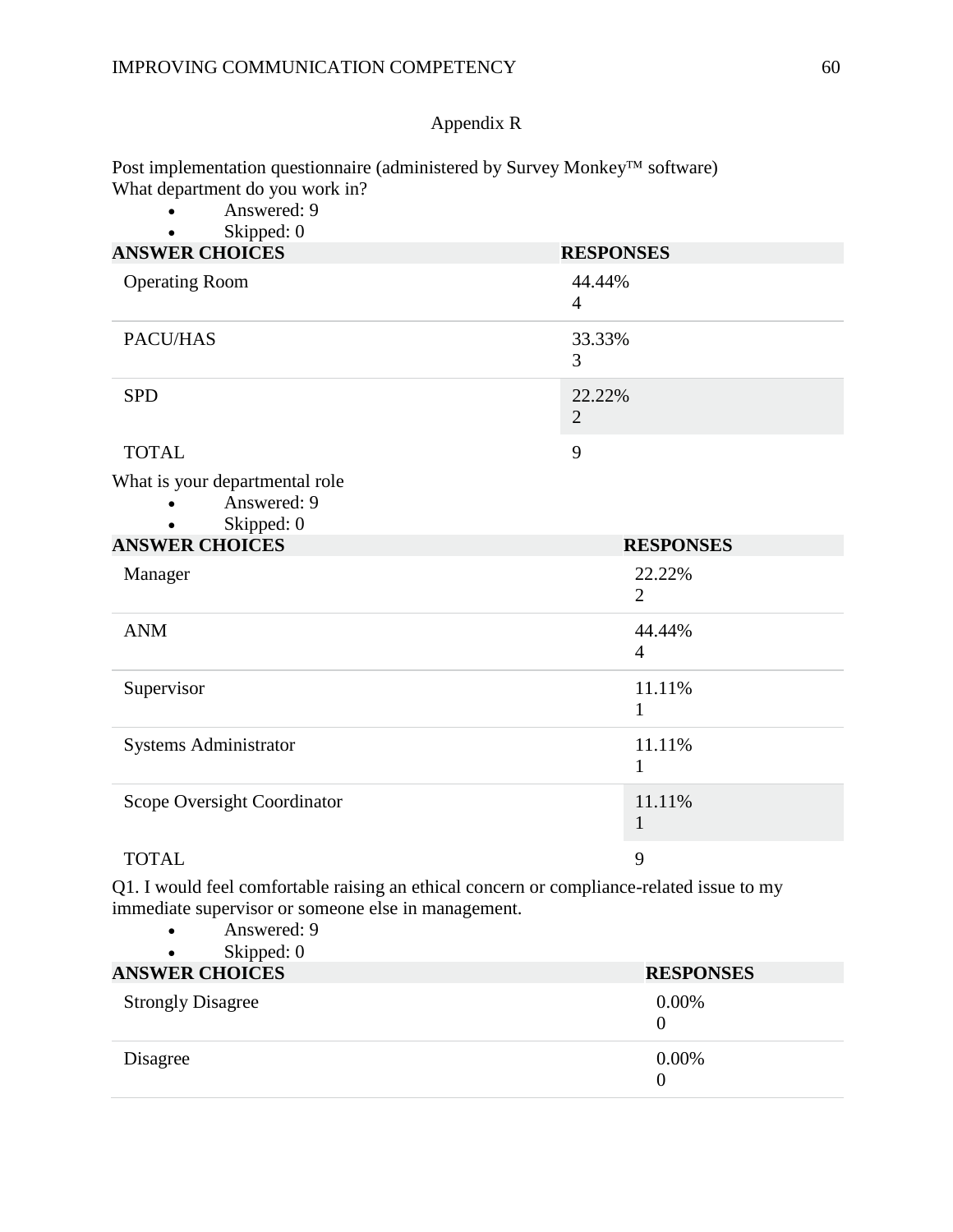## IMPROVING COMMUNICATION COMPETENCY 61

| <b>ANSWER CHOICES</b>                                                                           | <b>RESPONSES</b>          |
|-------------------------------------------------------------------------------------------------|---------------------------|
| Neutral / Neither agree or disagree                                                             | 11.11%<br>1               |
| Agree                                                                                           | 33.33%<br>3               |
| <b>Strongly Agree</b>                                                                           | 66.67%<br>6               |
| <b>Total Respondents: 9</b>                                                                     |                           |
| Q2. I have enough say in how I do my job.<br>Answered: 9<br>Skipped: 0<br><b>ANSWER CHOICES</b> | <b>RESPONSES</b>          |
| <b>Strongly Disagree</b>                                                                        | 0.00%<br>$\boldsymbol{0}$ |
| Disagree                                                                                        | 11.11%<br>$\mathbf{1}$    |
| Neutral / Neither agree or disagree                                                             | 11.11%<br>$\mathbf{1}$    |
| Agree                                                                                           | 33.33%<br>3               |
| <b>Strongly Agree</b>                                                                           | 44.44%<br>$\overline{4}$  |
| <b>Total Respondents: 9</b>                                                                     |                           |
| Q3. I feel valued as an individual.<br>Answered: 9<br>Skipped: 0                                |                           |
| <b>ANSWER CHOICES</b>                                                                           | <b>RESPONSES</b>          |
| <b>Strongly Disagree</b>                                                                        | 11.11%<br>$\mathbf 1$     |
| Disagree                                                                                        | 22.22%<br>$\overline{2}$  |
| Neutral / Neither agree or disagree                                                             | 0.00%<br>$\boldsymbol{0}$ |
| Agree                                                                                           | 22.22%<br>$\overline{2}$  |
| <b>Strongly Agree</b>                                                                           | 44.44%<br>$\overline{4}$  |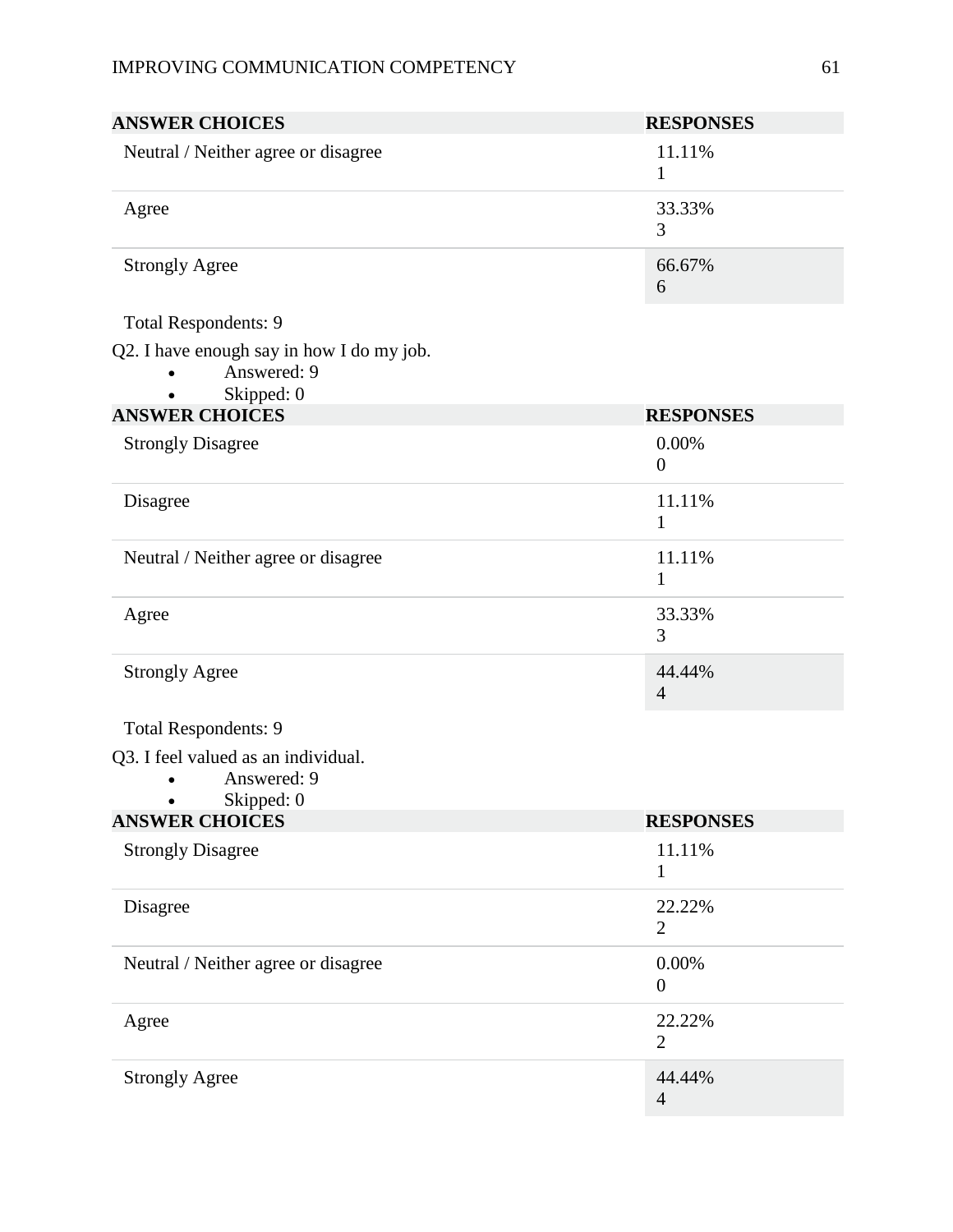### **ANSWER CHOICES RESPONSES**

Total Respondents: 9

Q4. In my department or work unit, I feel comfortable voicing my opinions, even when they are different from others'.

- Answered: 9
- $\bullet$  Skinped $\cdot$  0

| $\sim$ $\sim$ $\sim$ $\sim$ $\sim$<br><b>ANSWER CHOICES</b> | <b>RESPONSES</b>         |
|-------------------------------------------------------------|--------------------------|
| <b>Strongly Disagree</b>                                    | $0.00\%$<br>0            |
| Disagree                                                    | 0.00%<br>0               |
| Neutral / Neither agree or disagree                         | 11.11%                   |
| Agree                                                       | 55.56%<br>5              |
| <b>Strongly Agree</b>                                       | 44.44%<br>$\overline{4}$ |

Total Respondents: 9

Q5. In my department or work unit, it is easy to speak up about errors and mistakes.

- Answered: 9
- Skipped: 0

| $\sim$ $\sim$ $\sim$ $\sim$ $\sim$<br><b>ANSWER CHOICES</b> | <b>RESPONSES</b>           |
|-------------------------------------------------------------|----------------------------|
| <b>Strongly Disagree</b>                                    | $0.00\%$<br>$\overline{0}$ |
| Disagree                                                    | $0.00\%$<br>$\theta$       |
| Neutral / Neither agree or disagree                         | 11.11%                     |
| Agree                                                       | 55.56%<br>5                |
| <b>Strongly Agree</b>                                       | 44.44%<br>4                |

Total Respondents: 9

Q6. In general, how much say or influence do you have over decisions affecting your work?

- Answered: 9
- Skipped: 0